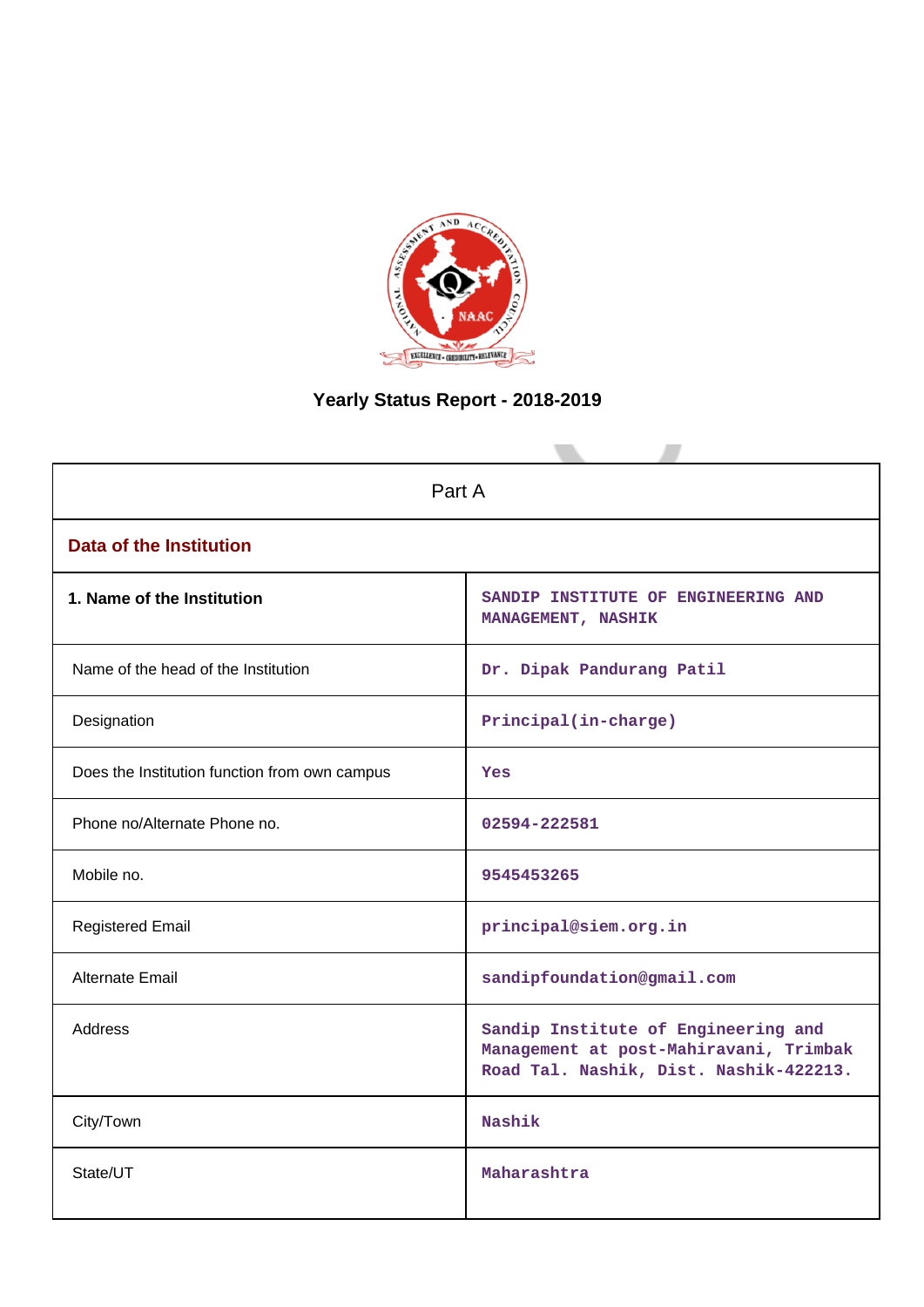| Pincode                                                                                              |       |             | 422213                                                                    |                   |                   |  |
|------------------------------------------------------------------------------------------------------|-------|-------------|---------------------------------------------------------------------------|-------------------|-------------------|--|
| 2. Institutional Status                                                                              |       |             |                                                                           |                   |                   |  |
| Affiliated / Constituent                                                                             |       |             | Affiliated                                                                |                   |                   |  |
| Type of Institution                                                                                  |       |             |                                                                           | Co-education      |                   |  |
| Location                                                                                             |       |             |                                                                           | Rural             |                   |  |
| <b>Financial Status</b>                                                                              |       |             | private                                                                   |                   |                   |  |
| Name of the IQAC co-ordinator/Director                                                               |       |             | Dr. Lalit Kashinath Toke                                                  |                   |                   |  |
| Phone no/Alternate Phone no.                                                                         |       |             | 02594222581                                                               |                   |                   |  |
| Mobile no.                                                                                           |       |             | 7709044967                                                                |                   |                   |  |
| <b>Registered Email</b>                                                                              |       |             | princiapl@siem.org.in                                                     |                   |                   |  |
| <b>Alternate Email</b>                                                                               |       |             | lalit.toke@siem.org.in                                                    |                   |                   |  |
| 3. Website Address                                                                                   |       |             |                                                                           |                   |                   |  |
| Web-link of the AQAR: (Previous Academic Year)                                                       |       |             | http://www.siem.sandipfoundation.org/                                     |                   |                   |  |
| 4. Whether Academic Calendar prepared during<br>the year                                             |       |             | Yes                                                                       |                   |                   |  |
| if yes, whether it is uploaded in the institutional website:<br>Weblink:                             |       |             | http://www.siem.sandipfoundation.org/ac<br>ademic-calender/               |                   |                   |  |
| <b>5. Accrediation Details</b>                                                                       |       |             |                                                                           |                   |                   |  |
| Cycle                                                                                                | Grade | <b>CGPA</b> | Year of<br>Validity                                                       |                   |                   |  |
|                                                                                                      |       |             | Accrediation                                                              | Period From       | Period To         |  |
| $\mathbf{1}$                                                                                         | $B++$ | 2.89        | 2018                                                                      | $02 - Nov - 2018$ | $02 - Nov - 2023$ |  |
| 6. Date of Establishment of IQAC                                                                     |       |             | 03-Apr-2017                                                               |                   |                   |  |
| 7. Internal Quality Assurance System                                                                 |       |             |                                                                           |                   |                   |  |
|                                                                                                      |       |             | Quality initiatives by IQAC during the year for promoting quality culture |                   |                   |  |
| Item /Title of the quality initiative by<br>Date & Duration<br>Number of participants/ beneficiaries |       |             |                                                                           |                   |                   |  |
|                                                                                                      |       |             |                                                                           |                   |                   |  |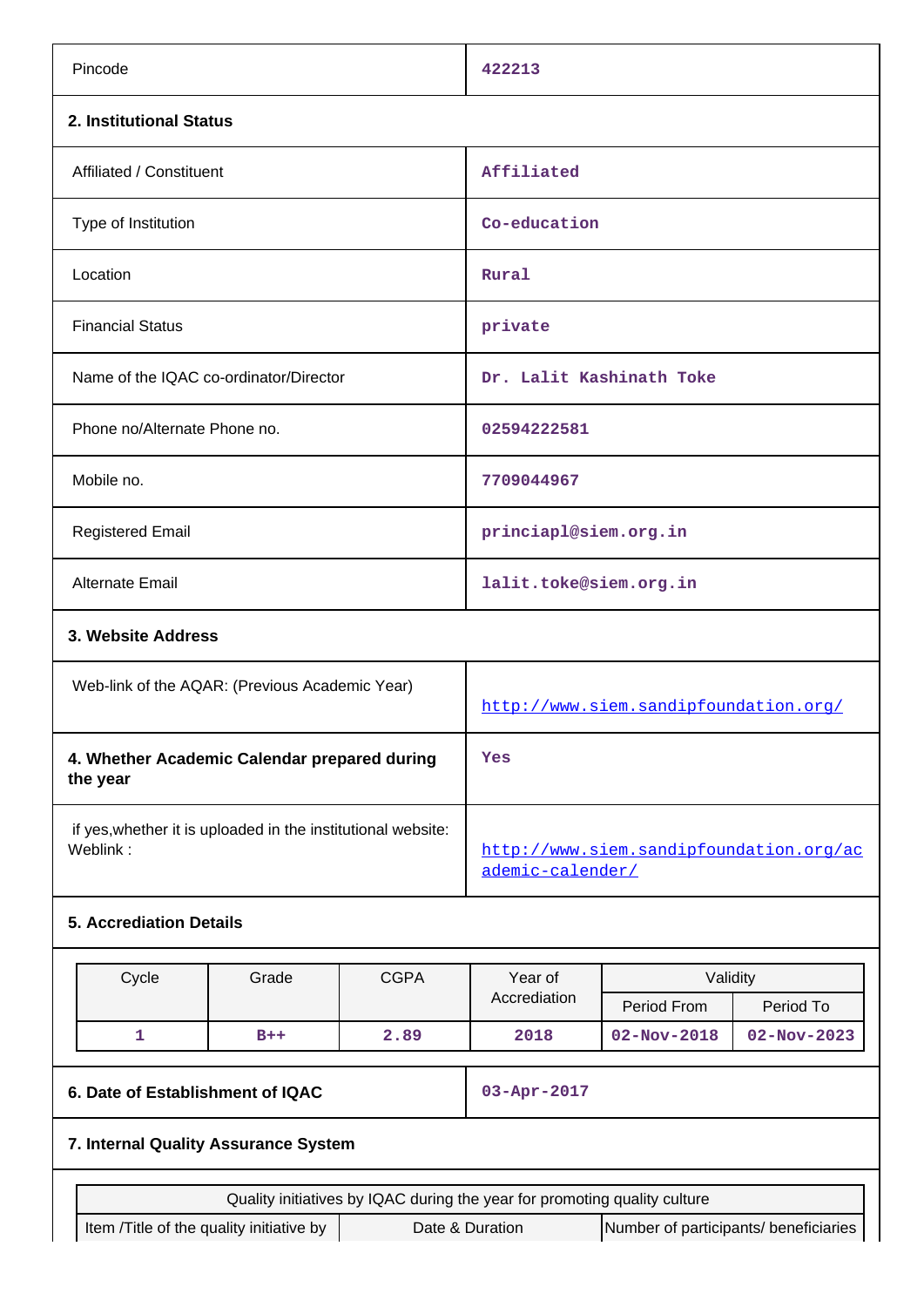| <b>IQAC</b>                                                                                                            |                                            |      |
|------------------------------------------------------------------------------------------------------------------------|--------------------------------------------|------|
| AICTE-ISTE Approved 6<br>Days Refresher Program on<br>Smart & Sustainable<br>Cities: A Mission towards<br>Smart India. | $04 - Jun - 2018$<br>6                     | 50   |
| Robotics Workshop<br>(Arduino Based Voice<br>Controlled Robot)                                                         | $27 - Aug - 2018$<br>2                     | 72   |
| Value Added Programs on<br><b>ANSYS</b>                                                                                | 28-Aug-2018<br>56                          | 17   |
| 2 Days Automotive<br>Workshop                                                                                          | 28-Sep-2018<br>2                           | 220  |
| Value Added Program on<br><b>CATIA</b>                                                                                 | $04 - Feb - 2019$<br>26                    | 16   |
| Workshop on Advance Java<br>and Web Technology                                                                         | 06-Feb-2019<br>5                           | 51   |
| Tech-Fight 2k19                                                                                                        | 22-Feb-2019<br>$\overline{2}$              | 400  |
| SandipDrishti 2019                                                                                                     | 22-Feb-2019<br>$\mathbf{2}$                | 105  |
| DESIRE 2k19                                                                                                            | $23 - \text{Feb} - 2019$<br>$\overline{2}$ | 1050 |
| Workshop on German<br>Language Course Level A1                                                                         | $20 - \text{Mar} - 2019$<br>15             | 22   |
| MECHSUMMIT 2K19                                                                                                        | $22 - \text{Feb} - 2019$<br>$\overline{2}$ | 160  |
| Technophillia 2K19                                                                                                     | 22-Feb-2019<br>$\mathbf{2}$                | 120  |
| National Conference on<br>Recent Innovation in<br>Engineering Science and<br>Technology                                | 15-Apr-2019<br>$\overline{2}$              | 200  |
|                                                                                                                        | View File                                  |      |

# **8. Provide the list of funds by Central/ State Government- UGC/CSIR/DST/DBT/ICMR/TEQIP/World Bank/CPE of UGC etc.**

| Institution/Departmen<br>t/Faculty | Scheme                        | <b>Funding Agency</b>             | Year of award with<br>duration | Amount  |
|------------------------------------|-------------------------------|-----------------------------------|--------------------------------|---------|
| Mr. K. U.<br>Shinde                | <b>ISROUOP</b>                | ISRO-UoP Space<br>Technology Cell | 2018<br>18                     | 1650000 |
| Mr. A. R.<br>Gaidhani              | Student Welfare<br>Department | <b>SPPU PUNE</b>                  | 2018<br>$12 \overline{ }$      | 25000   |
| Mr. A. R.<br>Gaidhani              | Student Welfare<br>Department | <b>SPPU PUNE</b>                  | 2018<br>12                     | 15000   |
| Mr. A. R.<br>Gaidhani              | Student Welfare<br>Department | <b>SPPU PUNE</b>                  | 2018<br>12                     | 10000   |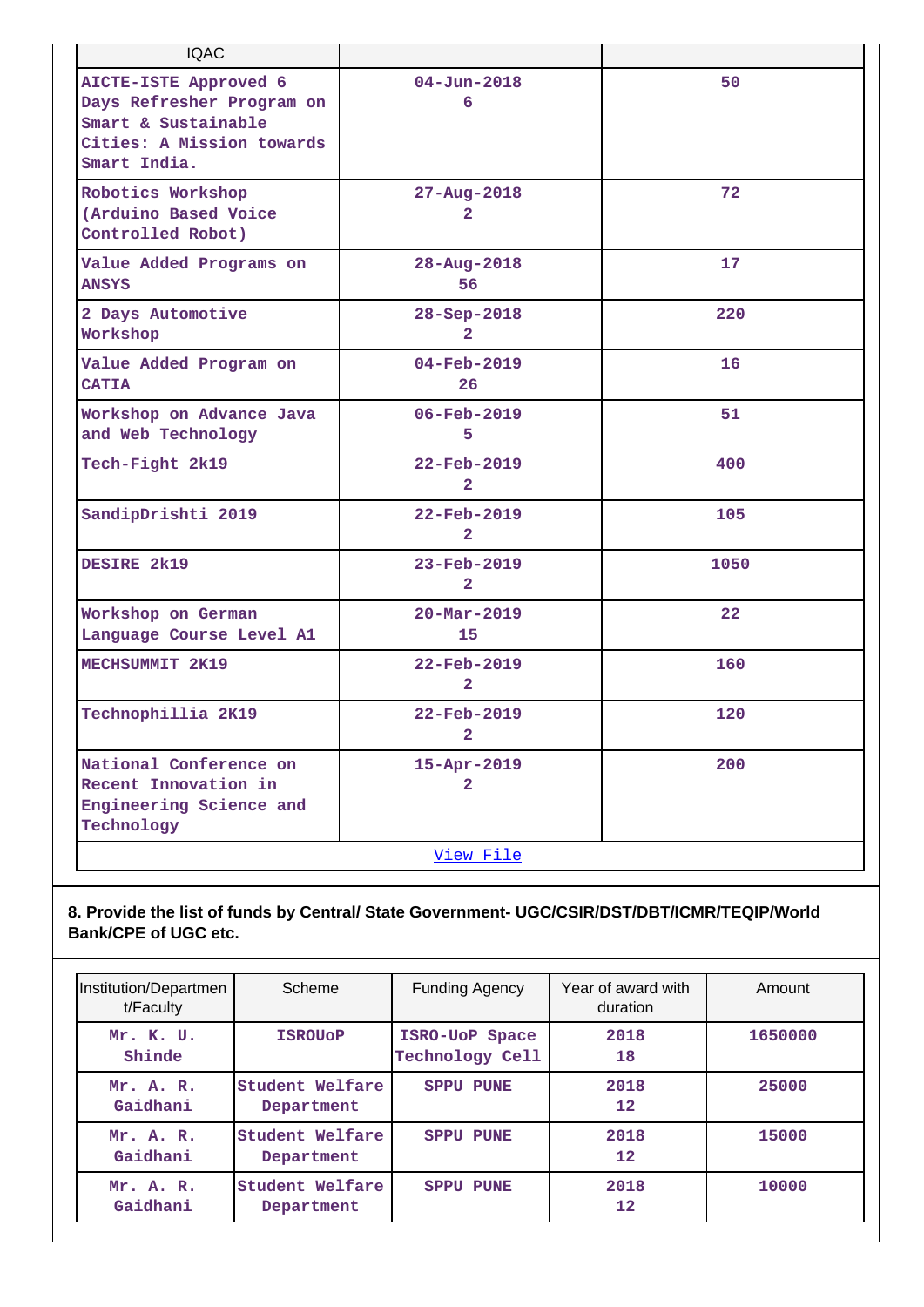|                                                                                                                    | View File             |  |  |  |
|--------------------------------------------------------------------------------------------------------------------|-----------------------|--|--|--|
| 9. Whether composition of IQAC as per latest<br><b>NAAC</b> guidelines:                                            | Yes                   |  |  |  |
| Upload latest notification of formation of IQAC                                                                    | <u>View File</u>      |  |  |  |
| 10. Number of IQAC meetings held during the<br>year :                                                              | 2                     |  |  |  |
| The minutes of IQAC meeting and compliances to the<br>decisions have been uploaded on the institutional<br>website | <b>No</b>             |  |  |  |
| Upload the minutes of meeting and action taken report                                                              | No Files Uploaded !!! |  |  |  |
| 11. Whether IQAC received funding from any of<br>the funding agency to support its activities<br>during the year?  | No                    |  |  |  |
| 12. Significant contributions made by IQAC during the current year(maximum five bullets)                           |                       |  |  |  |

**Academic and Administrative Audit conducted. Participated in NIRF, Participated in AICTE Vishwakarma Award Participated in Avishkar , Smart India Hackathon, participated in SAE BAHA Activities under MHRD IIC (Innovation of institutions cell)**

# [View File](https://assessmentonline.naac.gov.in/public/Postacc/Contribution/1972_Contribution.xlsx)

**13. Plan of action chalked out by the IQAC in the beginning of the academic year towards Quality Enhancement and outcome achieved by the end of the academic year**

| Plan of Action                                                                                        | Achivements/Outcomes                                                                                                       |  |  |
|-------------------------------------------------------------------------------------------------------|----------------------------------------------------------------------------------------------------------------------------|--|--|
| Preparation of Academic Formats for<br>teaching learning process enhancement                          | Identified acdemic formats for<br>improvement and circulated the formats<br>to the department                              |  |  |
| Preparation of Academic calendar of the Academic cocurricular activies were<br>college and department | conducted in preplanned manner,<br>resulting in better execution and<br>overall development of teaching learing<br>process |  |  |
| Remedial lectures for difficult<br>subjects were planned                                              | Improvements in level of understanding<br>of these difficult subjets among<br>students                                     |  |  |
| Improvement in Sports & students<br>participation activities                                          | Improvements in resources for the<br>students                                                                              |  |  |
| View File                                                                                             |                                                                                                                            |  |  |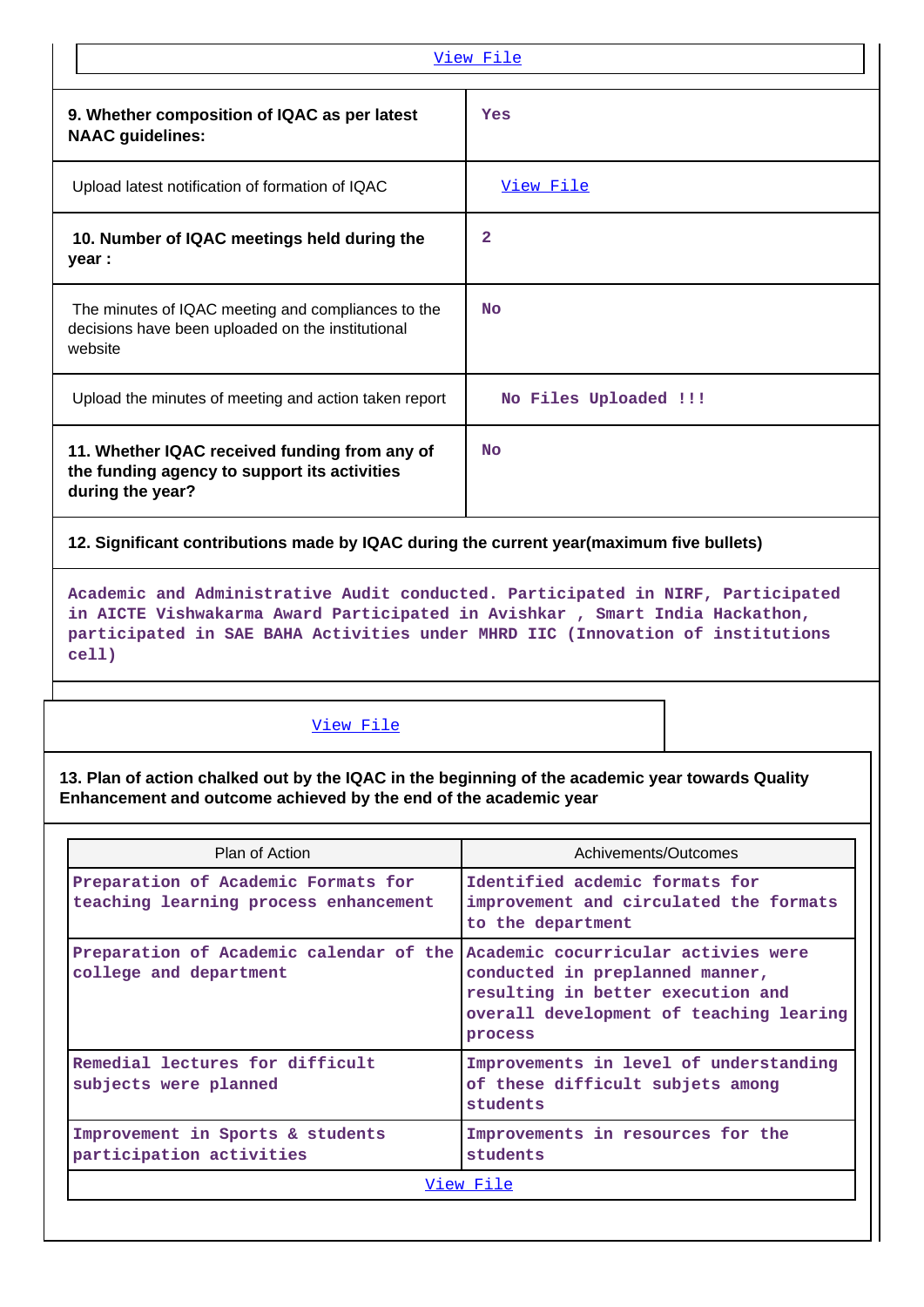| 14. Whether AQAR was placed before statutory<br>body?                                                                | No                                                                                                                                                                                                                                                                                                                                                                                                                                                                                                                                                                                                                                                                                                                                                                                                                                                                                                                                                                                                                                                                                                                                                                                                                                                                                                                                                                             |
|----------------------------------------------------------------------------------------------------------------------|--------------------------------------------------------------------------------------------------------------------------------------------------------------------------------------------------------------------------------------------------------------------------------------------------------------------------------------------------------------------------------------------------------------------------------------------------------------------------------------------------------------------------------------------------------------------------------------------------------------------------------------------------------------------------------------------------------------------------------------------------------------------------------------------------------------------------------------------------------------------------------------------------------------------------------------------------------------------------------------------------------------------------------------------------------------------------------------------------------------------------------------------------------------------------------------------------------------------------------------------------------------------------------------------------------------------------------------------------------------------------------|
| 15. Whether NAAC/or any other accredited<br>body(s) visited IQAC or interacted with it to<br>assess the functioning? | Yes                                                                                                                                                                                                                                                                                                                                                                                                                                                                                                                                                                                                                                                                                                                                                                                                                                                                                                                                                                                                                                                                                                                                                                                                                                                                                                                                                                            |
| Date of Visit                                                                                                        | $07 - Sep - 2018$                                                                                                                                                                                                                                                                                                                                                                                                                                                                                                                                                                                                                                                                                                                                                                                                                                                                                                                                                                                                                                                                                                                                                                                                                                                                                                                                                              |
| 16. Whether institutional data submitted to<br><b>AISHE:</b>                                                         | Yes                                                                                                                                                                                                                                                                                                                                                                                                                                                                                                                                                                                                                                                                                                                                                                                                                                                                                                                                                                                                                                                                                                                                                                                                                                                                                                                                                                            |
| Year of Submission                                                                                                   | 2019                                                                                                                                                                                                                                                                                                                                                                                                                                                                                                                                                                                                                                                                                                                                                                                                                                                                                                                                                                                                                                                                                                                                                                                                                                                                                                                                                                           |
| Date of Submission                                                                                                   | $31 - Jan - 2019$                                                                                                                                                                                                                                                                                                                                                                                                                                                                                                                                                                                                                                                                                                                                                                                                                                                                                                                                                                                                                                                                                                                                                                                                                                                                                                                                                              |
| 17. Does the Institution have Management<br><b>Information System?</b>                                               | Yes                                                                                                                                                                                                                                                                                                                                                                                                                                                                                                                                                                                                                                                                                                                                                                                                                                                                                                                                                                                                                                                                                                                                                                                                                                                                                                                                                                            |
| If yes, give a brief descripiton and a list of modules<br>currently operational (maximum 500 words)                  | College is having Enterprise Resource<br>Planning (ERP) software through which<br>College authorities and Management is<br>kept informed about the day to day<br>academic and administrative<br>processes/progress. HODs, Deans,<br>Registrar, Principal Management are<br>having different levels of authority as<br>per hierarchy to monitor and control<br>various academic and administrative<br>processes through ERP. Some of the main<br>modules which are operated through ERP<br>software are as follows: ? Planning and<br>Development . All kinds of Leave<br>Management of staff . Time Table<br>Management . Faculty Feedback .<br>Activity Plan . Various days<br>celebration ? Administration<br>Educational ERP has edge over<br>traditional method of institutional<br>management. Cost reduction, accuracy<br>and efficiency are some of main factors<br>that keep ERP solution ahead of<br>traditional methods. However ERP system<br>deals with the complete institutional<br>process and functioning related to<br>academic, admission, registration,<br>examination, finance, HR, course<br>materials, placement, students<br>information, Alumni etc. . Staff<br>Registration, Reporting, Transfer,<br>Attendance Process . Staff Salary<br>Calculation . All Allowance .<br>Examination Module . Call Log for: 1)<br>System IT Support 2) Transport 3) |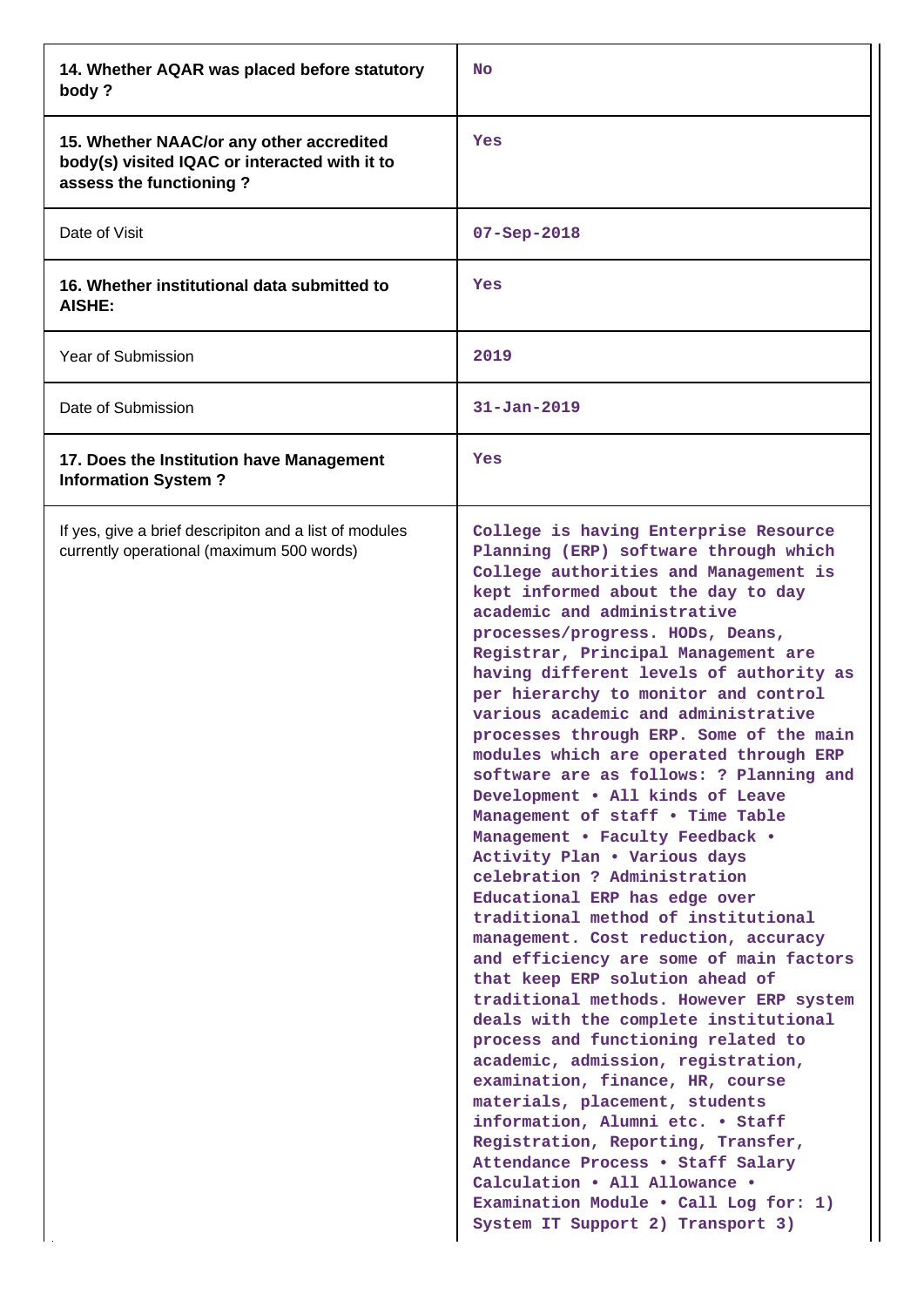**Electrical Maintenance. • Vehicle Management ? Finance and Accounts • Faculty TA/DA Bills • Staff Salary Calculation • Deductions Details • Bills for: 1) Daily allowance 2) Petrol allowance 3) Travelling allowance ? Student Admission and Support A prospective student can get required information about the institute and the detailed procedure about the admission process. Following aspects of admission are normally included in ERP: Information related to: • About the institute • The courses available • Information about faculty, placement, infrastructures • Fees Module • Student Login • Online Document • Admission • Attendance • Feedback • Admission process • Student registration Enrolment System ? Examination Examination is considered as acid test for both student and teachers. Proper evaluation in spread over basis is required to know student's standard of width and depth of knowledge is taught and acquired and cultivated. Some aspects of examination management are included in ERP are mentioned below: • Demo Exam Subject wise • Exam Schedule • Class test results**

**Part B** 

# **CRITERION I – CURRICULAR ASPECTS**

#### **1.1 – Curriculum Planning and Implementation**

 1.1.1 – Institution has the mechanism for well planned curriculum delivery and documentation. Explain in 500 words

 **Sandip Institute of Engineering and Management (SIEM) is affiliated to Savitribai Phule Pune University (SPPU). The curriculum and academic calendar, set by the Pune University is followed by the institute. Before commencement of every semester, Principal approves the academic monitoring committee (AMC) which is headed by dean academics of the institute. AMC formulates work line and prepare academic plan for upcoming semester by preparing academic calendar. The academic calendar of the institute is then circulated to all Heads of the respective departments for finalizing various departmental activities. Teaching load distribution of the next semester is handed over to the faculty members, after completion of previous semester. This leads to providing sufficient time to the faculties for preparation of their respective subjects, thereby resulting in smooth conduction of academics in each department. While finalizing the teaching load distribution, due consideration is given to subject choice and expertise of the faculty. Institute has well equipped Enterprise Resources Planning (ERP) software for proper execution of formulated academic policies. This software is utilized to upload timetable, monitor student's daily attendance, learning material and notices to students and parents. Academic performance data is collected through ERP, printed and posted. Student's absenteeism is conveyed to parents through ERP generated text**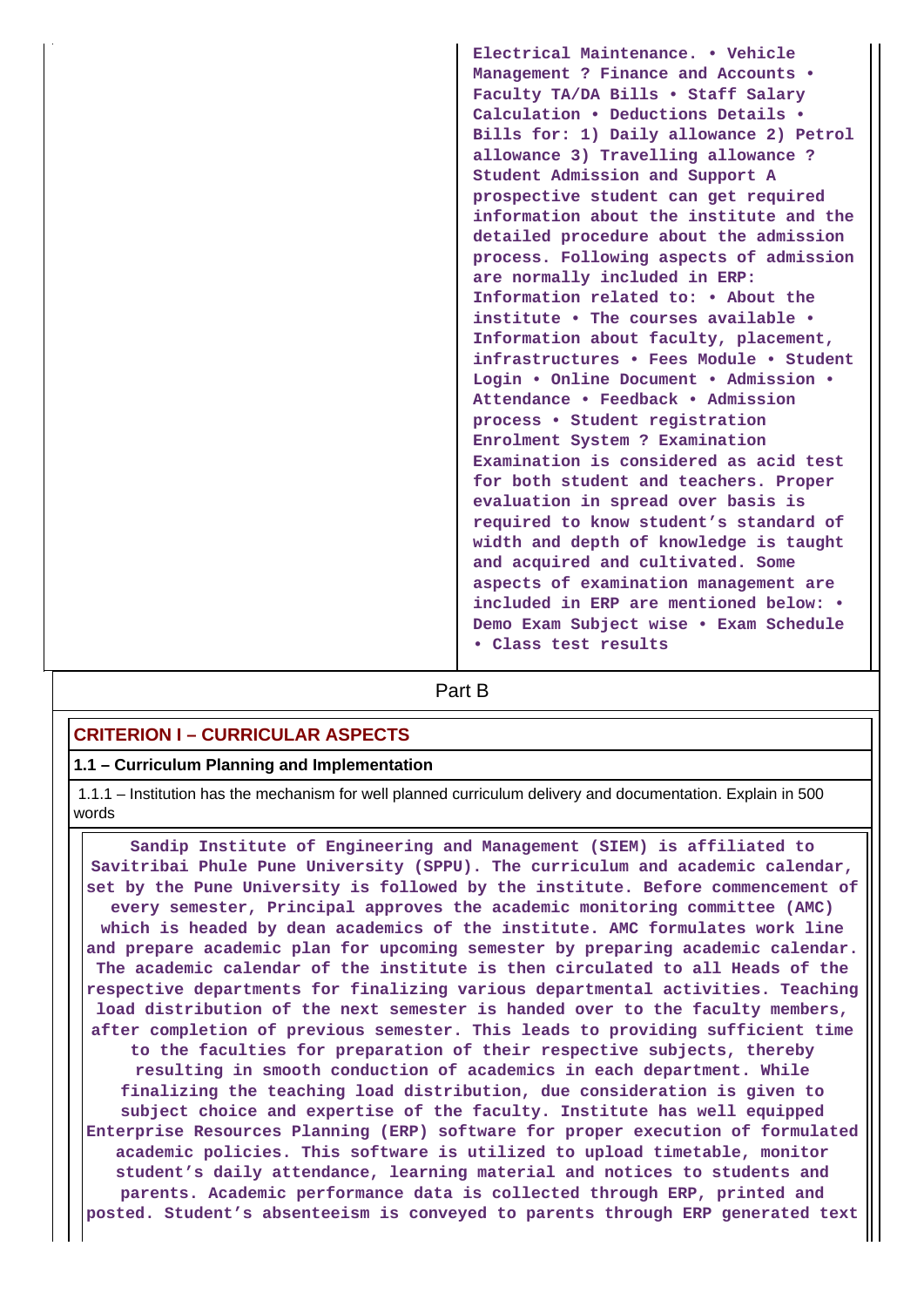**messages. ERP provides various administrative & academic activities to students. Institute has well developed Tutor system to monitor academic performance and provide personal attention and counseling of each and every student. For effective implementation of academic policies, the institute has well designed hierarchy headed by Principal, followed by dean academics, HOD of respective departments, class coordinators, subject experts, tutors & faculty members. The institute achieves its vision and mission through continuous internal assessment system, which is in line with SPPU Pune curriculum. Each faculty prepares course file which contains information related to Program Educational Objectives (PEO), Program Specific Objectives (PSO), Program Outcomes (PO), Course Outcomes (CO) and Mapping of CO's with PO's. This course file also includes Academic Calendar (AC), Individual Time Table (TT), University Structure and Syllabus (US), Teaching Plan (TP), List of References and Text Books (RB) & Question Bank. Faculty also prepares Unit-wise Notes (UwN), Question papers of Class Test/ In-sem/ End-sem Examinations (QP), University Question papers with solution (QP), Tutorials / Assignments (if any). Faculty promotes Self Learning/Problem and project Based Learning to students. Each department also works to enrich students with updated field knowledge by covering contents beyond syllabus, Value added programs, workshops, seminars and expert lecture etc. Institute promotes innovative teaching methodologies such as power point presentations, videos, animations, quiz conduction, site visits and model demonstration to make teaching learning process interesting & efficient. Institute provides extra library hours to the students so that they can refer various reference books and journals. Students can also access various video lectures (like NPTEL) and other E-learning material using digital library facility. Class tests are conducted to observe the performance of the students at regular intervals. As per university norms, Institute conducts university exams in disciplined environment. The Institute**

**has install TEX-EDU Device**

| 1.1.2 – Certificate/ Diploma Courses introduced during the academic year                                                                                                 |                 |                          |          |                                                                 |                             |  |  |
|--------------------------------------------------------------------------------------------------------------------------------------------------------------------------|-----------------|--------------------------|----------|-----------------------------------------------------------------|-----------------------------|--|--|
| Certificate                                                                                                                                                              | Diploma Courses | Dates of<br>Introduction | Duration | Focus on employ<br>ability/entreprene<br>urship                 | <b>Skill</b><br>Development |  |  |
| <b>NIL</b>                                                                                                                                                               | <b>NIL</b>      | 31/12/2019               | 0        | <b>NIL</b>                                                      | <b>NIL</b>                  |  |  |
| 1.2 - Academic Flexibility                                                                                                                                               |                 |                          |          |                                                                 |                             |  |  |
| 1.2.1 - New programmes/courses introduced during the academic year                                                                                                       |                 |                          |          |                                                                 |                             |  |  |
| Programme/Course                                                                                                                                                         |                 | Programme Specialization |          | Dates of Introduction                                           |                             |  |  |
| <b>BE</b>                                                                                                                                                                |                 | <b>NIL</b>               |          |                                                                 | 31/12/2019                  |  |  |
|                                                                                                                                                                          |                 | No file uploaded.        |          |                                                                 |                             |  |  |
| 1.2.2 - Programmes in which Choice Based Credit System (CBCS)/Elective course system implemented at the<br>affiliated Colleges (if applicable) during the academic year. |                 |                          |          |                                                                 |                             |  |  |
| Name of programmes adopting<br><b>CBCS</b>                                                                                                                               |                 | Programme Specialization |          | Date of implementation of<br><b>CBCS/Elective Course System</b> |                             |  |  |
| <b>BTech</b>                                                                                                                                                             |                 | <b>NIL</b>               |          |                                                                 | 31/12/2019                  |  |  |
| 1.2.3 - Students enrolled in Certificate/ Diploma Courses introduced during the year                                                                                     |                 |                          |          |                                                                 |                             |  |  |
|                                                                                                                                                                          |                 | Certificate              |          | Diploma Course                                                  |                             |  |  |
| <b>Number of Students</b>                                                                                                                                                |                 | 162                      |          | Nil                                                             |                             |  |  |
| 1.3 - Curriculum Enrichment                                                                                                                                              |                 |                          |          |                                                                 |                             |  |  |
| 1.3.1 – Value-added courses imparting transferable and life skills offered during the year                                                                               |                 |                          |          |                                                                 |                             |  |  |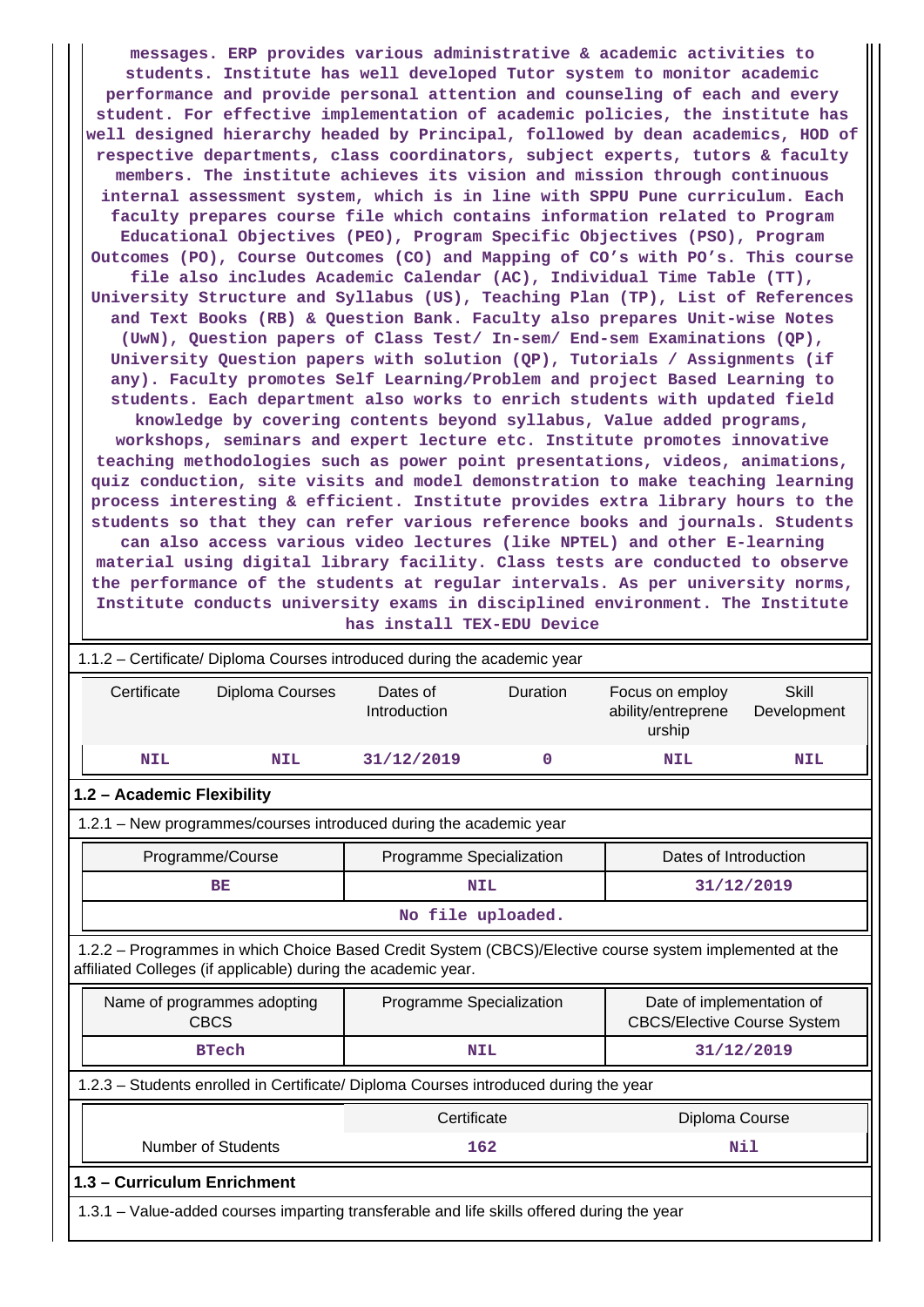| <b>Value Added Courses</b>                                                                            | Date of Introduction                                 | Number of Students Enrolled                                  |
|-------------------------------------------------------------------------------------------------------|------------------------------------------------------|--------------------------------------------------------------|
| Two Days National Level<br>SAE Workshop                                                               | 28/09/2018                                           | 220                                                          |
| <b>CATIA</b>                                                                                          | 17/09/2018                                           | 11                                                           |
| ANSYS                                                                                                 | 03/09/2018                                           | 17                                                           |
| <b>CATIA</b>                                                                                          | 04/02/2019                                           | 16                                                           |
| Workshop on Internet of<br>Things (IOT)                                                               | 27/07/2018                                           | 23                                                           |
| Money Management<br>Program                                                                           | 25/08/2018                                           | 79                                                           |
| Robotics: Arduino based<br>voice controlled robot                                                     | 27/08/2018                                           | 72                                                           |
| Project Presentation<br>and Guidance                                                                  | 18/09/2018                                           | 55                                                           |
| Embedded System IOT                                                                                   | 30/09/2018                                           | 30                                                           |
| Aptitude Training<br>Session                                                                          | 13/12/2018                                           | 23                                                           |
| Java and Real World                                                                                   | 31/01/2019                                           | 76                                                           |
| Advance Java and Web<br>Technology                                                                    | 06/02/2019                                           | 51                                                           |
| Workshop on Personality<br>Development                                                                | 26/02/2019                                           | 70                                                           |
| Embedded System IOT                                                                                   | 30/09/2018                                           | 30                                                           |
| Introduction to C<br>Programming                                                                      | 06/08/2018                                           | 8                                                            |
| Repair and maintenance<br>of Electrical Home<br>appliances                                            | 31/08/2018                                           | 40                                                           |
| Two Days Short term<br>course on analysis of<br>Electrical Machines using<br>ANSYS Maxwell Tools Flow | 10/08/2018                                           | 28                                                           |
|                                                                                                       | View File                                            |                                                              |
| 1.3.2 – Field Projects / Internships under taken during the year                                      |                                                      |                                                              |
| Project/Programme Title                                                                               | Programme Specialization                             | No. of students enrolled for Field<br>Projects / Internships |
| BE                                                                                                    | Computer Engineering                                 | 23                                                           |
| <b>BE</b>                                                                                             | Electrical Engineering                               | 42                                                           |
| <b>BE</b>                                                                                             | Electronics and<br>Telecommunications<br>Engineering | 7                                                            |
| BE                                                                                                    | Mechanical Engineering                               | 13                                                           |
| BE                                                                                                    | Civil Engineering                                    | 9                                                            |
|                                                                                                       | View File                                            |                                                              |
| 1.4 - Feedback System                                                                                 |                                                      |                                                              |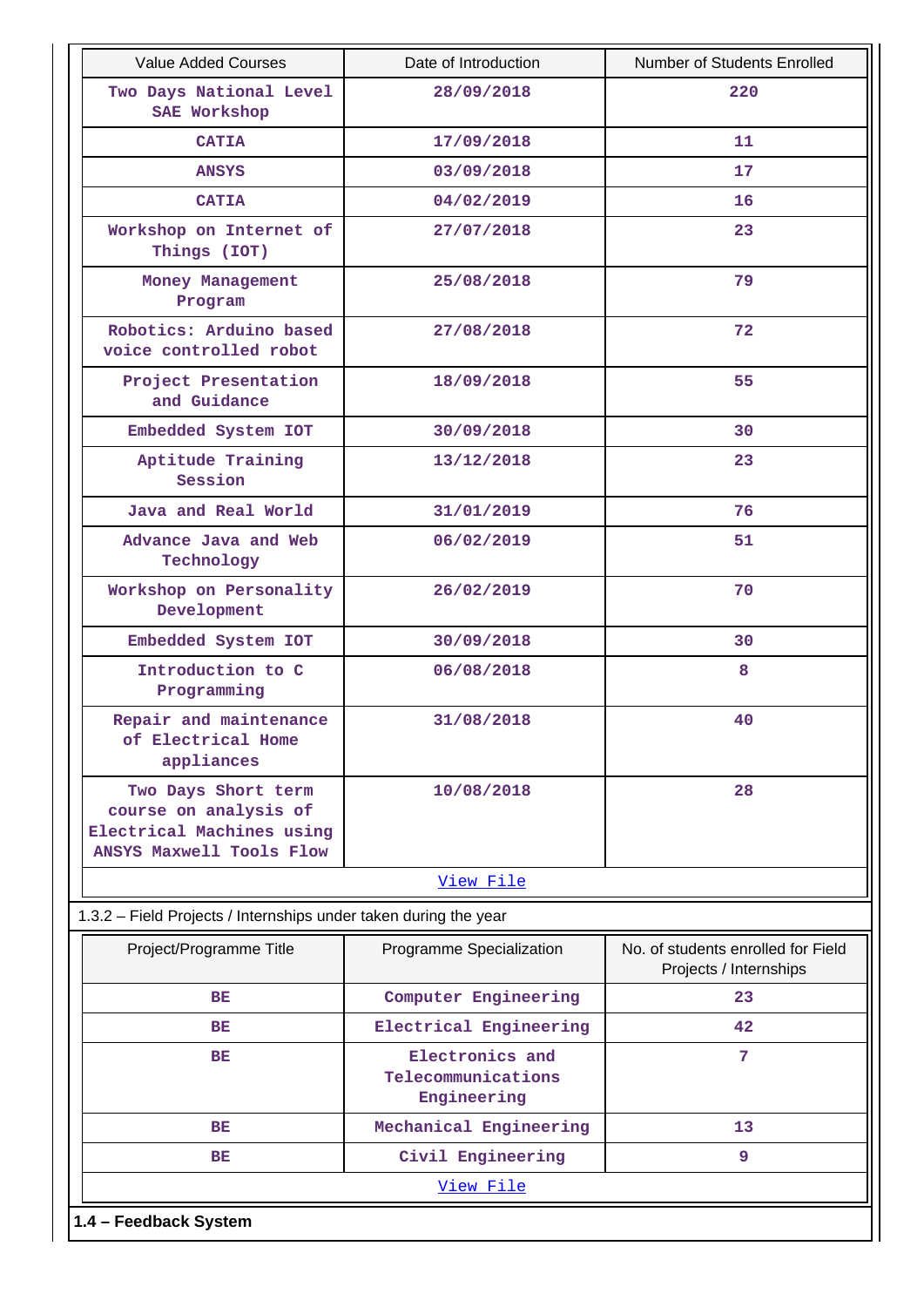| 1.4.1 – Whether structured feedback received from all the stakeholders. |     |
|-------------------------------------------------------------------------|-----|
| <b>Students</b>                                                         | Yes |
| <b>Teachers</b>                                                         | Yes |
| <b>Employers</b>                                                        | Yes |
| Alumni                                                                  | Yes |
| Parents                                                                 | Yes |

 1.4.2 – How the feedback obtained is being analyzed and utilized for overall development of the institution? (maximum 500 words)

Feedback Obtained

**The Institute takes feedback of all faculties from students for all the subjects. It is ensured that students providing the feedback are regularly attending the class. The feedback system is online. The feedback form covers the questions on various aspects like concept clarity, different variety of teaching learning modes, class interactions etc. On the basis of respond given by students, each faculty has their feedback in percentile and also has graphical analysis of it. The feedback with analysis is send to Head of Department and individual faculty. Improvement letters are given to the faculties those are not having good feedback and Appreciation letter is given to the faculties those are having good feedback. This forms an important tool for self improvement as well as incentive to continue good work.**

# **CRITERION II – TEACHING- LEARNING AND EVALUATION**

#### **2.1 – Student Enrolment and Profile**

2.1.1 – Demand Ratio during the year

| Name of the<br>Programme | Programme<br>Specialization                            | Number of seats<br>available | Number of<br>Application received | <b>Students Enrolled</b> |
|--------------------------|--------------------------------------------------------|------------------------------|-----------------------------------|--------------------------|
| BE                       | Civil Engg<br>(FE)                                     | 120                          | 65                                | 65                       |
| <b>BE</b>                | Civil Engg<br>(Lateral Entry)                          | 46                           | 46                                | 46                       |
| BE                       | Civil Engg<br>(Direct Second<br>Year))                 | 60                           | 60                                | 60                       |
| BE                       | Computer<br>Engineering<br>(FE)                        | 60                           | 56                                | 56                       |
| <b>BE</b>                | Computer<br>Engineering<br>(Lateral Entry)             | 29                           | 29                                | 29                       |
| BE                       | Electrical<br>Engineering<br>(FE)                      | 120                          | 24                                | 24                       |
| BE                       | Electrical<br>Engineering<br>(Lateral Entry)           | 107                          | 107                               | 107                      |
| BE                       | Electronics &<br>Tele-<br>Communication<br>Engineering | 60                           | 22                                | 22                       |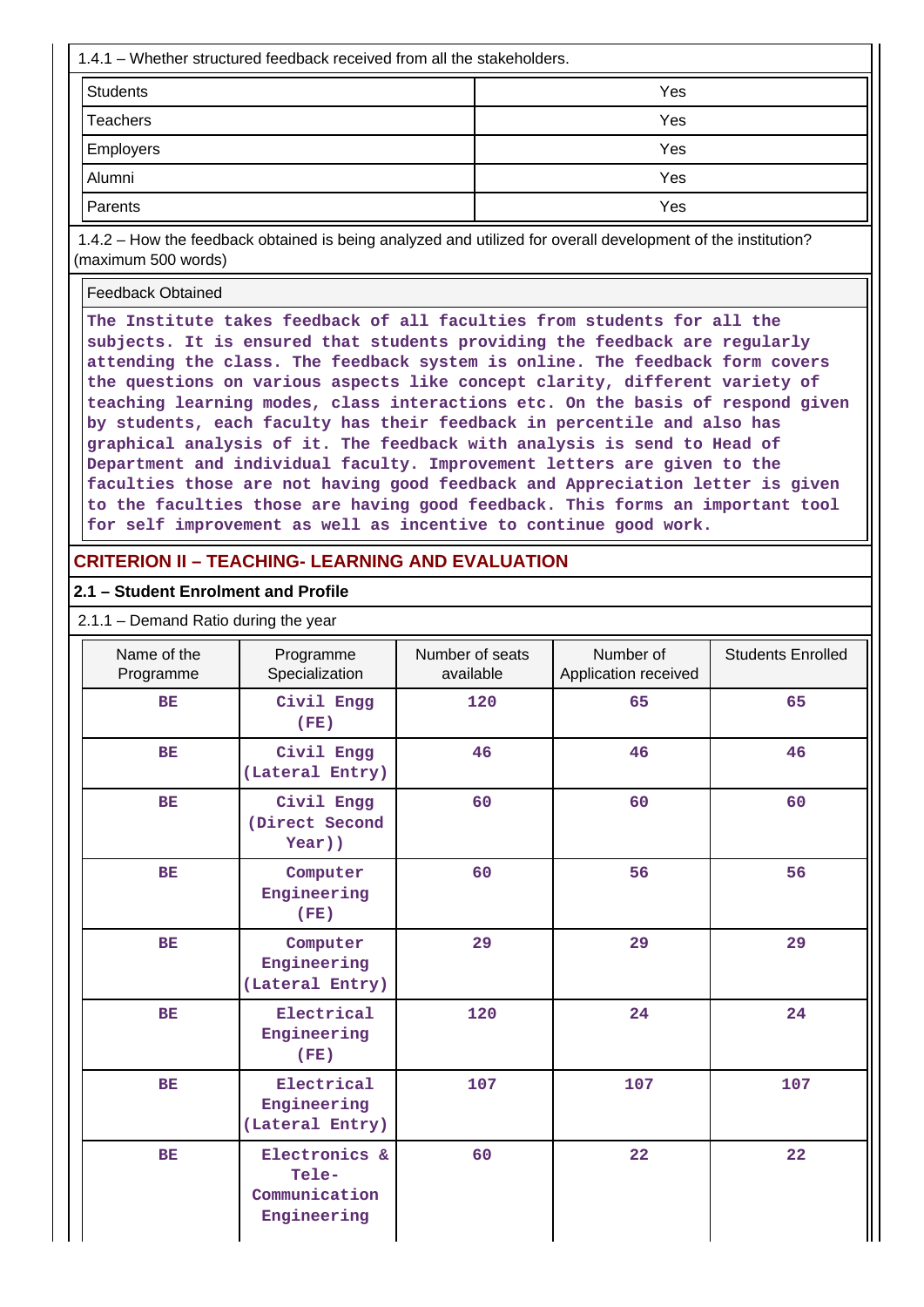|                                                                                                   | (FE)                                                                      |                                                              |                                                                                                  |                                                                                                  |                                                                                                            |
|---------------------------------------------------------------------------------------------------|---------------------------------------------------------------------------|--------------------------------------------------------------|--------------------------------------------------------------------------------------------------|--------------------------------------------------------------------------------------------------|------------------------------------------------------------------------------------------------------------|
| BE                                                                                                | Electronics &<br>Tele-<br>Communication<br>Engineering<br>(Lateral Entry) |                                                              | 48                                                                                               | 33                                                                                               | 33                                                                                                         |
| <b>BE</b>                                                                                         | Mechanical<br>Engineering<br>(FE)                                         |                                                              | 120                                                                                              | 53                                                                                               | 53                                                                                                         |
| <b>BE</b>                                                                                         | Mechanical<br>Engineering<br>(Lateral Entry)                              |                                                              | 73                                                                                               | 72                                                                                               | 72                                                                                                         |
| BE                                                                                                | Mechanical<br>Engineering<br>(Direct 2nd<br>Year)                         |                                                              | 60                                                                                               | 58                                                                                               | 58                                                                                                         |
|                                                                                                   |                                                                           |                                                              | View File                                                                                        |                                                                                                  |                                                                                                            |
| 2.2 - Catering to Student Diversity                                                               |                                                                           |                                                              |                                                                                                  |                                                                                                  |                                                                                                            |
| 2.2.1 - Student - Full time teacher ratio (current year data)                                     |                                                                           |                                                              |                                                                                                  |                                                                                                  |                                                                                                            |
| Year                                                                                              | Number of<br>students enrolled<br>in the institution<br>(UG)              | Number of<br>students enrolled<br>in the institution<br>(PG) | Number of<br>fulltime teachers<br>available in the<br>institution<br>teaching only UG<br>courses | Number of<br>fulltime teachers<br>available in the<br>institution<br>teaching only PG<br>courses | Number of<br>teachers<br>teaching both UG<br>and PG courses                                                |
| 2018                                                                                              | 2170                                                                      | <b>Nill</b>                                                  | 116                                                                                              | Nill                                                                                             | 116                                                                                                        |
| 2.3 - Teaching - Learning Process                                                                 |                                                                           |                                                              |                                                                                                  |                                                                                                  |                                                                                                            |
| learning resources etc. (current year data)                                                       |                                                                           |                                                              |                                                                                                  |                                                                                                  | 2.3.1 – Percentage of teachers using ICT for effective teaching with Learning Management Systems (LMS), E- |
| Number of<br><b>Teachers on Roll</b>                                                              | Number of<br>teachers using<br>ICT (LMS, e-<br>Resources)                 | <b>ICT Tools and</b><br>resources<br>available               | Number of ICT<br>enabled<br>Classrooms                                                           | Numberof smart<br>classrooms                                                                     | E-resources and<br>techniques used                                                                         |
|                                                                                                   |                                                                           |                                                              |                                                                                                  |                                                                                                  |                                                                                                            |
| 116                                                                                               | 116                                                                       | 11                                                           | 29                                                                                               | $\overline{\mathbf{2}}$                                                                          | 9                                                                                                          |
|                                                                                                   |                                                                           |                                                              | View File of ICT Tools and resources                                                             |                                                                                                  |                                                                                                            |
|                                                                                                   |                                                                           |                                                              |                                                                                                  | View File of E-resources and techniques used                                                     |                                                                                                            |
| 2.3.2 - Students mentoring system available in the institution? Give details. (maximum 500 words) |                                                                           |                                                              |                                                                                                  |                                                                                                  |                                                                                                            |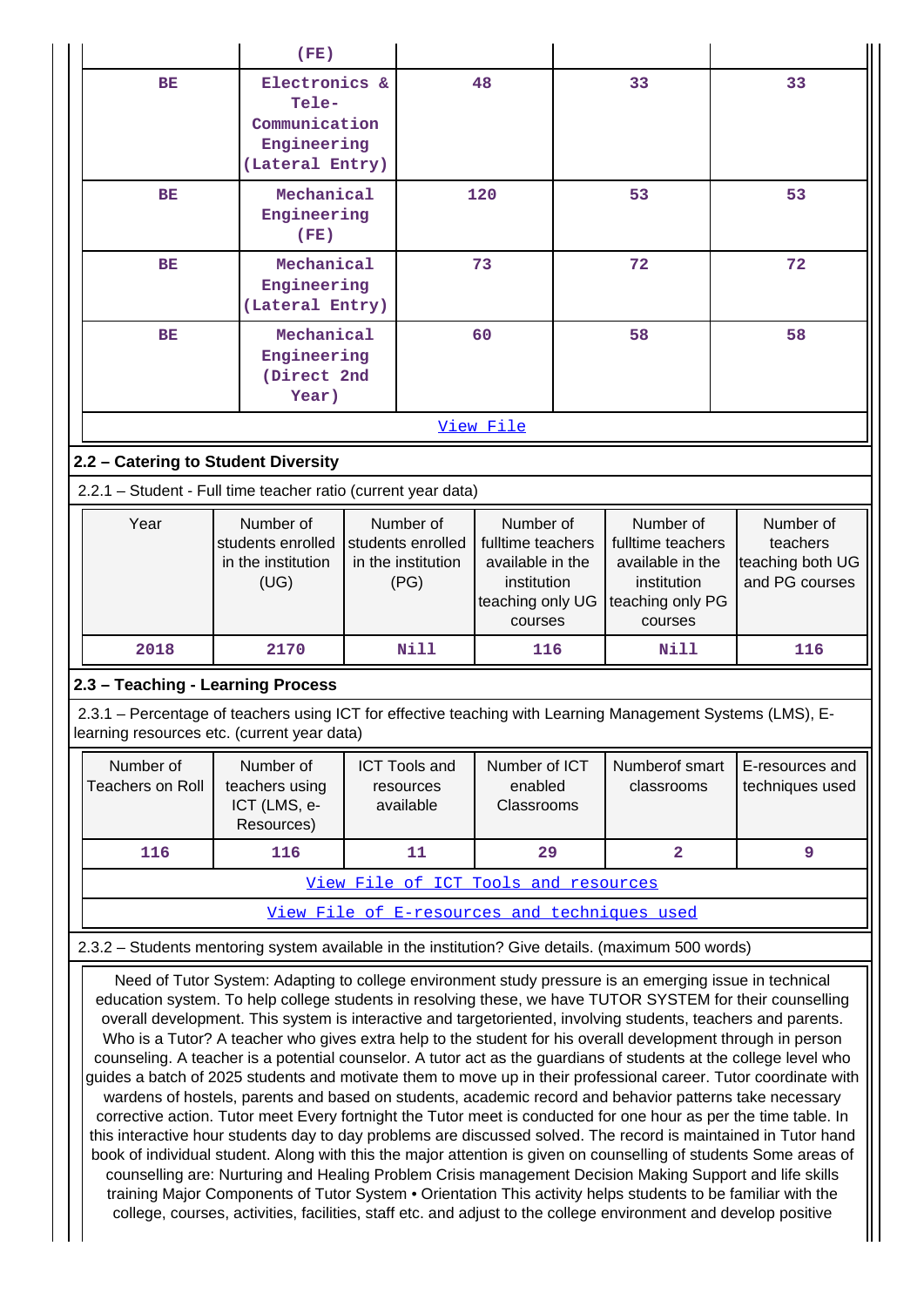attitudes. Orientation also helps the student to know their purpose of living. • Group Guidance Group guidance activities are organized to promote students educational and personalsocial development and adjustment and provide career information class talks / career talks, discussions, etc. • Counseling Counseling focuses on student's growth and adjustment and promotes problem solving and decision making. It is generally provided to individual students as per the requirement. However, sometimes a small group of students having similar concern are provided group counseling. Role of Tutor: Academic domain : Improving study skills attendance, Motivation to learn Identifying and addressing barriers to academic learning (such as problems related to attendance, discipline, health, family, peer pressure, language, barriers, learning disabilities, educational gaps, lack of interest). Career domain: Students need to develop career identity i.e. developing a view of self in a career. Guidance and Counseling helps the student to find answer to the questions: Who am I? What will I do with my life? Developing vision of careers and occupations which will create interest and motivate them to complete the present courses and pursue further education and training. Knowing their interests and develop interest, relate it with career options. PersonalSocial domain: Healthy relationships with parents, sibling, peers, making friends and handling conflicts related to these groups. Defining self meaningfully which involves concerns related to academic achievements, career, goals, values, strengths and weaknesses, uniqueness of oneself and similarity to others resulting pressures to learn new social roles, conformity with roles

| Number of students enrolled in the<br>institution | Number of fulltime teachers | Mentor: Mentee Ratio |  |  |
|---------------------------------------------------|-----------------------------|----------------------|--|--|
| 2170                                              | 16                          | 1:136                |  |  |

### **2.4 – Teacher Profile and Quality**

2.4.1 – Number of full time teachers appointed during the year

| No. of sanctioned<br>positions | No. of filled positions | Vacant positions | Positions filled during<br>the current year | No. of faculty with<br>Ph.D |
|--------------------------------|-------------------------|------------------|---------------------------------------------|-----------------------------|
| 116                            | l16                     | Nill             |                                             |                             |

 2.4.2 – Honours and recognition received by teachers (received awards, recognition, fellowships at State, National, International level from Government, recognised bodies during the year )

| Year of Award | Name of full time teachers<br>receiving awards from<br>state level, national level,<br>international level | Designation            | Name of the award,<br>fellowship, received from<br>Government or recognized<br>bodies |  |  |  |  |  |  |
|---------------|------------------------------------------------------------------------------------------------------------|------------------------|---------------------------------------------------------------------------------------|--|--|--|--|--|--|
| 2018          | Prof. M. V. Wagh                                                                                           | Assistant<br>Professor | Best Research<br>Scholar Award from<br>Dr. P. V. Pawar<br>research and<br>innovation  |  |  |  |  |  |  |
| 2018          | Dr. Dipak P.<br>Patil                                                                                      | Principal              | North Maharashtra<br>Youth Principal<br>Award                                         |  |  |  |  |  |  |
| 2018          | Prof. Sharmila M.                                                                                          | Assistant<br>Professor | <b>AICTEECIISTE</b><br>Chhatra Vishwakarma<br>Award2018                               |  |  |  |  |  |  |
| 2018          | Dr. A.S. Dube                                                                                              | Professor              | <b>AICTEECIISTE</b><br>Chhatra Vishwakarma<br>Award2018                               |  |  |  |  |  |  |
|               | View File                                                                                                  |                        |                                                                                       |  |  |  |  |  |  |

# **2.5 – Evaluation Process and Reforms**

 2.5.1 – Number of days from the date of semester-end/ year- end examination till the declaration of results during the year

| Programme Name | Programme Code | Semester/year |                     | Last date of the last  Date of declaration of |
|----------------|----------------|---------------|---------------------|-----------------------------------------------|
|                |                |               | semester-end/ year- | results of semester-                          |
|                |                |               | end examination     | end/ year- end                                |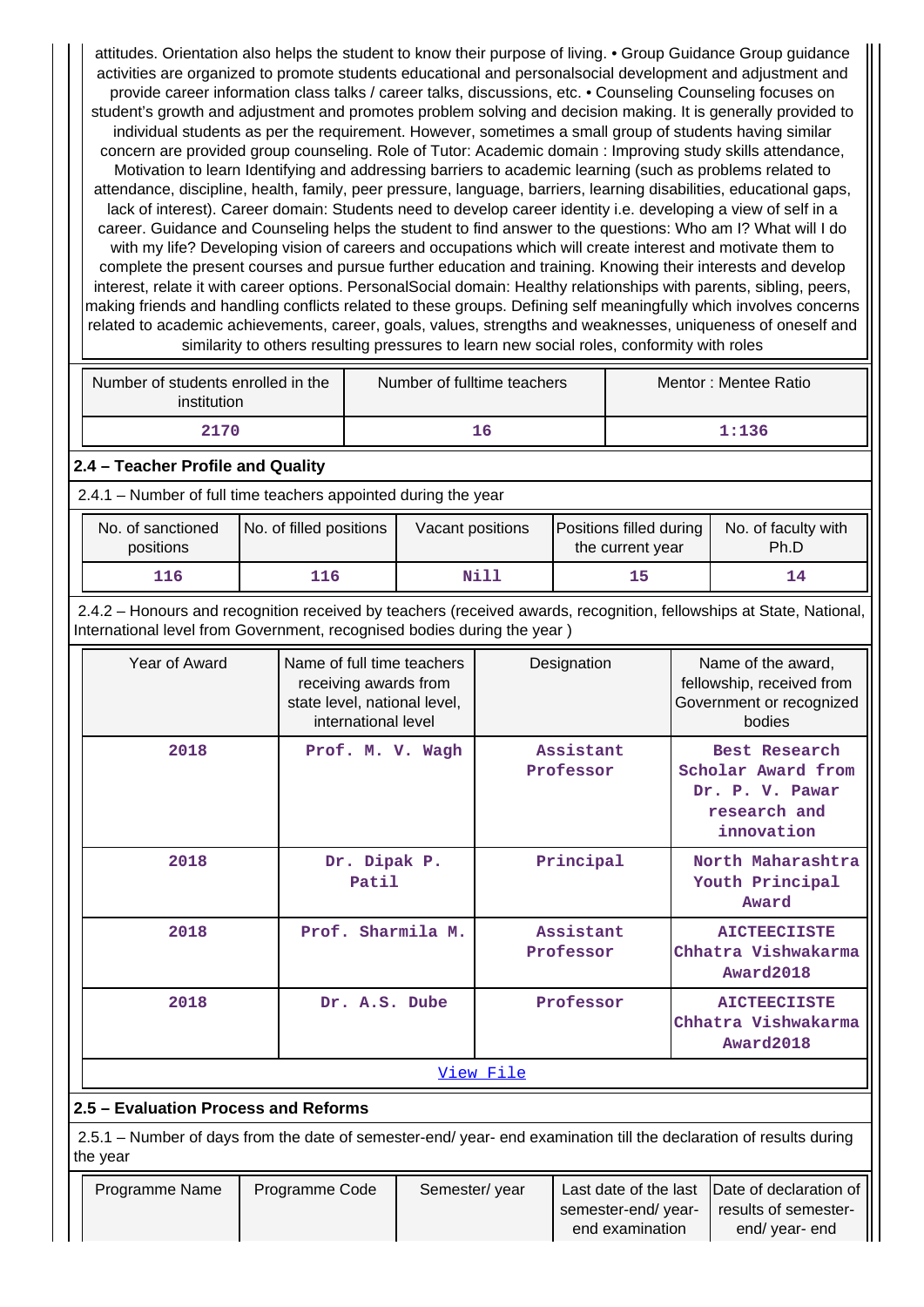|           |                              |                  |            | examination |
|-----------|------------------------------|------------------|------------|-------------|
| BE        | ESH (FE)                     | SEM <sub>1</sub> | 07/01/2019 | 02/12/2019  |
| BE        | <b>SE CIVIL</b><br>533119110 | SEM <sub>1</sub> | 04/01/2019 | 02/12/2019  |
| BE        | <b>SE</b><br>MECH533161210   | SEM <sub>1</sub> | 04/01/2019 | 02/12/2019  |
| BE        | SE<br>ELECT533129310         | SEM <sub>1</sub> | 04/01/2019 | 02/12/2019  |
| <b>BE</b> | SE<br>ETC533137210           | SEM <sub>1</sub> | 04/01/2019 | 02/12/2019  |
| BE        | SE<br>COMP533124510          | SEM 1            | 04/01/2019 | 02/12/2019  |
| BE        | TE CIVIL<br>533119110        | SEM <sub>1</sub> | 12/12/2018 | 24/02/2019  |
| BE        | TE MECH<br>533161210         | SEM <sub>1</sub> | 12/12/2018 | 24/02/2019  |
| <b>BE</b> | TE ELECT<br>533129310        | SEM <sub>1</sub> | 12/12/2018 | 24/02/2019  |
| BE        | TE E TC<br>533137210         | SEM <sub>1</sub> | 12/12/2018 | 24/02/2019  |
| BE        | TE COMP<br>533124510         | SEM <sub>1</sub> | 12/12/2018 | 24/02/2019  |
| BE        | BE CIVIL<br>533119110        | SEM <sub>1</sub> | 11/12/2018 | 02/01/2019  |
| <b>BE</b> | BE MECH<br>533161210         | SEM <sub>1</sub> | 11/12/2018 | 02/01/2019  |
| BE        | BE ELECT<br>533129310        | SEM <sub>1</sub> | 11/12/2018 | 02/01/2019  |
| <b>BE</b> | BE E TC<br>533137210         | SEM <sub>1</sub> | 11/12/2018 | 02/01/2019  |
| BE        | BE COMP<br>533124510         | SEM <sub>1</sub> | 11/12/2018 | 02/01/2019  |
| BЕ        | ESH (FE)                     | SEM <sub>2</sub> | 04/08/2019 | 21/07/2019  |
| <b>BE</b> | SE CIVIL<br>533119110        | SEM <sub>2</sub> | 04/08/2019 | 21/07/2019  |
| BE        | <b>SE MECH</b><br>533161210  | SEM <sub>2</sub> | 04/08/2019 | 21/07/2019  |
| <b>BE</b> | <b>SE ELECT</b><br>533129310 | SEM <sub>2</sub> | 04/08/2019 | 21/07/2019  |
| BE        | SE E TC<br>533137210         | SEM <sub>2</sub> | 04/08/2019 | 21/07/2019  |
| BE        | <b>SE COMP</b><br>533124510  | SEM <sub>2</sub> | 04/08/2019 | 21/07/2019  |
| BЕ        | TE CIVIL<br>533119110        | SEM <sub>2</sub> | 04/08/2019 | 22/07/2019  |
| BE        | TE MECH<br>533161210         | SEM <sub>2</sub> | 04/08/2019 | 22/07/2019  |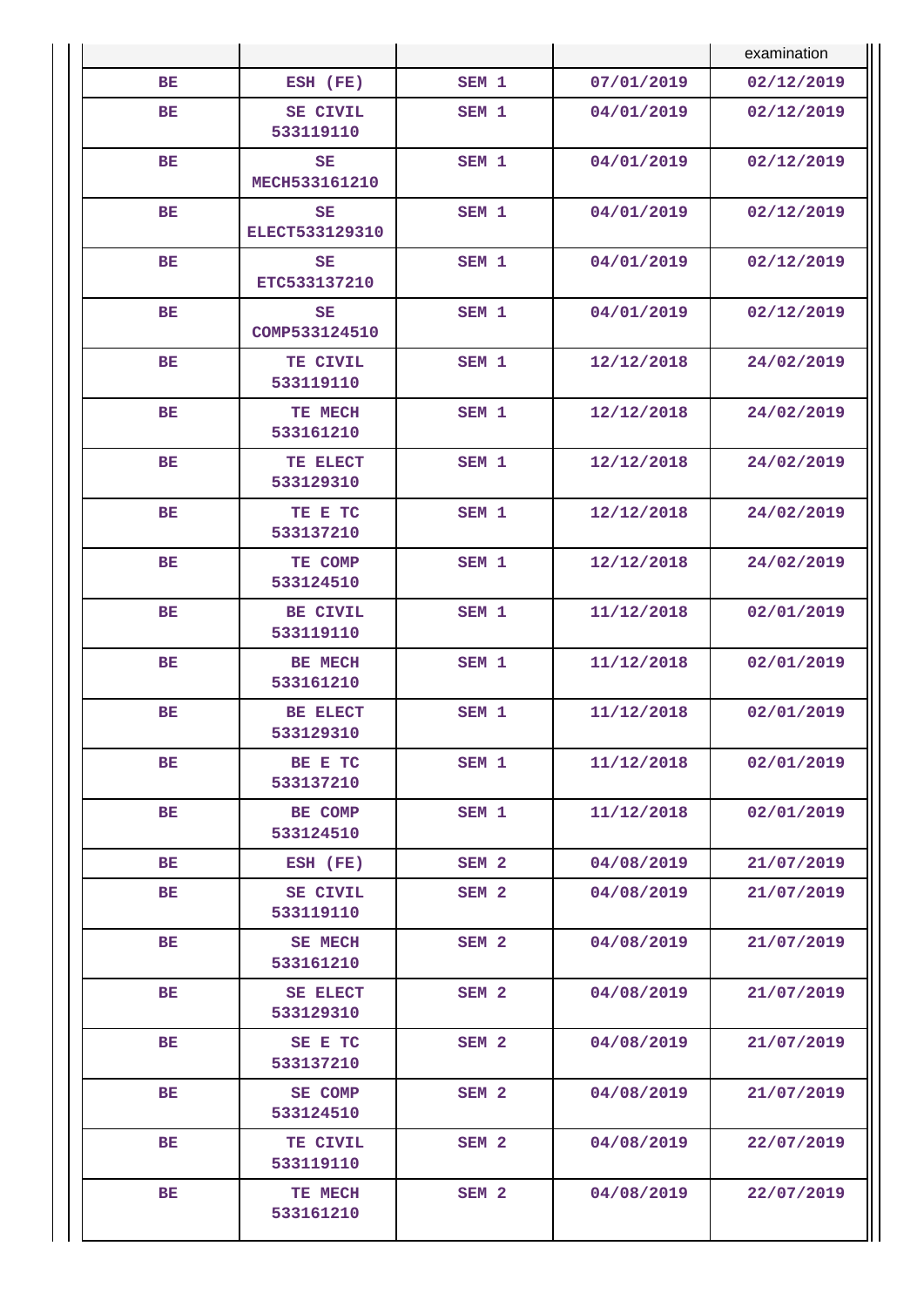| <b>BE</b>        | TE ELECT<br>533129310        | SEM <sub>2</sub> | 04/08/2019 | 22/07/2019 |  |  |  |
|------------------|------------------------------|------------------|------------|------------|--|--|--|
| BE               | TE E TC<br>533137210         | SEM <sub>2</sub> | 04/08/2019 | 22/07/2019 |  |  |  |
| <b>BE</b>        | TE COMP<br>533124510         | SEM <sub>2</sub> | 04/08/2019 | 22/07/2019 |  |  |  |
| BE               | BE CIVIL<br>533119110        | SEM <sub>2</sub> | 04/08/2019 | 24/07/2019 |  |  |  |
| <b>BE</b>        | <b>BE MECH</b><br>533161210  | SEM <sub>2</sub> | 04/08/2019 | 24/07/2019 |  |  |  |
| <b>BE</b>        | <b>BE ELECT</b><br>533129310 | SEM <sub>2</sub> | 04/08/2019 | 24/07/2019 |  |  |  |
| BE               | BE E TC<br>533137210         | SEM <sub>2</sub> | 04/08/2019 | 24/07/2019 |  |  |  |
| <b>BE</b>        | <b>BE COMP</b><br>533124510  | SEM <sub>2</sub> | 04/08/2019 | 24/07/2019 |  |  |  |
| <u>View File</u> |                              |                  |            |            |  |  |  |

2.5.2 – Reforms initiated on Continuous Internal Evaluation(CIE) system at the institutional level (250 words)

 **Evaluation is a measure of the learning of a student. Internal evaluation process developed by institute is as follows: Institute evaluates the students based on attendance, performance in unit tests/prelims/online test and at least one of the following: home assignments, periodical quizzes, laboratory work, project reports, seminar reports, students overall performance or assignment which supports the credit based system. The distribution of marks to the various components of assessment is decided by the AMC and communicated to the all teachers and in turn communicated to students before commencement of semester. Continuous evaluation of practical sessions is carried out by faculty members. Continuous internal evaluation of project work of final year students and Technical seminar presentations of third year students is carried out throughout the year. Evaluation schedule and weightages are informed to the students at the start of the semester. Department wise unit tests were conducted during the semester to evaluate progress of student. As university adopted In Semester examination pattern, institute conducts prelim examinations once the syllabus is completed and prior to university examinations to evaluate the course outcomes. The use of open book test was recommended by AMC during meeting to increase interest and involvement of students in prelim examinations. Open book test carrying substantial weightage has been widely accepted by the students. Due to changes in university examination pattern, pedagogic transformation has taken place. Institute guide students to adopt e learning practices such as MyExamo (Online examination portal) for online exam**

**preparation.**

 2.5.3 – Academic calendar prepared and adhered for conduct of Examination and other related matters (250 words)

 **Institution adheres to the academic calendar for the continuous internal evaluation process as follows, University provides an academic calendar before the commencement of academic year which contains the number of days for teaching and examination dates. To fulfill the program requirements institute level academic calendar is prepared by Academic Monitoring Committee (AMC). The committee consisting of Principal, Dean Academic, The academic calendar prepared well in advance before the commencement of the semester. The calendar outlines the semester as commencement of teaching, tutor meets, annual functions, sport activities, display of monthly attendance, syllabus coverage**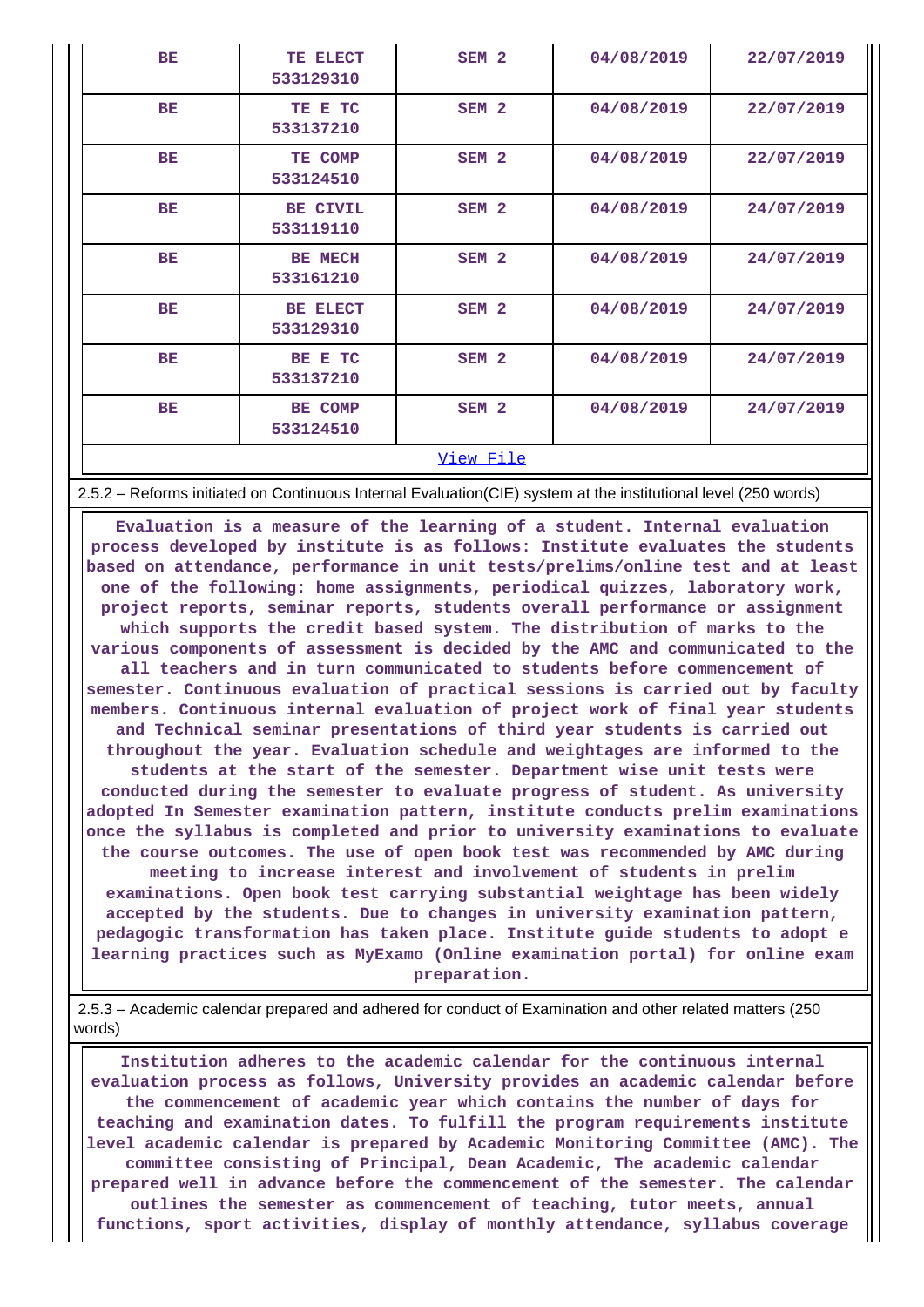**reports, various university examination details, students feedback, parents meet, conclusion of teaching, etc.. The academic calendar is displayed on the notice board and accessible on website. Department academic calendar is prepared in tune with university and institute calendar by considering the workshops, seminars, industrial visit, Cocurricular activities, value addition program (VAP), etc. Syllabus coverage reports are monitored by Head of department and AMC. In case of any lapse in teaching plan, Head of Department asks the faculty to conduct extra classes or take extra measures to complete the syllabus. Academic audit is conducted by AMC to monitor the coverage of syllabus and practical in the line of academic calendar. Online examination practice tests are scheduled to improve the performance in online examinations The results of all the internal tests are displayed and communicated to all the students and parents according to the academic calendar.**

### **2.6 – Student Performance and Learning Outcomes**

 2.6.1 – Program outcomes, program specific outcomes and course outcomes for all programs offered by the institution are stated and displayed in website of the institution (to provide the weblink)

<http://www.siem.sandipfoundation.org/course-outcome/>

| 2.6.2 - Pass percentage of students |                   |                                |                                                                       |                                                              |                 |  |  |  |
|-------------------------------------|-------------------|--------------------------------|-----------------------------------------------------------------------|--------------------------------------------------------------|-----------------|--|--|--|
| Programme<br>Code                   | Programme<br>Name | Programme<br>Specialization    | Number of<br>students<br>appeared in the<br>final year<br>examination | Number of<br>students passed<br>in final year<br>examination | Pass Percentage |  |  |  |
| 533119110                           | BE                | Civil<br>Engineering           | 195                                                                   | 113                                                          | 57              |  |  |  |
| 533124510                           | BE                | Computer<br>Engineering        | 66                                                                    | 58                                                           | 87.87           |  |  |  |
| 533137210                           | <b>BE</b>         | <b>E&amp;TC</b><br>Engineering | 49                                                                    | 43                                                           | 87.75           |  |  |  |
| 533129310                           | <b>BE</b>         | Electrical<br>Engineering      | 133                                                                   | 98                                                           | 73.68           |  |  |  |
| 533161210                           | BE                | Mechanical<br>Engineering      | 211                                                                   | 162                                                          | 76.78           |  |  |  |
|                                     |                   |                                | <u>View File</u>                                                      |                                                              |                 |  |  |  |

# **2.7 – Student Satisfaction Survey**

 2.7.1 – Student Satisfaction Survey (SSS) on overall institutional performance (Institution may design the questionnaire) (results and details be provided as weblink)

<http://www.siem.sandipfoundation.org/academics/feedback/>

# **CRITERION III – RESEARCH, INNOVATIONS AND EXTENSION**

### **3.1 – Resource Mobilization for Research**

3.1.1 – Research funds sanctioned and received from various agencies, industry and other organisations

| Nature of the Project | Duration | Name of the funding<br>agency | Total grant<br>sanctioned | Amount received<br>during the year |
|-----------------------|----------|-------------------------------|---------------------------|------------------------------------|
| Minor<br>Projects     | 12       | <b>GIZ</b>                    | 2.5                       | 2.5                                |
| Minor<br>Projects     | 12       | <b>NIMA</b>                   | 0.3                       | 0.3                                |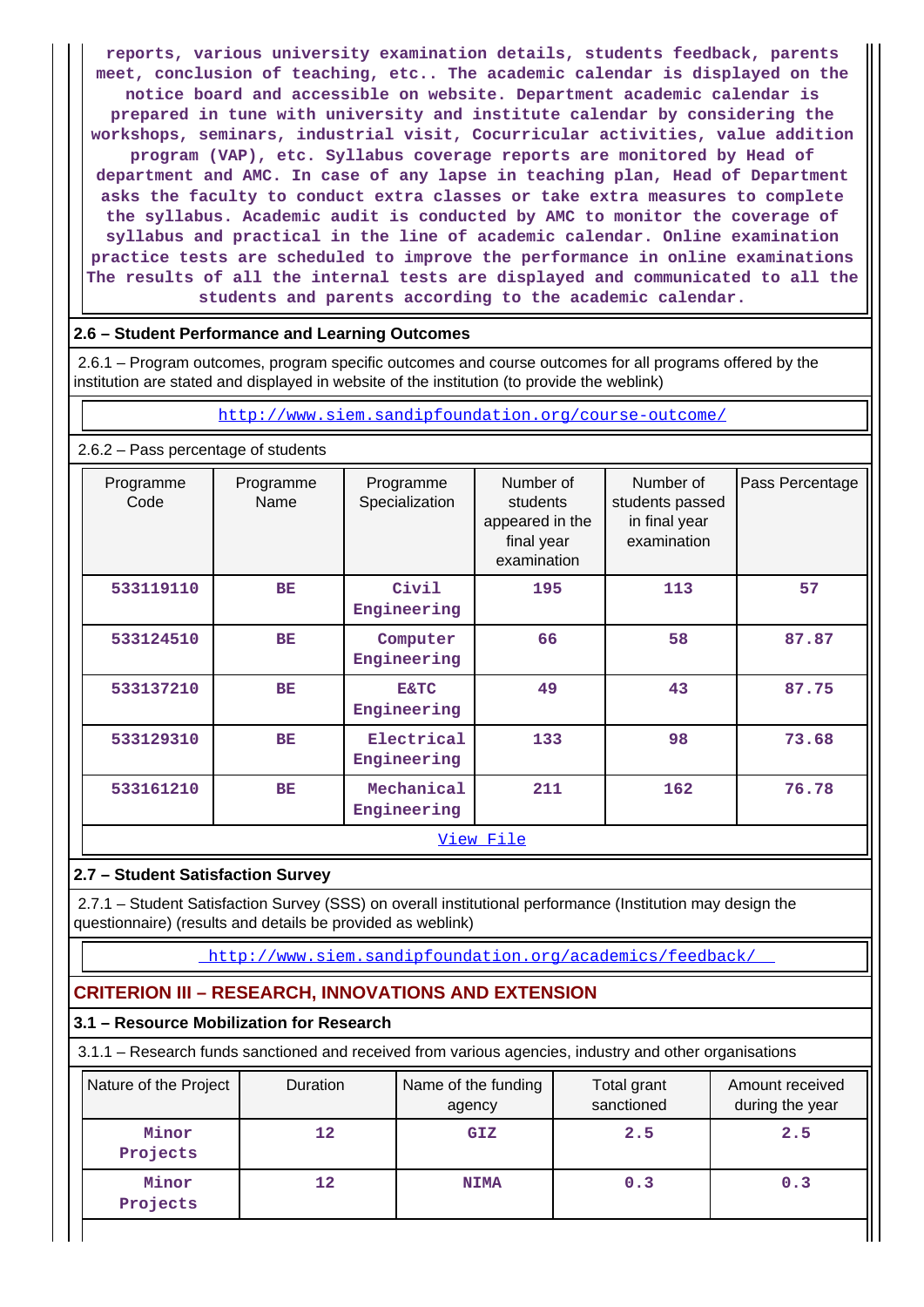# **3.2 – Innovation Ecosystem**

 3.2.1 – Workshops/Seminars Conducted on Intellectual Property Rights (IPR) and Industry-Academia Innovative practices during the year

| Title of workshop/seminar                                           | Name of the Dept.                               | Date       |
|---------------------------------------------------------------------|-------------------------------------------------|------------|
| ExpertTalkonEntrepreneurs<br>hip                                    | Mechanical Engineering                          | 24/09/2018 |
| ExpertTalkOnHVACTroublesh<br>ooting                                 | Mechanical Engineering                          | 27/09/2018 |
| ExpertTalkProductDesignDe<br>velopment                              | Mechanical Engineering                          | 25/09/2018 |
| MotivationalTalkbyMr.Hema<br>ntPatil                                | Mechanical Engineering                          | 18/01/2019 |
| MotivationaltalkbyTejasPa<br>war                                    | Mechanical Engineering                          | 27/07/2018 |
| Value Added Programs on<br><b>ANSYS</b>                             | Mechanical Engineering                          | 28/08/2018 |
| Value Added Programs on<br><b>CATIA</b>                             | Mechanical Engineering                          | 17/09/2018 |
| Value Added Programs on<br><b>CATIA</b>                             | Mechanical Engineering                          | 04/02/2019 |
| Workshop on C and C                                                 | Computer                                        | 13/07/2018 |
| Expert Lecture on "Data<br>Analytics"                               | Computer                                        | 21/08/2018 |
| Workshop on Internet of<br>Things (IOT)                             | Computer                                        | 25/08/2018 |
| Expert Lecture on Money<br>Management and Value of<br>Money         | Computer                                        | 25/08/2018 |
| Workshop on "Robotics:<br>Arduino Based Voice<br>Controlled Robot". | Computer                                        | 27/08/2018 |
| Advance Java and Web<br>Technology                                  | Computer                                        | 06/02/2019 |
| Guest lecture on Advance<br>Data Structure lab                      | Computer                                        | 15/02/2019 |
| Workshop on Personality<br>Development                              | Computer                                        | 26/02/2019 |
| Aptitude Training Session                                           | Computer                                        | 13/12/2018 |
| Bootstrap and CSS                                                   | Computer                                        | 04/05/2019 |
| Lecture on IPR                                                      | Electrical Engineering                          | 16/01/2019 |
| Workshop on Study of<br>transformer                                 | Electronics<br>Telecommunication<br>Engineering | 16/01/2019 |
| Workshop on Study of<br>transformer                                 | Electronics<br>Telecommunication<br>Engineering | 18/08/2018 |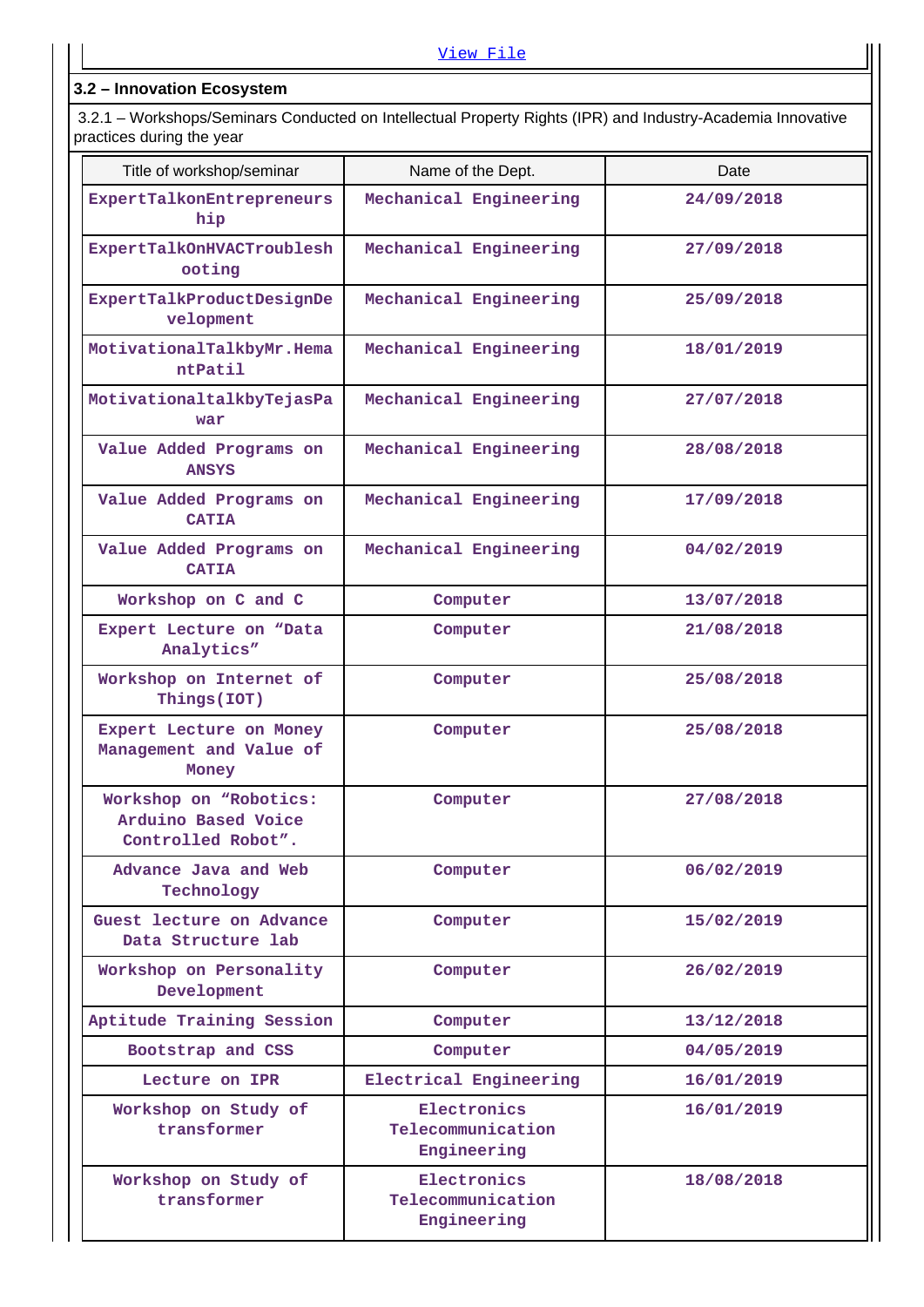| Workshop on IPR                                                                                      |                                                                                                    | Electronics<br>Telecommunication<br>Engineering         |                                                             |                         | 28/01/2019 |                        |                                                                                                                                     |                         |
|------------------------------------------------------------------------------------------------------|----------------------------------------------------------------------------------------------------|---------------------------------------------------------|-------------------------------------------------------------|-------------------------|------------|------------------------|-------------------------------------------------------------------------------------------------------------------------------------|-------------------------|
|                                                                                                      | 2 Days Automotive<br>Workshop                                                                      |                                                         | Mechanical Engineering                                      |                         | 28/09/2018 |                        |                                                                                                                                     |                         |
| Expert Talk by Anand<br>Deshmukh                                                                     |                                                                                                    |                                                         | Mechanical Engineering                                      |                         |            | 04/02/2019             |                                                                                                                                     |                         |
| Expert Talk on German<br>Language                                                                    |                                                                                                    |                                                         | Mechanical Engineering                                      |                         |            | 17/01/2019             |                                                                                                                                     |                         |
| Expert Talk on Advanced<br>Manufacturing Process                                                     |                                                                                                    |                                                         | Mechanical Engineering                                      |                         |            |                        |                                                                                                                                     | 09/10/2018              |
| ExpertTalkOnColdStorageDe<br>sign                                                                    |                                                                                                    |                                                         | Mechanical Engineering                                      |                         |            |                        |                                                                                                                                     | 26/09/2018              |
| 3.2.2 - Awards for Innovation won by Institution/Teachers/Research scholars/Students during the year |                                                                                                    |                                                         |                                                             |                         |            |                        |                                                                                                                                     |                         |
| Title of the innovation                                                                              | Name of Awardee                                                                                    |                                                         | Awarding Agency                                             |                         |            | Date of award          |                                                                                                                                     | Category                |
| Solar Dryer<br>(Project title<br>needs to be<br>taken from SJC)                                      | Dr. A. S.<br>Dube, Gauri<br>Fulpagare,<br>Mithila<br>Deshmukh,<br>Pranali Dani,<br>Rameshwari Nile |                                                         |                                                             | <b>AICTEESIISTE</b>     | 20/01/2019 |                        | Project had<br>been selected<br>for National<br>Convention of<br>2nd<br><b>AICTEESIISTE</b><br>Chhatra<br>Vishwakarma<br>Awards2018 |                         |
| Quiz<br>Competition                                                                                  | Shubhab<br>Upadhyay                                                                                | SPPU with<br>Arts commerce<br>science college<br>Nashik |                                                             | 10/12/2018              |            |                        | First Prize                                                                                                                         |                         |
| National<br>Level Technical<br>Fest Quiz<br>Competition                                              | Shubhab<br>Upadhyay                                                                                |                                                         | Techxellence<br>2019                                        | <b>SITRC</b>            |            | 11/01/2019             |                                                                                                                                     | First Prize             |
| National<br>Level Technical<br>Fest Quize<br>Competition                                             | Mrunal Desale                                                                                      |                                                         | Techxellence<br>2019                                        | <b>SITRC</b>            |            | 11/01/2019             |                                                                                                                                     | First Prize             |
| Garbage ATM                                                                                          | Yash Gupta,<br>Prakh<br>Sonawane., 1<br>rushikesh Kasar                                            |                                                         |                                                             | <b>AICTE</b>            |            | 21/01/2019             |                                                                                                                                     | Third Prize             |
| Best Research<br>Scholar                                                                             | Manohar V.<br>Wagh                                                                                 |                                                         | Dr. P. V.<br>Pawar Research<br>Innovation<br>Centre, Nashik |                         | 06/01/2019 |                        |                                                                                                                                     | International<br>Level  |
|                                                                                                      |                                                                                                    |                                                         |                                                             | View File               |            |                        |                                                                                                                                     |                         |
| 3.2.3 - No. of Incubation centre created, start-ups incubated on campus during the year              |                                                                                                    |                                                         |                                                             |                         |            |                        |                                                                                                                                     |                         |
| Incubation<br>Center                                                                                 | Name                                                                                               |                                                         | Sponsered By                                                | Name of the<br>Start-up |            | Nature of Start-<br>up |                                                                                                                                     | Date of<br>Commencement |
| 0                                                                                                    | <b>NIL</b>                                                                                         |                                                         | <b>NIL</b>                                                  | <b>NIL</b>              |            | <b>NIL</b>             |                                                                                                                                     | 31/12/2019              |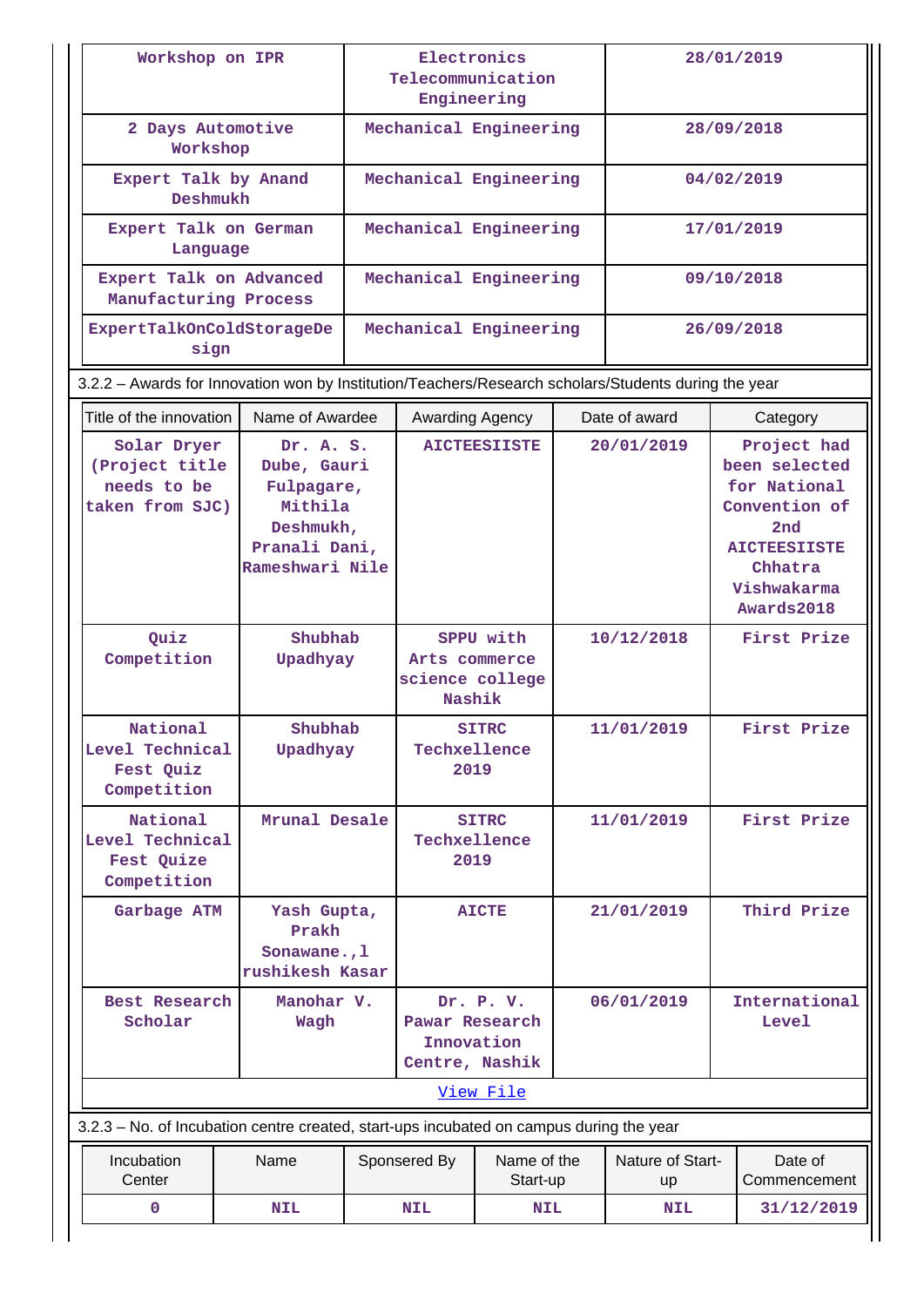| No file uploaded.                                                                                                                                                     |                                                                  |                                     |                        |                       |                       |                                                                    |                                                      |  |  |
|-----------------------------------------------------------------------------------------------------------------------------------------------------------------------|------------------------------------------------------------------|-------------------------------------|------------------------|-----------------------|-----------------------|--------------------------------------------------------------------|------------------------------------------------------|--|--|
| 3.3 - Research Publications and Awards                                                                                                                                |                                                                  |                                     |                        |                       |                       |                                                                    |                                                      |  |  |
| 3.3.1 - Incentive to the teachers who receive recognition/awards                                                                                                      |                                                                  |                                     |                        |                       |                       |                                                                    |                                                      |  |  |
| <b>State</b>                                                                                                                                                          |                                                                  |                                     |                        | National              |                       | International                                                      |                                                      |  |  |
| $\mathbf 0$                                                                                                                                                           |                                                                  |                                     |                        | $\mathbf 0$           |                       | $\mathbf 0$                                                        |                                                      |  |  |
| 3.3.2 - Ph. Ds awarded during the year (applicable for PG College, Research Center)                                                                                   |                                                                  |                                     |                        |                       |                       |                                                                    |                                                      |  |  |
|                                                                                                                                                                       | Name of the Department                                           |                                     |                        |                       |                       | Number of PhD's Awarded                                            |                                                      |  |  |
|                                                                                                                                                                       | 0                                                                |                                     |                        |                       |                       | Nill                                                               |                                                      |  |  |
| 3.3.3 - Research Publications in the Journals notified on UGC website during the year                                                                                 |                                                                  |                                     |                        |                       |                       |                                                                    |                                                      |  |  |
| <b>Type</b>                                                                                                                                                           |                                                                  | Department                          |                        |                       | Number of Publication |                                                                    | Average Impact Factor (if<br>any)                    |  |  |
| International                                                                                                                                                         |                                                                  | Civil Engineering                   |                        |                       | 3                     |                                                                    | 3                                                    |  |  |
| International                                                                                                                                                         |                                                                  | Electrical<br>Engineeing            |                        |                       | 6                     |                                                                    | 3                                                    |  |  |
|                                                                                                                                                                       | Electronics<br>International<br>Telecommunication<br>Engineering |                                     |                        |                       | 8                     |                                                                    | $\overline{2}$                                       |  |  |
| International                                                                                                                                                         |                                                                  | Mechanical<br>Engineering           |                        |                       | 18                    |                                                                    | 0                                                    |  |  |
| National                                                                                                                                                              |                                                                  | Computer<br>Engineering             |                        |                       | 4                     |                                                                    | 0                                                    |  |  |
| International                                                                                                                                                         |                                                                  | Computer<br>Engineering             |                        |                       | 7                     |                                                                    | 0                                                    |  |  |
|                                                                                                                                                                       |                                                                  |                                     |                        | View File             |                       |                                                                    |                                                      |  |  |
| 3.3.4 - Books and Chapters in edited Volumes / Books published, and papers in National/International Conference<br>Proceedings per Teacher during the year            |                                                                  |                                     |                        |                       |                       |                                                                    |                                                      |  |  |
|                                                                                                                                                                       | Department                                                       |                                     |                        |                       |                       | Number of Publication                                              |                                                      |  |  |
|                                                                                                                                                                       | Computer Engineering                                             |                                     |                        |                       |                       | 1                                                                  |                                                      |  |  |
|                                                                                                                                                                       | Civil Engineering                                                |                                     |                        |                       |                       | 1                                                                  |                                                      |  |  |
|                                                                                                                                                                       | Electrical Engineeing                                            |                                     |                        |                       |                       | 11                                                                 |                                                      |  |  |
|                                                                                                                                                                       | Engineering                                                      | Electronics Telecommunication       |                        |                       |                       | 6                                                                  |                                                      |  |  |
|                                                                                                                                                                       | Mechanical Engineering                                           |                                     |                        |                       |                       | 28                                                                 |                                                      |  |  |
|                                                                                                                                                                       |                                                                  |                                     |                        | View File             |                       |                                                                    |                                                      |  |  |
| 3.3.5 - Bibliometrics of the publications during the last Academic year based on average citation index in Scopus/<br>Web of Science or PubMed/ Indian Citation Index |                                                                  |                                     |                        |                       |                       |                                                                    |                                                      |  |  |
| Title of the<br>Paper                                                                                                                                                 | Name of<br>Author                                                | Title of journal                    | Year of<br>publication | <b>Citation Index</b> |                       | Institutional<br>affiliation as<br>mentioned in<br>the publication | Number of<br>citations<br>excluding self<br>citation |  |  |
| Modelling<br>dye                                                                                                                                                      | Mahesh R<br>Gadekar M<br>Mansoor                                 | Journal<br>of environ<br>mental man |                        | 2018                  | $\mathbf 0$           | <b>SVNIT</b><br>Surat                                              | 2                                                    |  |  |

**removal by**

**Ahammed**

**agement.**

 $\parallel \parallel$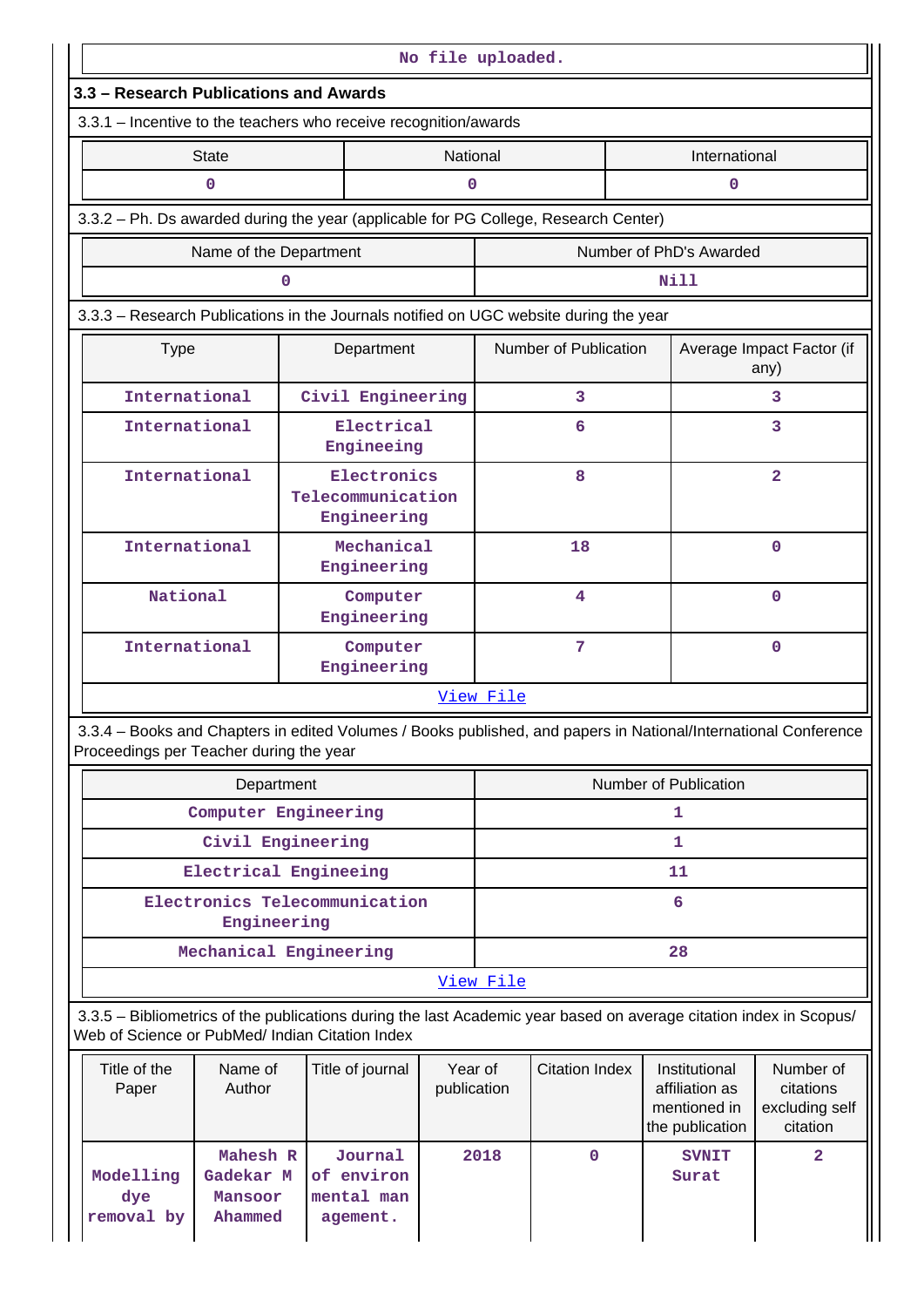| adsorption<br>onto water<br>treatment<br>residuals<br>using<br>combined<br>response<br>surface me<br>thodologya<br>rtificial<br>neural |                                               | volume<br>231, pp<br>241248                                                          |      |              |                                                                         |                |
|----------------------------------------------------------------------------------------------------------------------------------------|-----------------------------------------------|--------------------------------------------------------------------------------------|------|--------------|-------------------------------------------------------------------------|----------------|
| Enhancem<br>ent of<br>Fault Ride<br>Through<br>Capability<br>of GridCon<br>nected<br>Wind Farm                                         | Prof.<br>Hemant<br>Kulkarni                   | Internat<br>ional<br>Journal of<br>Power Elec<br>tronics<br>(Scopus<br>Index)        | 2018 | $\mathbf 0$  | Sandip<br>Institute<br>of Enginee<br>ring and M<br>anagement,<br>Nashik | <b>Nill</b>    |
| Enhancem<br>ent of<br>Fault Ride<br>Through<br>Capability<br>of GridCon<br>nected<br>Wind Farm                                         | Dr.<br>Kishor<br><b>Bhadane</b>               | Internat<br>ional<br>Journal of<br>Power Elec<br>tronics<br>(Scopus<br>Index)        | 2018 | $\mathbf 0$  | Sandip<br>Institute<br>of Enginee<br>ring and M<br>anagement,<br>Nashik | <b>Nill</b>    |
| Enhancem<br>ent of<br>Fault Ride<br>Through<br>Capability<br>of GridCon<br>nected<br>Wind Farm                                         | Dr.Hanuman<br>Prasad                          | Internat<br>ional<br>Journal of<br><b>Power Elec</b><br>tronics<br>(Scopus<br>Index) | 2018 | $\mathbf 0$  | Sandip<br>Institute<br>of Enginee<br>ring and M<br>anagement,<br>Nashik | <b>Nill</b>    |
| Experime<br>ntal Inves<br>tigation<br>on Perform<br>ance of<br>Chicken<br>Fat Methyl<br>Ester on<br>C. IEngine                         | Sagar D.<br>Chaudhari,<br>Dr. Anil<br>S. Dube | Internat<br>ional<br>Journal of<br>Applied En<br>gineering<br>Research               | 2018 | $\mathbf{0}$ | Sandip<br>Institute<br>of Enginee<br>ring and M<br>anagement,<br>Nashik | <b>Nill</b>    |
| Performa<br>nce<br>Evaluation<br><b>of</b><br>Indirect<br>Solar<br>Dryer                                                               | Vijay T.<br>Bhendwade,<br>Dr. Anil<br>S. Dube | Internat<br>ional<br>Journal of<br>Applied En<br>gineering<br>Research               | 2018 | $\mathbf 0$  | Sandip<br>Institute<br>of Enginee<br>ring and M<br>anagement,<br>Nashik | Nill           |
| A<br>framework<br>of<br>enablers r<br>elationshi                                                                                       | Lalit K.<br>Toke                              | Internat<br>ional<br>Journal of<br>Sustainabl<br>e Developm                          | 2018 | $\mathbf{0}$ | Sandip<br>Institute<br>of Enginee<br>ring and M<br>anagement,           | $\overline{3}$ |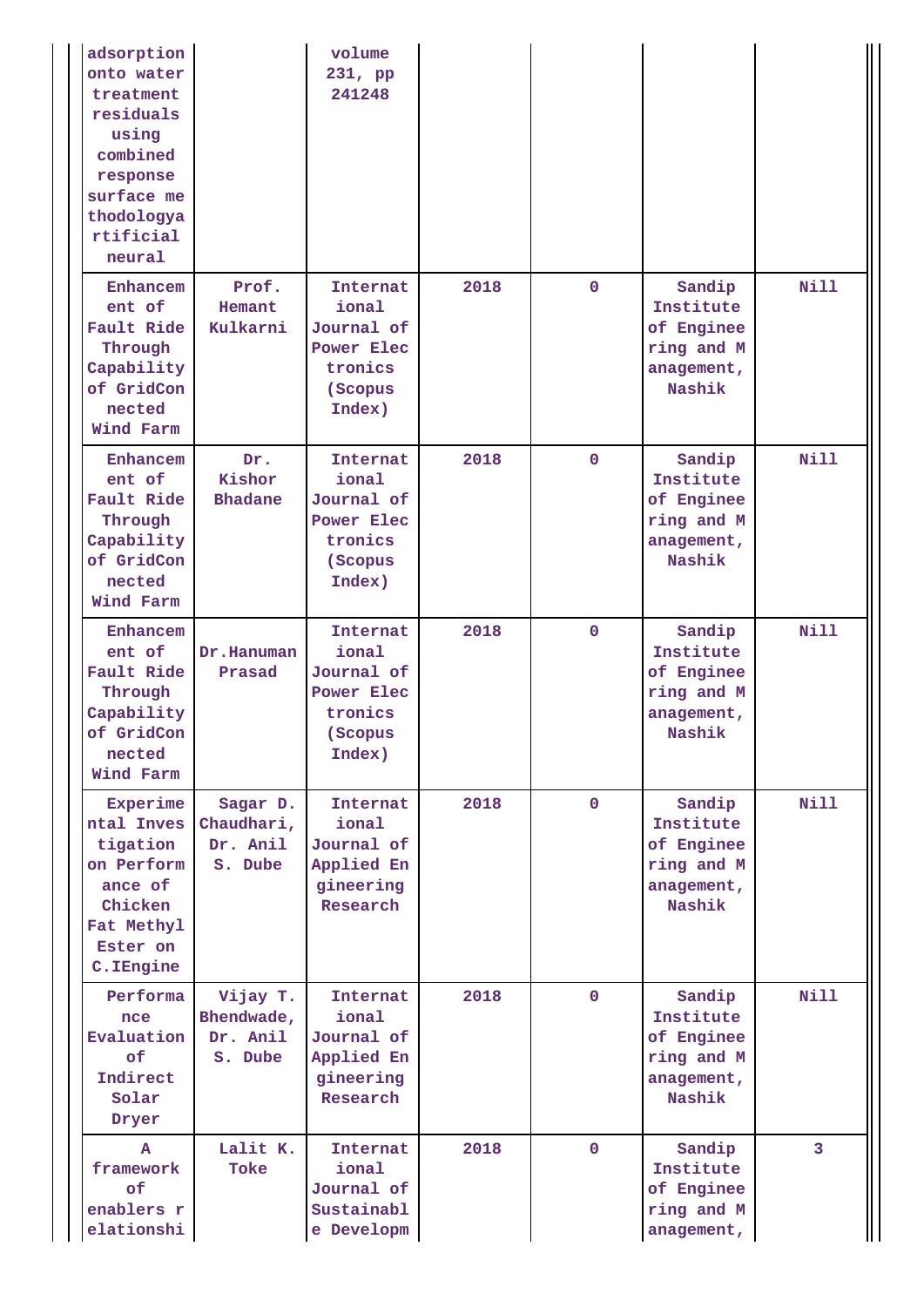| pfor imple<br>mentation<br>of green m<br>anufacturi<br>ng in<br>Indian<br>context                                                                                                                                                                |                                                                            |                   | ent World<br>Ecology, Vo<br>1.25,<br>Issue4, Pp<br>303311 (Tay<br>lors<br>Francis<br>Group),<br>Impact Fac<br>tor2.811         |                        |                                                          |              | Nashik                                               |                                                          |                                                                    |
|--------------------------------------------------------------------------------------------------------------------------------------------------------------------------------------------------------------------------------------------------|----------------------------------------------------------------------------|-------------------|--------------------------------------------------------------------------------------------------------------------------------|------------------------|----------------------------------------------------------|--------------|------------------------------------------------------|----------------------------------------------------------|--------------------------------------------------------------------|
| 3.3.6 - h-Index of the Institutional Publications during the year. (based on Scopus/ Web of science)                                                                                                                                             |                                                                            |                   |                                                                                                                                |                        | View File                                                |              |                                                      |                                                          |                                                                    |
| Title of the<br>Paper                                                                                                                                                                                                                            |                                                                            | Name of<br>Author | Title of journal                                                                                                               | Year of<br>publication |                                                          | h-index      | Number of<br>citations<br>excluding self<br>citation |                                                          | Institutional<br>affiliation as<br>mentioned in<br>the publication |
| An<br>Overview<br>of<br><b>Internet</b><br>of Things:<br>Architectu<br>re,<br>Protocols<br>and<br>Challenges                                                                                                                                     | Prof.<br>Pramod<br>Aswale                                                  |                   | Proceedi<br>ngs of Inf<br>ormation<br>and Commun<br>ication<br>Technology<br>for Intell<br>igent<br>Systems<br>(ICTIS<br>2018) |                        | 2019                                                     | $\mathbf{1}$ | 1                                                    |                                                          | Springer                                                           |
|                                                                                                                                                                                                                                                  | View File                                                                  |                   |                                                                                                                                |                        |                                                          |              |                                                      |                                                          |                                                                    |
| 3.3.7 - Faculty participation in Seminars/Conferences and Symposia during the year:                                                                                                                                                              |                                                                            |                   |                                                                                                                                |                        |                                                          |              |                                                      |                                                          |                                                                    |
| Number of Faculty                                                                                                                                                                                                                                |                                                                            |                   | International                                                                                                                  | National               |                                                          | <b>State</b> |                                                      |                                                          | Local                                                              |
| Attended/Semi<br>nars/Workshops                                                                                                                                                                                                                  |                                                                            |                   | 5                                                                                                                              |                        | 4                                                        | 5            |                                                      | 1                                                        |                                                                    |
| Presented<br>papers                                                                                                                                                                                                                              |                                                                            |                   | 27                                                                                                                             |                        | Nill                                                     | <b>Nill</b>  |                                                      |                                                          | <b>Nill</b>                                                        |
| Resource<br>persons                                                                                                                                                                                                                              |                                                                            |                   | 1                                                                                                                              |                        | Nill                                                     | 1            |                                                      |                                                          | <b>Nill</b>                                                        |
|                                                                                                                                                                                                                                                  |                                                                            |                   |                                                                                                                                |                        | View File                                                |              |                                                      |                                                          |                                                                    |
| 3.4 - Extension Activities<br>3.4.1 – Number of extension and outreach programmes conducted in collaboration with industry, community and<br>Non- Government Organisations through NSS/NCC/Red cross/Youth Red Cross (YRC) etc., during the year |                                                                            |                   |                                                                                                                                |                        |                                                          |              |                                                      |                                                          |                                                                    |
|                                                                                                                                                                                                                                                  | Title of the activities<br>Organising unit/agency/<br>collaborating agency |                   |                                                                                                                                |                        | Number of teachers<br>participated in such<br>activities |              |                                                      | Number of students<br>participated in such<br>activities |                                                                    |
| Smart Sustainable<br>cities A Mission<br>towards smart india                                                                                                                                                                                     |                                                                            |                   | AICTE, ISTE<br>Approved workshop                                                                                               |                        |                                                          | $\mathbf{2}$ |                                                      |                                                          | 48                                                                 |
| Swaccha Bharat<br>Abhiyan                                                                                                                                                                                                                        |                                                                            |                   | National Service<br>Scheme                                                                                                     |                        |                                                          | 8            |                                                      |                                                          | 100                                                                |
| Tree Plantation                                                                                                                                                                                                                                  |                                                                            |                   | National Service<br>Scheme                                                                                                     |                        |                                                          | 8            |                                                      |                                                          | 100                                                                |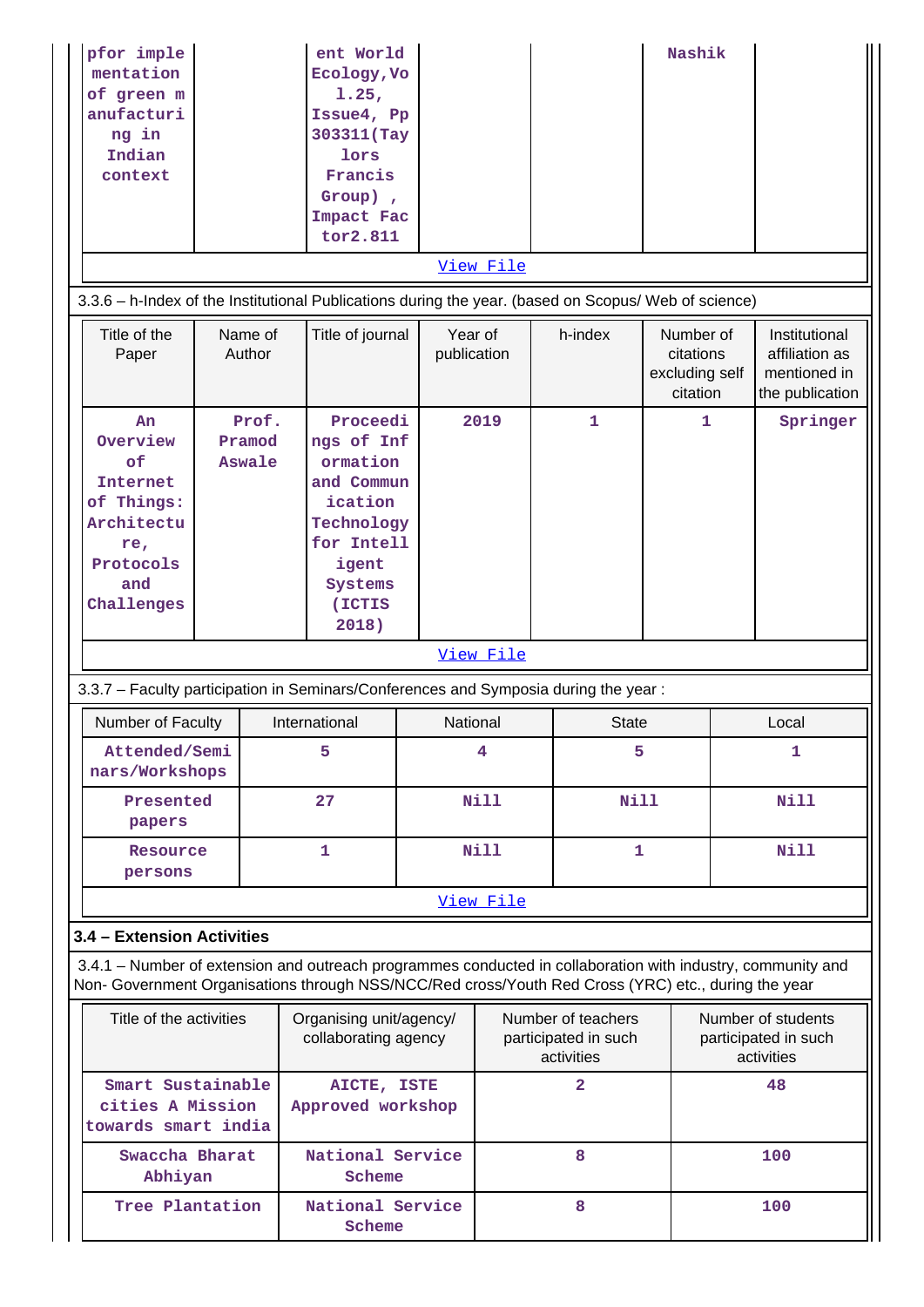| Awareness about<br>Digital Payments                                       | National Service<br>Scheme                           | 8         | 100 |
|---------------------------------------------------------------------------|------------------------------------------------------|-----------|-----|
| Awareness about<br>Education, AIDS and<br>cleanliness                     | National Service<br>Scheme                           | 8         | 100 |
| Health Check up<br>camp                                                   | National Service<br>Scheme                           | 8         | 100 |
| Awareness about<br>national schemes<br>provided by<br>government of India | National Service<br>Scheme                           | 8         | 100 |
| Importance of<br>Yoga                                                     | National Service<br>Scheme                           | 8         | 100 |
| Activities in ZP<br>school                                                | National Service<br>Scheme                           | 8         | 100 |
| Raksha Bandhan<br>Celebration in<br>Orphanage Home                        | Mechanical<br>Engineering<br>students<br>association | 1         | 50  |
|                                                                           |                                                      | View File |     |

 3.4.2 – Awards and recognition received for extension activities from Government and other recognized bodies during the year

| Name of the activity          | Award/Recognition            | <b>Awarding Bodies</b> | Number of students<br><b>Benefited</b> |
|-------------------------------|------------------------------|------------------------|----------------------------------------|
| Project<br>Development        | Chatra<br>Vishwakarma Awards | <b>AICTE</b>           | 3                                      |
| TECHVOLTZ2K19                 | First                        | <b>GCOERC, Nasik</b>   | з                                      |
| <b>TANTRAGYAN 2019</b>        | Consolation Prize            | LTCOE, Mumbai          | 3                                      |
| <b>KBTTECHFEST 2019</b>       | First                        | NDMVPCOE, Nashik       | 3                                      |
| <b>INSTRUROBOTICS</b><br>2K19 | First                        | NDMVPCOE, Nashik       | 3                                      |
| <b>PROJIT</b>                 | Second                       | JIT, Nashik            | 3                                      |
|                               |                              |                        |                                        |

#### [View File](https://assessmentonline.naac.gov.in/public/Postacc/Awards_for_extension/1972_Awards_for_extension_1580186099.xlsx)

 3.4.3 – Students participating in extension activities with Government Organisations, Non-Government Organisations and programmes such as Swachh Bharat, Aids Awareness, Gender Issue, etc. during the year

| Name of the scheme              | Organising unit/Agen<br>cy/collaborating<br>agency | Name of the activity   | Number of teachers<br>participated in such<br>activites | Number of students<br>participated in such<br>activites |
|---------------------------------|----------------------------------------------------|------------------------|---------------------------------------------------------|---------------------------------------------------------|
| Chatra<br>Vishwakarma<br>Awards | <b>AICTE</b>                                       | Project<br>Development |                                                         | 6                                                       |
|                                 |                                                    | View File              |                                                         |                                                         |

# **3.5 – Collaborations**

3.5.1 – Number of Collaborative activities for research, faculty exchange, student exchange during the year

| Nature of activity | Participant            | Source of financial support | Duration |
|--------------------|------------------------|-----------------------------|----------|
| Industrial Visit   | $S.E.$ (Elect.) $A\&B$ | Sandip Institute            |          |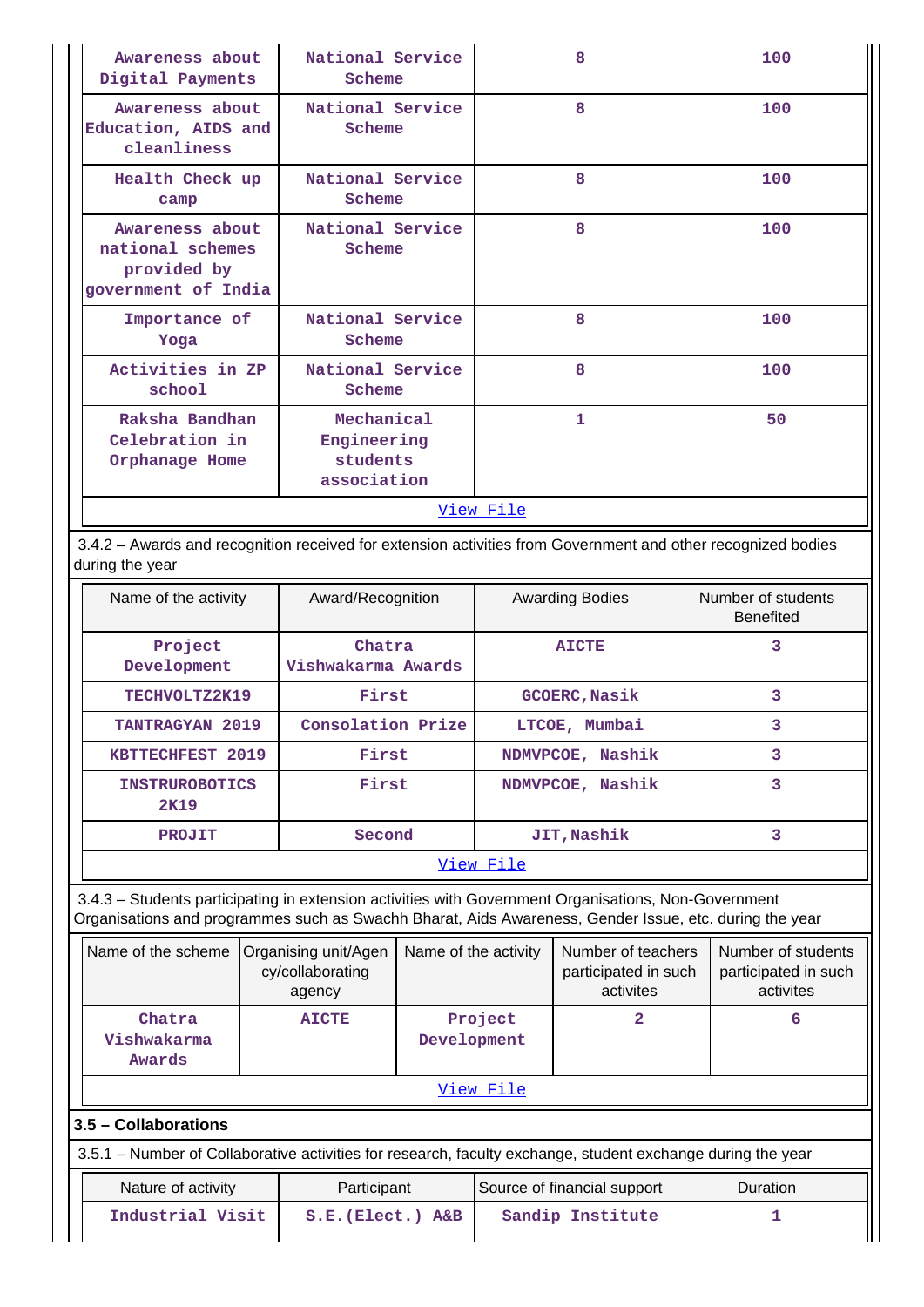| at Gauss<br>Electromagnetics,<br>MIDC Ambad, Nashik                                                                | division                      | of Engineering and<br>Management, Nashik                     |              |
|--------------------------------------------------------------------------------------------------------------------|-------------------------------|--------------------------------------------------------------|--------------|
| Industrial Visit<br>at CG Power and<br>Industrial<br>Solutions, Nashik                                             | B.E. (Elect.) A&B<br>division | Sandip Institute<br>of Engineering and<br>Management, Nashik | 1            |
| Industrial Visit<br>at PGCIL 765/400KV<br>GISSubstation, Padhg<br>е                                                | T.E. (Elect.) A&B<br>division | Sandip Institute<br>of Engineering and<br>Management, Nashik | $\mathbf{1}$ |
| Industrial Visit<br>at Vodafone Tower,<br>SITRC, Nashik                                                            | SE-E&TC students              | Sandip Institute<br>of Engineering and<br>Management, Nashik | $\mathbf{1}$ |
| Industrial Visit<br>at Technosys<br>Automation Pvt.<br>Ltd, Nashik                                                 | TE-E&TC students              | Sandip Institute<br>of Engineering and<br>Management, Nashik | 1            |
| Industrial Visit<br>Kunde Dairy Farms<br>Pvt. Ltd, Sinner,<br>Nashik                                               | SE-E&TC students              | Sandip Institute<br>of Engineering and<br>Management, Nashik | 1            |
| Industrial Visit<br>at Trends<br>Electronics Pvt.<br>Ltd., Bhalgaon<br>Village, Aurangabad                         | BE-E&TC students              | Sandip Institute<br>of Engineering and<br>Management, Nashik | 1            |
| BE Division A<br>Industrial visit to<br>Bill Industry for<br>subject Hydraulics<br>and Pneumatics                  | BE(Mech) A<br>division        | Sandip Institute<br>of Engineering and<br>Management, Nashik | $\mathbf{1}$ |
| <b>BE DivisionA</b><br>Industrial visit to<br>Seva automotive<br>Nashik on for<br>subject Dynamics of<br>Machinery | BE(Mech) A<br>division        | Sandip Institute<br>of Engineering and<br>Management, Nashik | 1            |
| BE Division B and<br>C Industrial visit<br>to Bill Industry<br>for subject<br>Hydraulics and<br>Pneumatics         | BE(Mech) B & C<br>division    | Sandip Institute<br>of Engineering and<br>Management, Nashik | 1            |
| BE Division B<br>Industrial visit to<br>Seva automotive<br>Nashik for subject<br>Dynamics of<br>Machinery          | BE(Mech) B<br>division        | Sandip Institute<br>of Engineering and<br>Management, Nashik | 1            |
| BE DivisionC<br>Industrial visit to<br>Seva automotive                                                             | BE(Mech) C<br>division        | Sandip Institute<br>of Engineering and<br>Management, Nashik | 1            |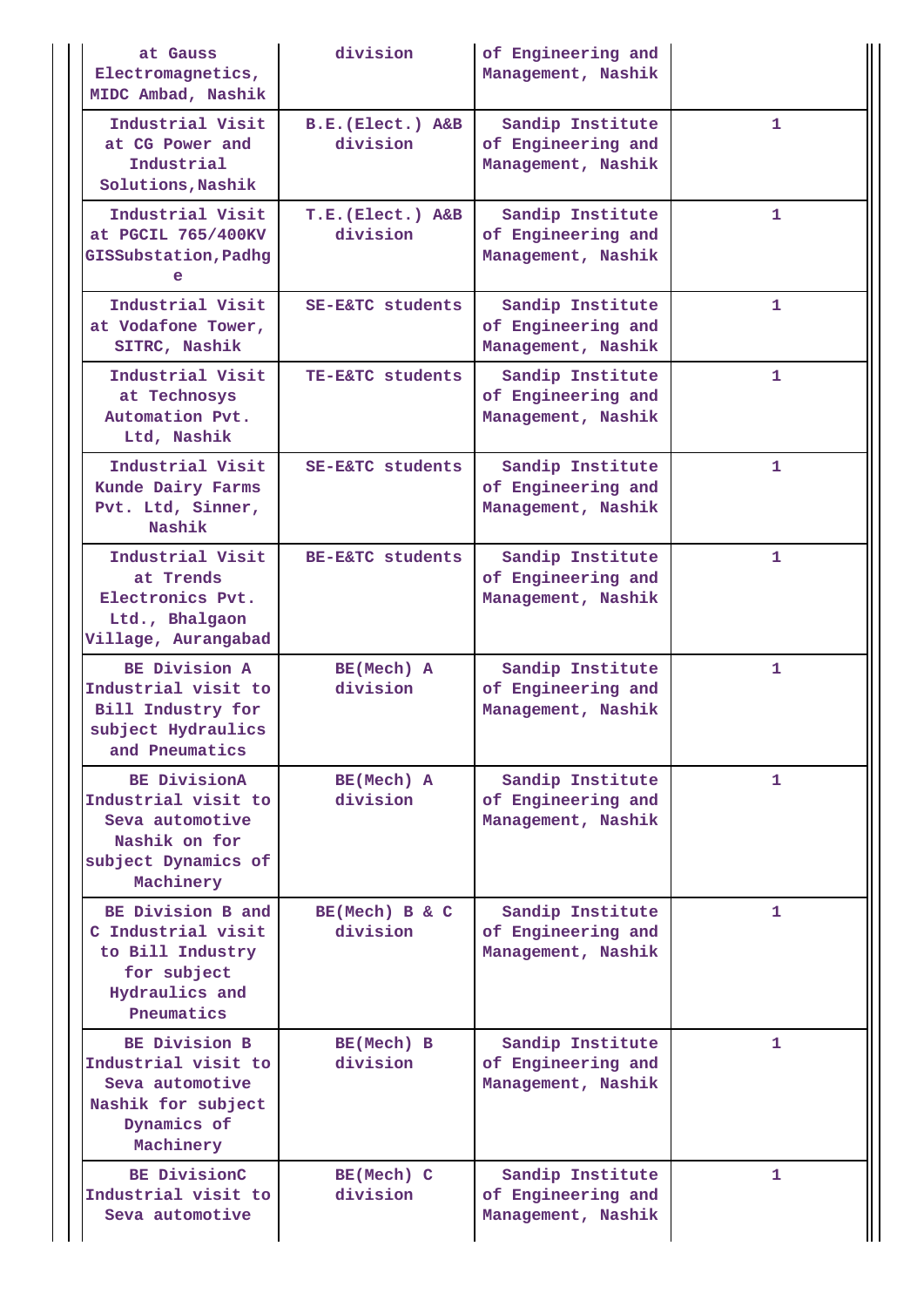| Nashik for subject<br>Dynamics of<br>Machinery                                                                                                           |                          |                                                              |   |  |  |  |
|----------------------------------------------------------------------------------------------------------------------------------------------------------|--------------------------|--------------------------------------------------------------|---|--|--|--|
| TE Mechanical<br>(Div A) insdutrial<br>visit for subject<br>Manufacturing<br>processII                                                                   | TE(Mech) A<br>division   | Sandip Institute<br>of Engineering and<br>Management, Nashik | 1 |  |  |  |
| TE Mechanical<br>(Div B) insdutrial<br>visit for subject<br>Manufacturing<br>processII                                                                   | TE(Mech) B<br>division   | Sandip Institute<br>of Engineering and<br>Management, Nashik | 1 |  |  |  |
| TE DivisionA<br>Industrial visit to<br>K. S. Tools Ltd<br>Nashik for subject<br>Metrology and<br>Quality controll                                        | TE(Mech) A<br>division   | Sandip Institute<br>of Engineering and<br>Management, Nashik | 1 |  |  |  |
| TE DivisionB<br>Industrial visit to<br>K. S. Tools Ltd<br>Nashik for subject<br>Metrology and<br>Quality controll                                        | TE(Mech) B<br>division   | Sandip Institute<br>of Engineering and<br>Management, Nashik | 1 |  |  |  |
| TE Division C<br>Metrolgy and<br>Quality Controll<br>Visit                                                                                               | TE(Mech) C<br>division   | Sandip Institute<br>of Engineering and<br>Management, Nashik | 1 |  |  |  |
| TE (All 3 divisio<br>ns)Industrial visit<br>for the subject<br>Turbomachines                                                                             | TE(Mech) All<br>division | Sandip Institute<br>of Engineering and<br>Management, Nashik | 1 |  |  |  |
| SE indutrial<br>Visit for subject<br>Thermodynamics                                                                                                      | SE(Mech) All<br>division | Sandip Institute<br>of Engineering and<br>Management, Nashik | 1 |  |  |  |
|                                                                                                                                                          |                          | View File                                                    |   |  |  |  |
| 3.5.2 - Linkages with institutions/industries for internship, on-the- job training, project work, sharing of research<br>facilities etc. during the year |                          |                                                              |   |  |  |  |

| Nature of linkage            | Title of the<br>linkage                                | Name of the<br>partnering<br>institution/<br>industry<br>/research lab<br>with contact<br>details | Duration From | Duration To | Participant |
|------------------------------|--------------------------------------------------------|---------------------------------------------------------------------------------------------------|---------------|-------------|-------------|
| MOU                          | Internship<br>Program                                  | V3 Data<br>solutions                                                                              | 26/12/2018    | 25/01/2019  | 11          |
| Value<br>Addition<br>Program | Value<br>Addition<br>Program on<br>Embedded<br>Systems | Innova<br>Techno<br>Solutions,<br>Nashik. Mr.<br>Ankit                                            | 28/09/2018    | 30/03/2019  | 30          |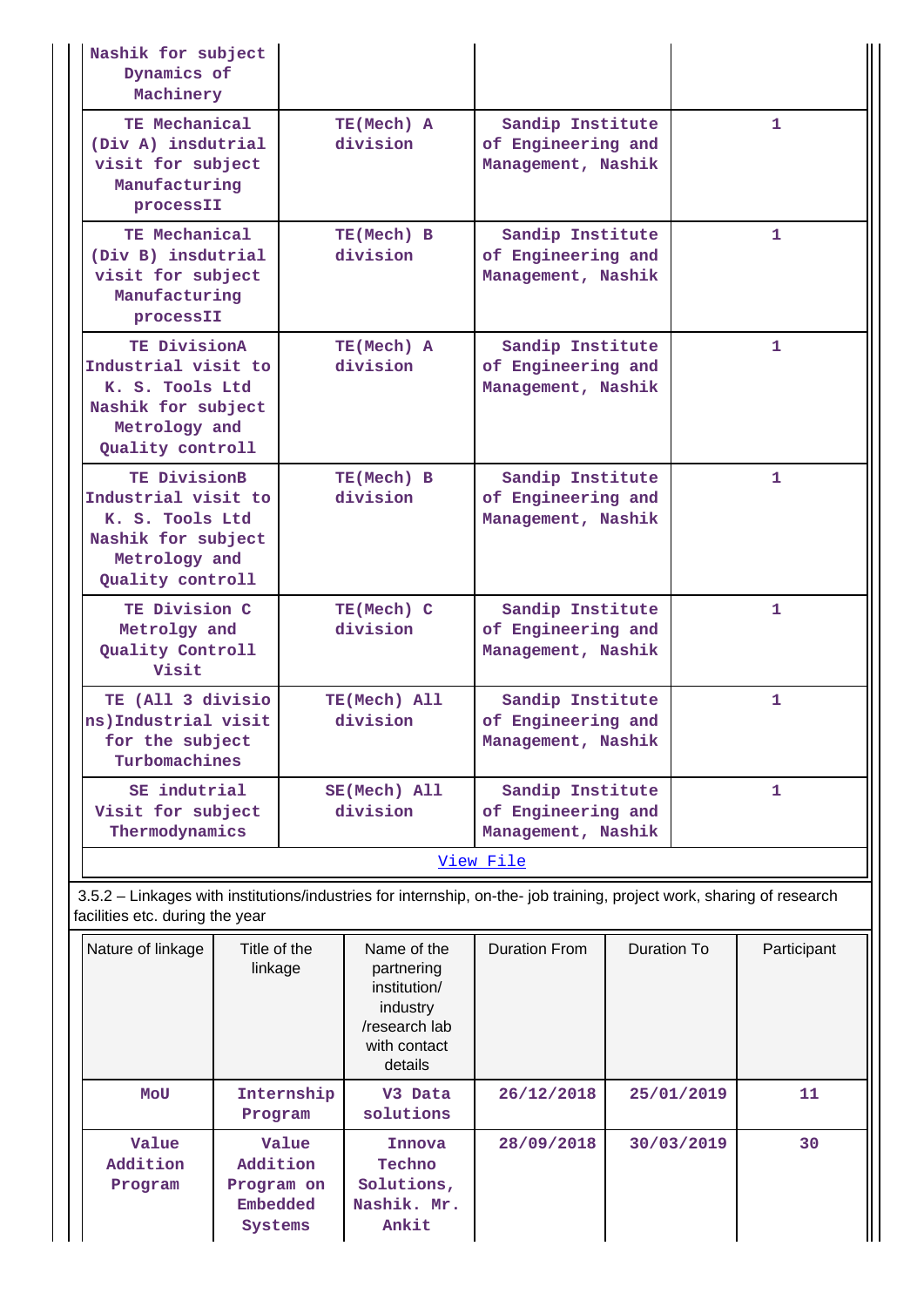|                                                                                                                                                       |                                |            | Agrawal,<br>9021220633.                     |             |                                                                                             |                    |                                |                                                           |
|-------------------------------------------------------------------------------------------------------------------------------------------------------|--------------------------------|------------|---------------------------------------------|-------------|---------------------------------------------------------------------------------------------|--------------------|--------------------------------|-----------------------------------------------------------|
| MOU                                                                                                                                                   | Program                        | Internship | <b>MAHATRANSCO</b>                          |             | 22/03/2019                                                                                  |                    | 23/03/2019                     | 23                                                        |
| Internship                                                                                                                                            | Program                        | Internship | Engeniuspark<br>Technologies<br>LLP         |             | 17/01/2019                                                                                  | 18/02/2019         |                                | 4                                                         |
| View File                                                                                                                                             |                                |            |                                             |             |                                                                                             |                    |                                |                                                           |
| 3.5.3 - MoUs signed with institutions of national, international importance, other universities, industries, corporate<br>houses etc. during the year |                                |            |                                             |             |                                                                                             |                    |                                |                                                           |
| Organisation                                                                                                                                          |                                |            | Date of MoU signed                          |             |                                                                                             | Purpose/Activities |                                | Number of<br>students/teachers<br>participated under MoUs |
| V3 Data Solutions                                                                                                                                     |                                |            | 03/08/2018                                  |             | Training                                                                                    |                    |                                | 135                                                       |
| <b>RPG</b> Foudation                                                                                                                                  |                                |            | 09/06/2019                                  |             | Train and Hire                                                                              |                    |                                | 135                                                       |
| Innova Tech<br>Solution Nashik                                                                                                                        |                                |            | 25/08/2018                                  |             | For Student Staff<br>Value addition<br>Programs Exchange<br>of Expertise in<br>between      |                    |                                | 33                                                        |
| View File                                                                                                                                             |                                |            |                                             |             |                                                                                             |                    |                                |                                                           |
| <b>CRITERION IV - INFRASTRUCTURE AND LEARNING RESOURCES</b>                                                                                           |                                |            |                                             |             |                                                                                             |                    |                                |                                                           |
| 4.1 - Physical Facilities                                                                                                                             |                                |            |                                             |             |                                                                                             |                    |                                |                                                           |
|                                                                                                                                                       |                                |            |                                             |             | 4.1.1 - Budget allocation, excluding salary for infrastructure augmentation during the year |                    |                                |                                                           |
| Budget allocated for infrastructure augmentation                                                                                                      |                                |            |                                             |             | Budget utilized for infrastructure development                                              |                    |                                |                                                           |
|                                                                                                                                                       |                                | 222.33     |                                             |             |                                                                                             |                    | 368.76                         |                                                           |
| 4.1.2 - Details of augmentation in infrastructure facilities during the year                                                                          |                                |            |                                             |             |                                                                                             |                    |                                |                                                           |
|                                                                                                                                                       | <b>Facilities</b>              |            |                                             |             |                                                                                             |                    | <b>Existing or Newly Added</b> |                                                           |
|                                                                                                                                                       | Number of important equipments |            |                                             |             |                                                                                             |                    | Newly Added                    |                                                           |
| purchased (Greater than 1-0 lakh)                                                                                                                     | during the current year        |            |                                             |             |                                                                                             |                    |                                |                                                           |
| Value of the equipment purchased<br>during the year (rs. in lakhs)                                                                                    |                                |            |                                             |             |                                                                                             |                    | Newly Added                    |                                                           |
|                                                                                                                                                       |                                |            |                                             |             | View File                                                                                   |                    |                                |                                                           |
| 4.2 - Library as a Learning Resource                                                                                                                  |                                |            |                                             |             |                                                                                             |                    |                                |                                                           |
|                                                                                                                                                       |                                |            |                                             |             | 4.2.1 - Library is automated {Integrated Library Management System (ILMS)}                  |                    |                                |                                                           |
| Name of the ILMS<br>software                                                                                                                          |                                |            | Nature of automation (fully<br>or patially) |             | Version                                                                                     |                    |                                | Year of automation                                        |
| KOHA Library<br>software                                                                                                                              |                                |            | Partially                                   |             | 18.11.04.000                                                                                |                    |                                | 2009                                                      |
| 4.2.2 - Library Services                                                                                                                              |                                |            |                                             |             |                                                                                             |                    |                                |                                                           |
| Library<br>Existing<br>Service Type                                                                                                                   |                                |            |                                             | Newly Added |                                                                                             |                    | Total                          |                                                           |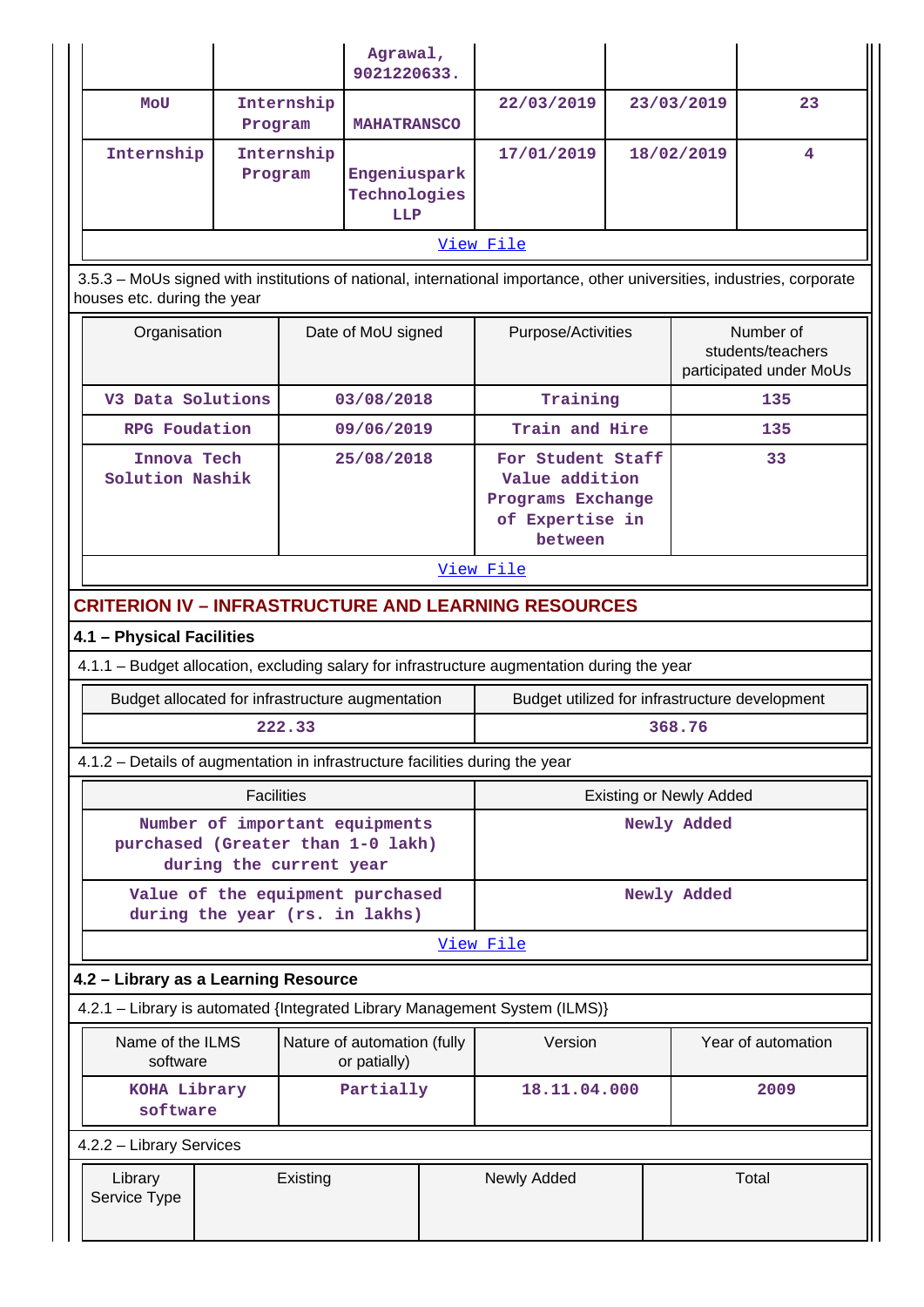| Text                                  |                                          |                         |                                                                                                                                                                                                                |                            |                                                                                              |                                                     |                               |                |  |               |
|---------------------------------------|------------------------------------------|-------------------------|----------------------------------------------------------------------------------------------------------------------------------------------------------------------------------------------------------------|----------------------------|----------------------------------------------------------------------------------------------|-----------------------------------------------------|-------------------------------|----------------|--|---------------|
| <b>Books</b>                          |                                          | 21725                   | 7109303                                                                                                                                                                                                        |                            | 117                                                                                          | 52129                                               |                               | 21842          |  | 7161432       |
| e-Books                               |                                          | 677                     | 17500                                                                                                                                                                                                          |                            | Nill                                                                                         | <b>Nill</b>                                         |                               | 677            |  | 17500         |
| Journals                              |                                          | 66                      | 148149                                                                                                                                                                                                         |                            | 66                                                                                           | 152445                                              |                               | 132            |  | 300594        |
| $e-$<br>Journals                      |                                          | 838                     |                                                                                                                                                                                                                | 13570                      |                                                                                              | <b>Nill</b><br><b>Nill</b>                          |                               | 838            |  | 13570         |
| Digital<br>Database                   |                                          | $\overline{\mathbf{2}}$ | <b>Nill</b>                                                                                                                                                                                                    |                            | Nill                                                                                         | Nill                                                |                               | $\overline{2}$ |  | Nill          |
| CD &<br>Video                         |                                          | 1747                    | <b>Nill</b>                                                                                                                                                                                                    |                            | <b>Nill</b>                                                                                  | <b>Nill</b>                                         |                               | 1747           |  | Nill          |
| Library<br>Automation                 |                                          | $\mathbf{1}$            | 85500                                                                                                                                                                                                          |                            | <b>Nill</b>                                                                                  | 2360                                                |                               | $\mathbf{1}$   |  | 87860         |
| Reference<br><b>Books</b>             |                                          | 194                     | 562636                                                                                                                                                                                                         |                            | <b>Nill</b>                                                                                  | <b>Nill</b>                                         |                               | 194            |  | 562636        |
|                                       |                                          |                         |                                                                                                                                                                                                                |                            | View File                                                                                    |                                                     |                               |                |  |               |
|                                       |                                          |                         |                                                                                                                                                                                                                |                            |                                                                                              |                                                     |                               |                |  |               |
| (Learning Management System (LMS) etc |                                          |                         | 4.2.3 - E-content developed by teachers such as: e-PG- Pathshala, CEC (under e-PG- Pathshala CEC (Under<br>Graduate) SWAYAM other MOOCs platform NPTEL/NMEICT/any other Government initiatives & institutional |                            |                                                                                              |                                                     |                               |                |  |               |
|                                       | Name of the Teacher                      |                         | Name of the Module                                                                                                                                                                                             |                            | Platform on which module<br>Date of launching e-<br>is developed<br>content                  |                                                     |                               |                |  |               |
| <b>NIL</b>                            |                                          |                         | <b>NIL</b>                                                                                                                                                                                                     |                            | 31/12/2019<br><b>NIL</b>                                                                     |                                                     |                               |                |  |               |
|                                       | No file uploaded.                        |                         |                                                                                                                                                                                                                |                            |                                                                                              |                                                     |                               |                |  |               |
| 4.3 - IT Infrastructure               |                                          |                         |                                                                                                                                                                                                                |                            |                                                                                              |                                                     |                               |                |  |               |
|                                       | 4.3.1 - Technology Upgradation (overall) |                         |                                                                                                                                                                                                                |                            |                                                                                              |                                                     |                               |                |  |               |
| <b>Type</b>                           | <b>Total Co</b>                          |                         |                                                                                                                                                                                                                |                            | Office<br>Computer<br>Departme<br>Available<br><b>Bandwidt</b><br>Centers<br>nts<br>h (MBPS/ |                                                     |                               |                |  |               |
|                                       | mputers                                  | Computer<br>Lab         | Internet                                                                                                                                                                                                       | <b>Browsing</b><br>centers |                                                                                              |                                                     |                               | GBPS)          |  | <b>Others</b> |
| Existin<br>g                          | 557                                      | 17                      | 155                                                                                                                                                                                                            | $\mathbf 0$                | 40                                                                                           | 15                                                  | 0                             | 0              |  | $\mathbf 0$   |
| Added                                 | $\mathbf 0$                              | $\mathbf 0$             | 100                                                                                                                                                                                                            | $\mathbf 0$                | $\mathbf 0$                                                                                  | $\mathbf 0$                                         | $\mathbf 0$                   | $\mathbf 0$    |  | $\mathbf 0$   |
| Total                                 | 557                                      | 17                      | 255                                                                                                                                                                                                            | $\mathbf 0$                | 40                                                                                           | 15                                                  | $\mathbf 0$                   | $\mathbf 0$    |  | $\mathbf 0$   |
|                                       |                                          |                         | 4.3.2 - Bandwidth available of internet connection in the Institution (Leased line)                                                                                                                            |                            |                                                                                              |                                                     |                               |                |  |               |
|                                       |                                          |                         |                                                                                                                                                                                                                |                            | 255 MBPS/ GBPS                                                                               |                                                     |                               |                |  |               |
| 4.3.3 - Facility for e-content        |                                          |                         |                                                                                                                                                                                                                |                            |                                                                                              |                                                     |                               |                |  |               |
|                                       |                                          |                         | Name of the e-content development facility                                                                                                                                                                     |                            |                                                                                              | Provide the link of the videos and media centre and |                               |                |  |               |
|                                       |                                          | <b>NPTEL</b>            |                                                                                                                                                                                                                |                            |                                                                                              | http://www.siem.sandipfoundation.org/e-             | recording facility<br>source/ |                |  |               |
|                                       |                                          |                         | 4.4 - Maintenance of Campus Infrastructure                                                                                                                                                                     |                            |                                                                                              |                                                     |                               |                |  |               |
| component, during the year            |                                          |                         | 4.4.1 - Expenditure incurred on maintenance of physical facilities and academic support facilities, excluding salary                                                                                           |                            |                                                                                              |                                                     |                               |                |  |               |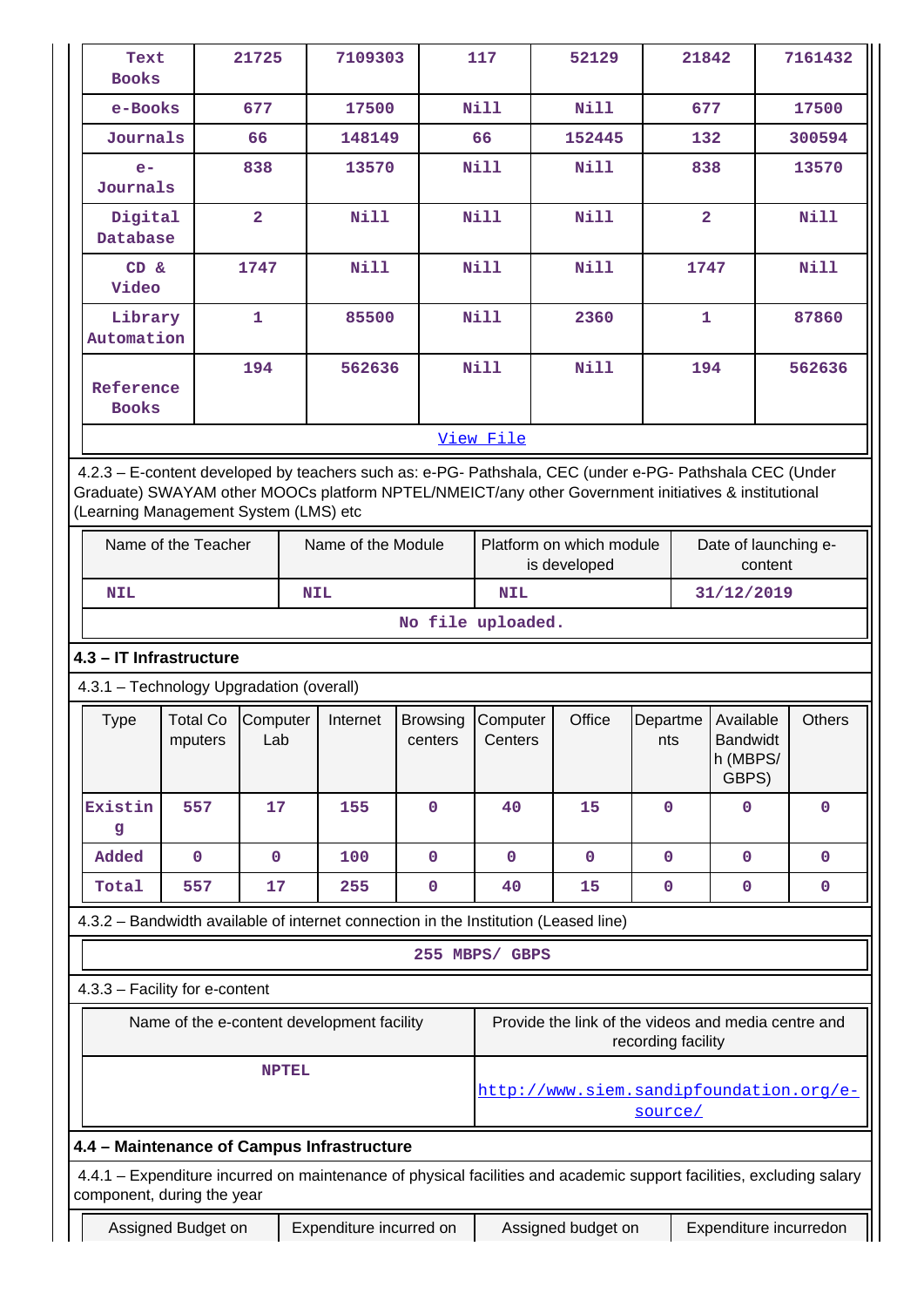| academic facilities | maintenance of academic<br>facilities | physical facilities | maintenance of physical<br>facilites |
|---------------------|---------------------------------------|---------------------|--------------------------------------|
| 303.12              | 41529522                              | 263.29              | 2180650                              |

 4.4.2 – Procedures and policies for maintaining and utilizing physical, academic and support facilities - laboratory, library, sports complex, computers, classrooms etc. (maximum 500 words) (information to be available in institutional Website, provide link)

 **For maintenance of computers the ERP based call log system is implemented in the institute.The faculty/staff requiring computer related maintenance put a call log from his PC. the call log is then received by system department and they take care of repair.similarly,the maintenance of**

**laboratory,classrooms,sports complex can be done using ERP. The civil work is monitored by project department.In case of repair,the requisition form has to be filled by the concerned staff and to be given to project department and it takes care of repair and maintenance.**

<http://www.siem.sandipfoundation.org/maintenance-policies/>

# **CRITERION V – STUDENT SUPPORT AND PROGRESSION**

### **5.1 – Student Support**

5.1.1 – Scholarships and Financial Support

|                                         | Name/Title of the scheme  | Number of students | Amount in Rupees |  |  |  |  |
|-----------------------------------------|---------------------------|--------------------|------------------|--|--|--|--|
| Financial Support<br>from institution   | Toppers<br>Scholarship    | 54                 | 190000           |  |  |  |  |
| Financial Support<br>from Other Sources |                           |                    |                  |  |  |  |  |
| a) National                             | Government<br>Scholarship | 1770               | 86398291         |  |  |  |  |
| b) International                        | Nil                       | Nill               | 0                |  |  |  |  |
|                                         | View File                 |                    |                  |  |  |  |  |

 5.1.2 – Number of capability enhancement and development schemes such as Soft skill development, Remedial coaching, Language lab, Bridge courses, Yoga, Meditation, Personal Counselling and Mentoring etc.,

| Name of the capability<br>enhancement scheme | Date of implemetation | Number of students<br>enrolled | Agencies involved                            |
|----------------------------------------------|-----------------------|--------------------------------|----------------------------------------------|
| Aptitude Session                             | 09/08/2018            | 133                            | Mr. Rohit Runwal                             |
| Aptitude Test                                | 27/08/2018            | 24                             | Prof. A C Taskar                             |
| Workshop on Soft<br>$S_{k111}$               | 19/09/2018            | 52                             | Mr. Osden Dmello                             |
| Personality and<br>Leadership<br>Development | 24/09/2018            | 66                             | Prof. Ashoo Gupta<br>Khan                    |
| Carrier Guidance                             | 13/08/2018            | 36                             | Mr. Roshan Patil                             |
| Employability<br>Skill Development<br>(ESD)  | 07/09/2018            | 26                             | Mr. Dadaram<br>Jadhav                        |
| Carrier<br>Counselling                       | 25/09/2018            | 58                             | Indrajit Sonawane                            |
| Soft Skill<br>Training Program               | 13/08/2018            | 480                            | WE Proprietor<br>(Prakash Tiwari),<br>Mumbai |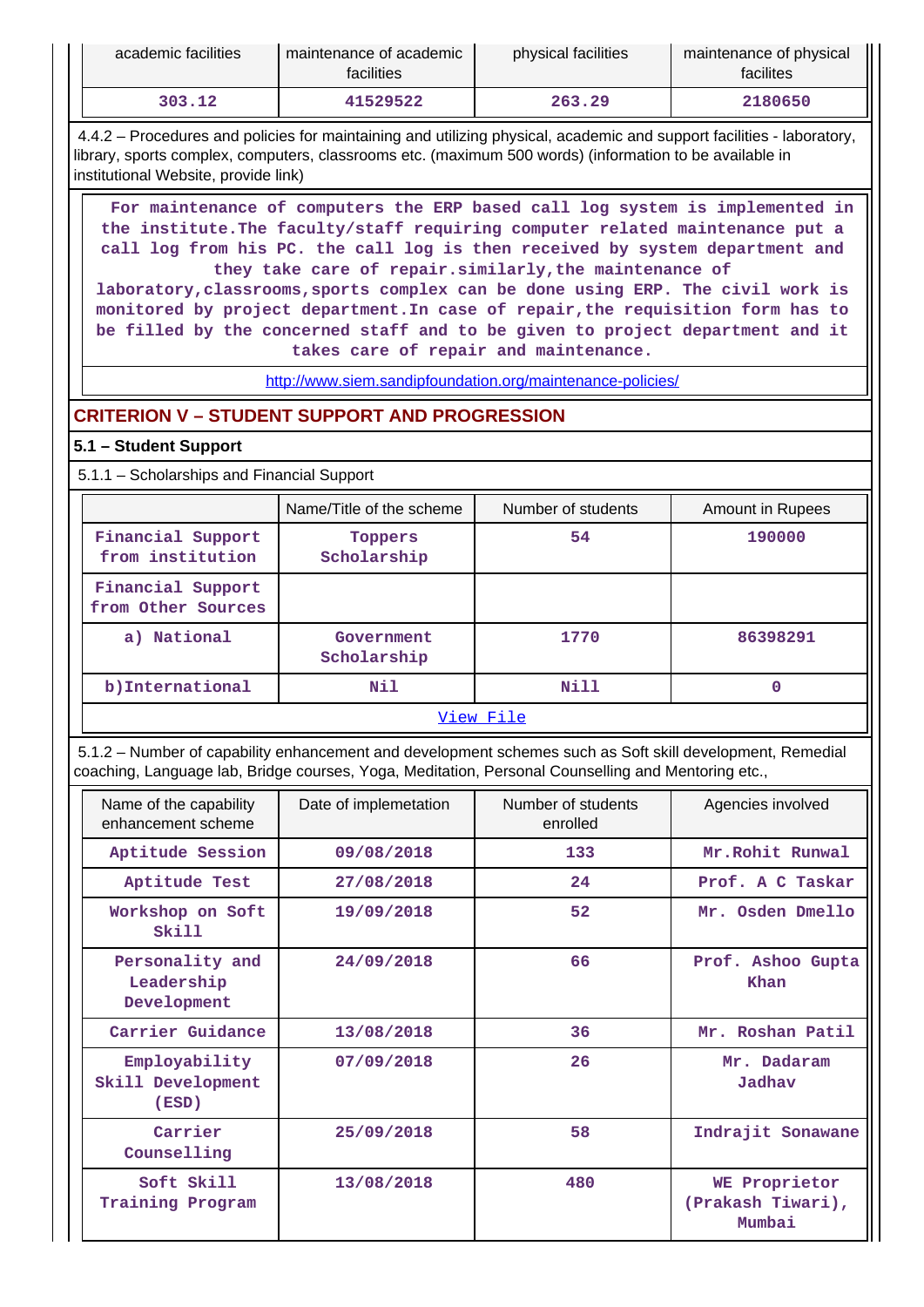| Foundation<br>Courses                                                                                                                    |                       | 13/09/2018<br>150                                                    |                                                                             | FE Staffs                                                    |                 |                               |
|------------------------------------------------------------------------------------------------------------------------------------------|-----------------------|----------------------------------------------------------------------|-----------------------------------------------------------------------------|--------------------------------------------------------------|-----------------|-------------------------------|
| Yoga Session                                                                                                                             |                       | 21/06/2019                                                           | 90                                                                          |                                                              | Dr. Paresh Rege |                               |
|                                                                                                                                          |                       |                                                                      | View File                                                                   |                                                              |                 |                               |
| 5.1.3 – Students benefited by guidance for competitive examinations and career counselling offered by the<br>institution during the year |                       |                                                                      |                                                                             |                                                              |                 |                               |
|                                                                                                                                          |                       |                                                                      |                                                                             |                                                              |                 |                               |
| Year                                                                                                                                     | Name of the<br>scheme | Number of<br>benefited<br>students for<br>competitive<br>examination | Number of<br>benefited<br>students by<br>career<br>counseling<br>activities | Number of<br>students who<br>have passedin<br>the comp. exam |                 | Number of<br>studentsp placed |

|                                                                                                                | for          |  |           |  |  |
|----------------------------------------------------------------------------------------------------------------|--------------|--|-----------|--|--|
|                                                                                                                | competitive  |  |           |  |  |
|                                                                                                                | examinations |  |           |  |  |
|                                                                                                                |              |  | View File |  |  |
|                                                                                                                |              |  |           |  |  |
| 5.1.4 – Institutional mechanism for transparency, timely redressal of student grievances, Prevention of sexual |              |  |           |  |  |

harassment and ragging cases during the year

| Total grievances received | Number of grievances redressed | Avg. number of days for grievance<br>redressal |
|---------------------------|--------------------------------|------------------------------------------------|
| Nill                      | Nill                           | Nill                                           |

# **5.2 – Student Progression**

5.2.1 – Details of campus placement during the year

| On campus                                                                                                                                                                                                                                                                                                |                                       |                              | Off campus                                                                                                                     |                                       |                              |
|----------------------------------------------------------------------------------------------------------------------------------------------------------------------------------------------------------------------------------------------------------------------------------------------------------|---------------------------------------|------------------------------|--------------------------------------------------------------------------------------------------------------------------------|---------------------------------------|------------------------------|
| Nameof<br>organizations<br>visited                                                                                                                                                                                                                                                                       | Number of<br>students<br>participated | Number of<br>stduents placed | Nameof<br>organizations<br>visited                                                                                             | Number of<br>students<br>participated | Number of<br>stduents placed |
| Armstrong<br><b>MBPL Nashik</b><br>, Amazon<br>India,<br>Dollar<br>Advisory,<br>IMS People,<br>Dream Constr<br>uction,<br>Ashoka<br>Buildcon,<br>Nashik,<br>Krishna<br>Solar Servic<br>esDhoot Tran<br>smission,<br>Epic Reserch<br>Indore,<br>HFFC, $M/S$<br>YoM Solar<br>Pvt Ltd,<br>Neumann<br>System | 1253                                  | 177                          | Q Spider,<br>Shriram<br>Finance Ltd,<br>Infosys<br>Bangalore,<br>TCS, Savvy<br>Automation<br>Nashik,<br>Provue<br>Technologies | 205                                   | 26                           |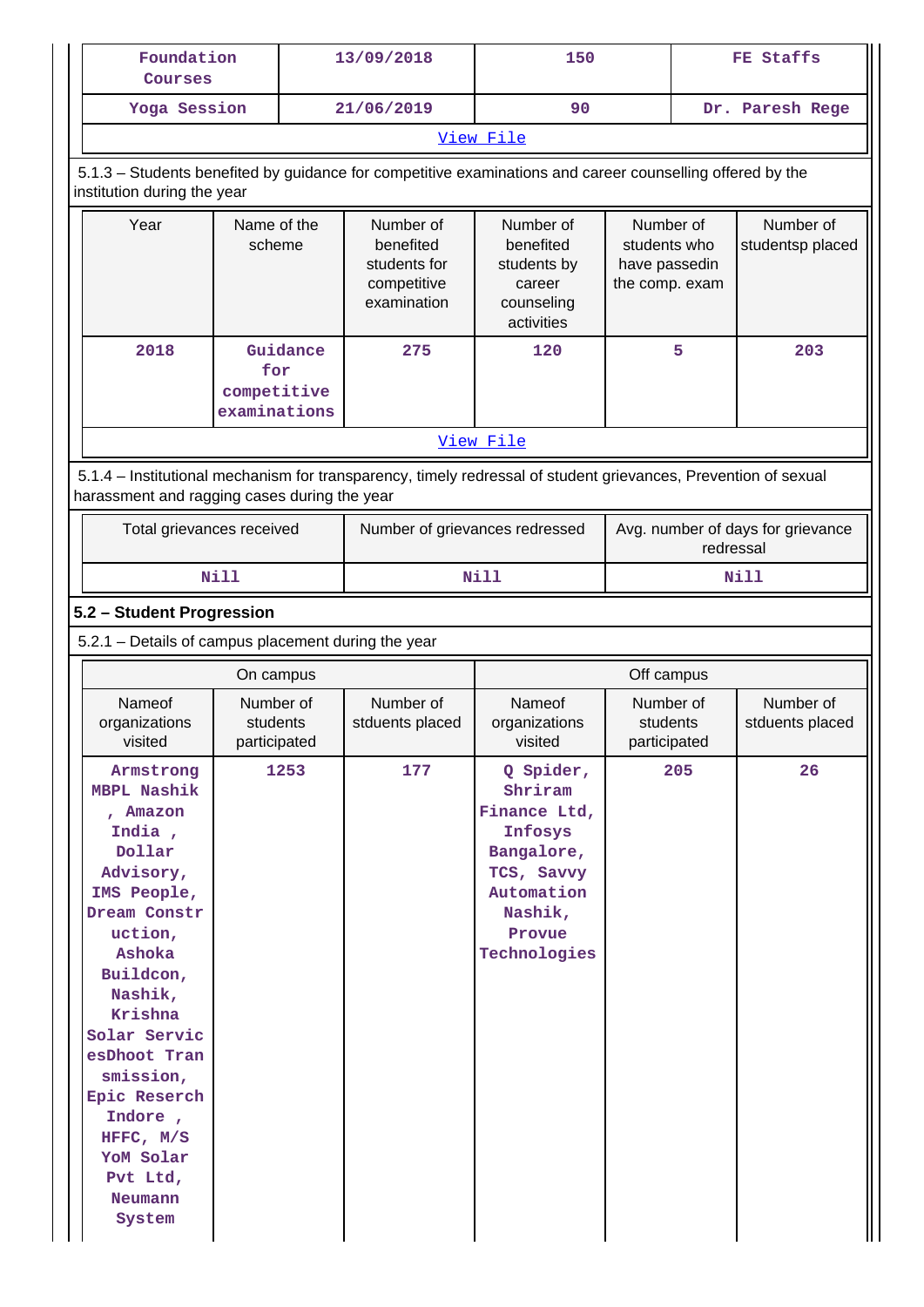| Advisory<br>Financial Lt                                                      |                                                                                                                                                                                        |                             |                              |                                                                                                                                               |                                     |
|-------------------------------------------------------------------------------|----------------------------------------------------------------------------------------------------------------------------------------------------------------------------------------|-----------------------------|------------------------------|-----------------------------------------------------------------------------------------------------------------------------------------------|-------------------------------------|
|                                                                               |                                                                                                                                                                                        |                             | View File                    |                                                                                                                                               |                                     |
| 5.2.2 - Student progression to higher education in percentage during the year |                                                                                                                                                                                        |                             |                              |                                                                                                                                               |                                     |
|                                                                               |                                                                                                                                                                                        |                             |                              |                                                                                                                                               |                                     |
| Year                                                                          | Number of<br>students<br>enrolling into<br>higher education                                                                                                                            | Programme<br>graduated from | Depratment<br>graduated from | Name of<br>institution joined                                                                                                                 | Name of<br>programme<br>admitted to |
| 2018                                                                          | $\overline{\mathbf{2}}$                                                                                                                                                                | Computer                    | Computer                     | <b>KTHM</b><br>College, MIT<br>World Peace<br>Univ.                                                                                           | <b>MBA</b>                          |
| 2018                                                                          | 7                                                                                                                                                                                      | Electrical                  | Electrical                   | KKWIEER,<br>Yuanze<br>University,<br>Taiwan, SSBT<br>Jalgaon,<br>SUN, Nashik,<br>Govt. Engg.<br>College,<br>Aurangabad,<br>MCOERC,<br>Nashik, | M.Tech, MS                          |
|                                                                               |                                                                                                                                                                                        |                             |                              | PPPU,<br>Gandhinagar                                                                                                                          |                                     |
|                                                                               |                                                                                                                                                                                        |                             | View File                    |                                                                                                                                               |                                     |
|                                                                               | 5.2.3 - Students qualifying in state/ national/ international level examinations during the year<br>(eg:NET/SET/SLET/GATE/GMAT/CAT/GRE/TOFEL/Civil Services/State Government Services) |                             |                              |                                                                                                                                               |                                     |
|                                                                               | Items                                                                                                                                                                                  |                             |                              | Number of students selected/ qualifying                                                                                                       |                                     |
|                                                                               | <b>GRE</b>                                                                                                                                                                             |                             |                              | 2                                                                                                                                             |                                     |
|                                                                               | <b>TOFEL</b>                                                                                                                                                                           |                             |                              | 1                                                                                                                                             |                                     |
|                                                                               | Any Other                                                                                                                                                                              |                             |                              | $\overline{\mathbf{2}}$                                                                                                                       |                                     |
|                                                                               |                                                                                                                                                                                        |                             | View File                    |                                                                                                                                               |                                     |
|                                                                               | 5.2.4 - Sports and cultural activities / competitions organised at the institution level during the year                                                                               |                             |                              |                                                                                                                                               |                                     |
| Activity                                                                      |                                                                                                                                                                                        | Level                       |                              | Number of Participants                                                                                                                        |                                     |
|                                                                               | Techfight                                                                                                                                                                              |                             | <b>State</b>                 |                                                                                                                                               | 266                                 |
|                                                                               | Drishti                                                                                                                                                                                |                             | <b>State</b>                 |                                                                                                                                               | 328                                 |
|                                                                               | Mechsummit                                                                                                                                                                             |                             | <b>State</b>                 |                                                                                                                                               | 619                                 |
|                                                                               | Desire                                                                                                                                                                                 |                             | National                     |                                                                                                                                               | 1000                                |
|                                                                               | Technophilia                                                                                                                                                                           |                             | <b>State</b>                 |                                                                                                                                               | 110                                 |
|                                                                               | Sandipotsav                                                                                                                                                                            |                             | Institute                    |                                                                                                                                               | 450                                 |
|                                                                               |                                                                                                                                                                                        |                             | <u>View File</u>             |                                                                                                                                               |                                     |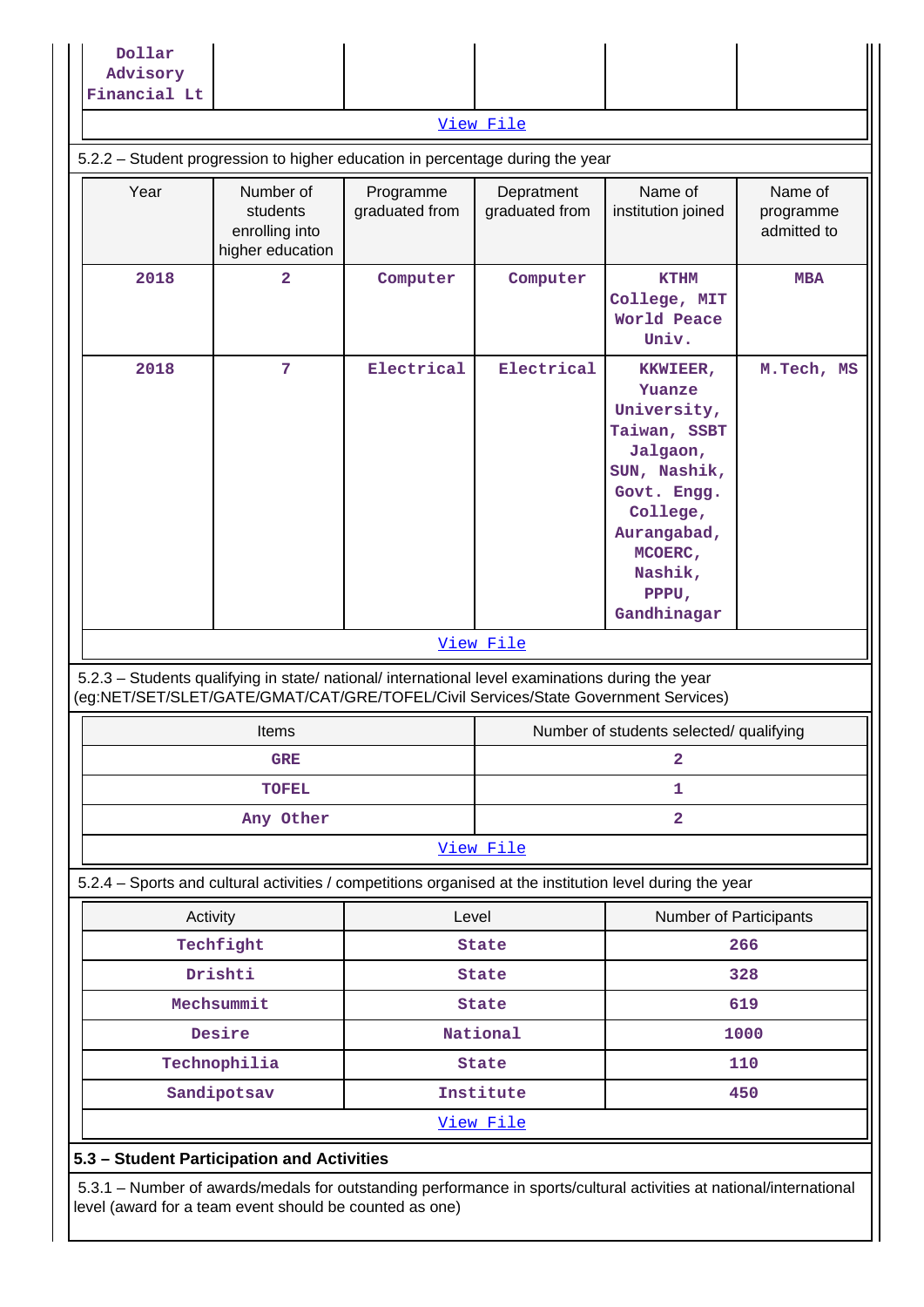| 2nd in<br>Ankita<br>2018<br>National<br>Nill<br>1.<br>Swimming<br>412016016<br>Waghadkar<br>View File<br>the institution (maximum 500 words)<br>The institute has elected members of Student Council, who represents students'<br>community in Academic Administrative Issues. We consider that it is beneficial<br>for felicitating student's representation in various working bodies in the<br>institute. The members of the council include Class representatives from each<br>class from First to Final year and office bearers like NSS coordinator a<br>Cultural coordinator a Sports coordinator and Ladies representative. The<br>committee is headed by Student welfare officer and assisted by NSS coordinator.<br>The student council helps share students ideas, interests, and concerns with<br>faculties and management to create environment, conducive to educational and<br>personal development. The council acts as a link between department and fellow<br>students towards enhancing learning environment. The students actively<br>participate in organizing both technical nontechnical activities, thereby<br>contributing towards fulfilling goals of the institute. Students help in<br>arranging Industrial interactions / Expert Talks sessions. Every activity<br>arranged for students are assessed by student feedback for improving future<br>activities. Students also help in Administrative activities in the institute.<br>Students coordinate in arranging all CoCurricular, Extracurricular and cultural<br>activities at institute level. Student teams helps in maintaining discipline<br>during any events supports the smooth conduction of the event. Students are<br>active members of NSS group of Institute. Under the guidance of NSS<br>Coordinator, students actively arrange various events focusing on the objective<br>of NSS. Students get involved in NSS camps and provide their services towards<br>the society. As a part of Students Association, all activities are coordinated<br>and supported by students who perform all the necessary tasks. Also many<br>organize educational and recreational activities for students. Students<br>participate in sporting events at the institute from participation to event<br>management. Students actively participate in marketing of events organized by<br>the institute.<br>5.4 - Alumni Engagement | Year | Name of the<br>award/medal | National/<br>Internaional | Number of<br>awards for<br>Sports | Number of<br>awards for<br>Cultural | Student ID<br>number | Name of the<br>student |
|-----------------------------------------------------------------------------------------------------------------------------------------------------------------------------------------------------------------------------------------------------------------------------------------------------------------------------------------------------------------------------------------------------------------------------------------------------------------------------------------------------------------------------------------------------------------------------------------------------------------------------------------------------------------------------------------------------------------------------------------------------------------------------------------------------------------------------------------------------------------------------------------------------------------------------------------------------------------------------------------------------------------------------------------------------------------------------------------------------------------------------------------------------------------------------------------------------------------------------------------------------------------------------------------------------------------------------------------------------------------------------------------------------------------------------------------------------------------------------------------------------------------------------------------------------------------------------------------------------------------------------------------------------------------------------------------------------------------------------------------------------------------------------------------------------------------------------------------------------------------------------------------------------------------------------------------------------------------------------------------------------------------------------------------------------------------------------------------------------------------------------------------------------------------------------------------------------------------------------------------------------------------------------------------------------------------------------------------------------------------------------------------------------------------|------|----------------------------|---------------------------|-----------------------------------|-------------------------------------|----------------------|------------------------|
|                                                                                                                                                                                                                                                                                                                                                                                                                                                                                                                                                                                                                                                                                                                                                                                                                                                                                                                                                                                                                                                                                                                                                                                                                                                                                                                                                                                                                                                                                                                                                                                                                                                                                                                                                                                                                                                                                                                                                                                                                                                                                                                                                                                                                                                                                                                                                                                                                 |      |                            |                           |                                   |                                     |                      |                        |
| 5.3.2 - Activity of Student Council & representation of students on academic & administrative bodies/committees of                                                                                                                                                                                                                                                                                                                                                                                                                                                                                                                                                                                                                                                                                                                                                                                                                                                                                                                                                                                                                                                                                                                                                                                                                                                                                                                                                                                                                                                                                                                                                                                                                                                                                                                                                                                                                                                                                                                                                                                                                                                                                                                                                                                                                                                                                              |      |                            |                           |                                   |                                     |                      |                        |
|                                                                                                                                                                                                                                                                                                                                                                                                                                                                                                                                                                                                                                                                                                                                                                                                                                                                                                                                                                                                                                                                                                                                                                                                                                                                                                                                                                                                                                                                                                                                                                                                                                                                                                                                                                                                                                                                                                                                                                                                                                                                                                                                                                                                                                                                                                                                                                                                                 |      |                            |                           |                                   |                                     |                      |                        |
|                                                                                                                                                                                                                                                                                                                                                                                                                                                                                                                                                                                                                                                                                                                                                                                                                                                                                                                                                                                                                                                                                                                                                                                                                                                                                                                                                                                                                                                                                                                                                                                                                                                                                                                                                                                                                                                                                                                                                                                                                                                                                                                                                                                                                                                                                                                                                                                                                 |      |                            |                           |                                   |                                     |                      |                        |
| 5.4.1 – Whether the institution has registered Alumni Association?                                                                                                                                                                                                                                                                                                                                                                                                                                                                                                                                                                                                                                                                                                                                                                                                                                                                                                                                                                                                                                                                                                                                                                                                                                                                                                                                                                                                                                                                                                                                                                                                                                                                                                                                                                                                                                                                                                                                                                                                                                                                                                                                                                                                                                                                                                                                              |      |                            |                           |                                   |                                     |                      |                        |

#### **Yes**

 **Presently, we have Alumni Association who is working with the initiative of "STAY CONNECTED". We have registered our Alumni Association as per the government norms with registration number MAHA/843/NA. Alumni Association consists of office bearers like President, a VicePresident, a Secretary, Treasurer and 5 alumni members. This team looks after the Alumni activities of the institute. The Alumni Association contributes in the institute through the following manners: 1. The alumni members are invited to attend events activities. 2. Alumni Interaction Session or Guest Lectures are conducted where they share their expertise and current technological trends. 3. The students interact with alumni to get updated information on market requirements, as they get realistic inputs related to usefulness of the academics 4. Alumni guide the present students through sessions for building their professional personality. 5. The alumni share their professional experiences with students and encourage them to develop trade skills. 6. Alumni Meets are being arranged regularly towards suggestions related to curriculum design, placement activities and**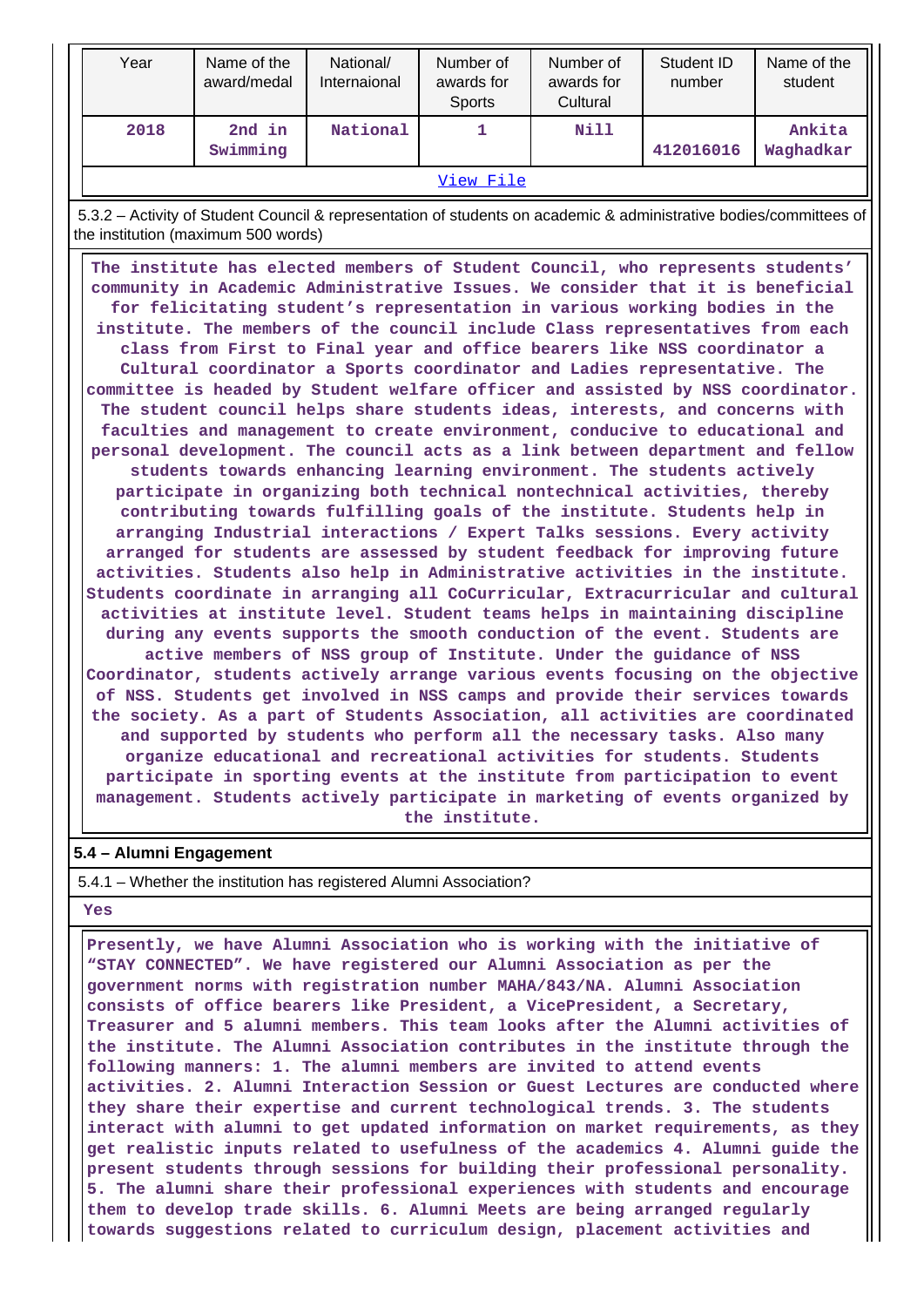**value – added programs. 7. Alumni suggestions are involved for defining the Program Specific Outcomes, Program Educational Objectives, and in the Mission Vision of department and institute. 8. Alumni Feedback helps in planning activities for professional skill development and contributes to the well being of the Alma Mater. 9. Alumni members help the department to get in contact with industrial / corporate world towards good academic industry tieups and maintaining relations.**

5.4.2 – No. of enrolled Alumni:

**1763**

5.4.3 – Alumni contribution during the year (in Rupees) :

**0**

5.4.4 – Meetings/activities organized by Alumni Association :

 **Every department has organized Alumni meet at department level which is attended by around 50 students each. The students visits the department for regular student interaction and guidance. Total number of meetings conducted in academic year 2018:19 are 4.**

#### **CRITERION VI – GOVERNANCE, LEADERSHIP AND MANAGEMENT**

#### **6.1 – Institutional Vision and Leadership**

 6.1.1 – Mention two practices of decentralization and participative management during the last year (maximum 500 words)

 **The Institute promotes culture of decentralization and participative management at various levels. At the Institute level Governing Council (GC) is formed as per the University Grants Commission (UGC) and All India Council for Technical Education (AICTE) guidelines. Governing Council is the central decision making body of the college, composed of members of the management, representative from AICTE, DTE Maharashtra, University, Principal and senior faculty members. The institute has formed College Development Committee (CDC) as per the University guidelines. CDC composed of members of the Management, Principal, representative elected from teaching and non teaching staff, Secretary of student Council. College Development Committee gives guidance on strategic development and its implementation methodology. Principal, Dean Administration and Registrar looks after the overall administrative functions of the institute. Principal, Dean Academics and Heads of department hold regular meetings to discuss on various academic initiatives and issues. For smooth administrative and academic functions, Institute formed various committees with its roles and responsibilities, in facilitating the decentralization policy. 1 Training and Placement ( cell Training and Placement cell works in coordination with TP coordinator. Training and Placement cell takes numerous initiatives to enhance Placement opportunities of students and emphasize on industry ready candidates. Training and placement cell functions with decentralization of responsibilities percolated from faculty to Management. The nature of roles and responsibilities towards strengthening of TP activities is as follows: Department Coordinator Training and Placement coordinator Training and Placement officer Head of Departments Principal Management The efforts exerted by each individual leads to the decentralization and participative involvement of all. Training and Placement cell is well supported and motivated by the management. Management takes consistent reviews of TP cell as it helps in strengthening the placement as well as Industry Institute Interaction through participative involvement. 2.Tutor System • The Institute has Tutor system (Mentor Mentee) wherein central tutor coordinator is appointed. He is assisted by the department tutor cocoordinator. Tutor mentor system constitutes assigning 15 or 20 students per tutor in their first year of degree course and**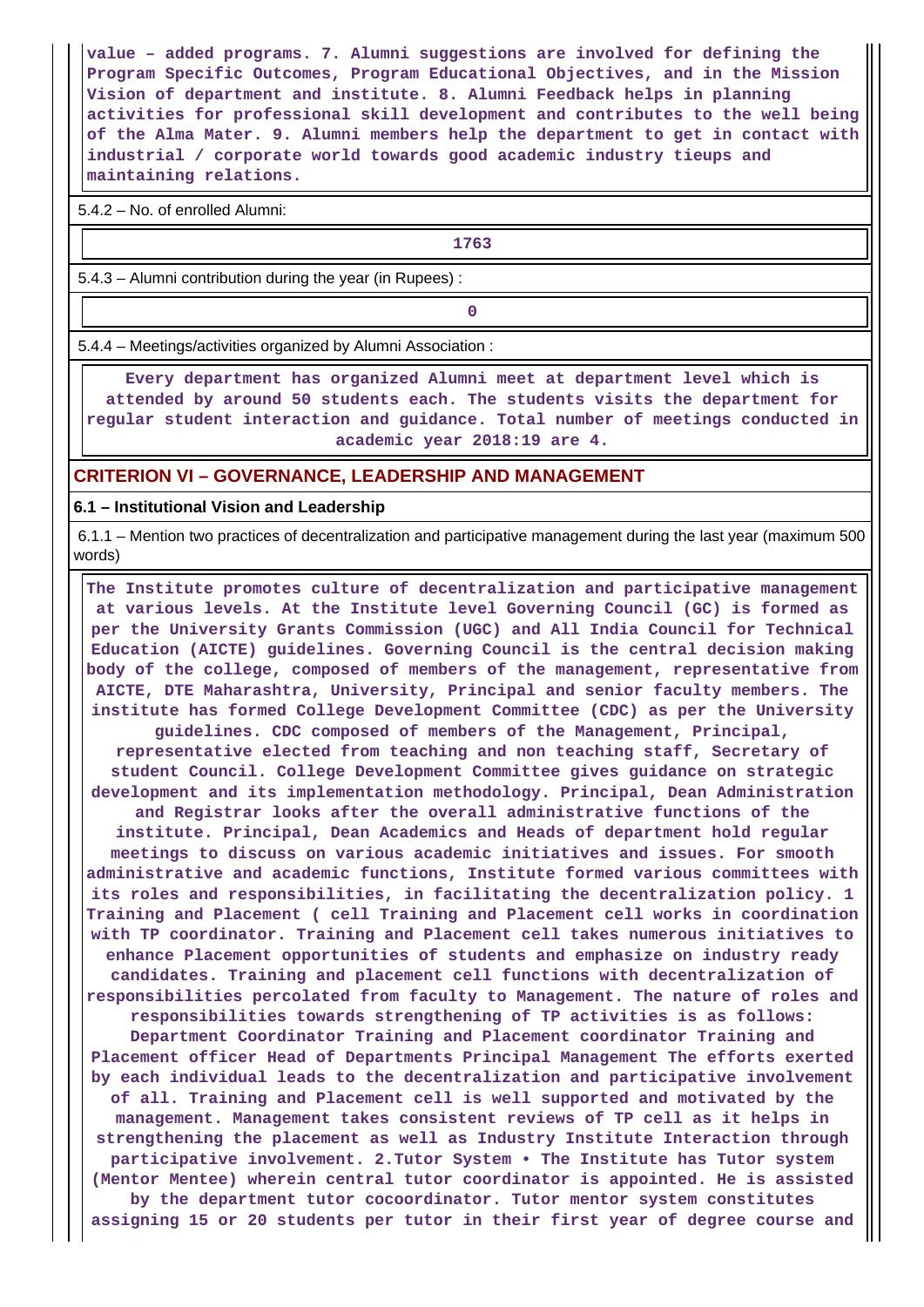**continues to be his tutor till completion of degree. Tutor hand book is to be filled by student under the guidance of tutor. The Tutor handbook contains information like personal details, academic record, achievements, awards, participation in extra and co curricular activities. Tutor analyses the student's past academic record and achievements. Assessment of student based on this record and observation is noted by tutor for future references. Tutor mentor meeting is held every fortnight. • It also helps in identifying slow learners advanced learners. Subject teacher with the help of tutor arranged the remedial classes, library hours, exam paper solutions, and practical assignments. Monitoring of slow learners continues till his progress is seen academically. Advance learners are encouraged, promoted and motivated to participate in co curricular and extracurricular activities. The progress of slow and advanced learners are monitored and communicated to the Head of the Department for necessary action. • Tutor system provides encouragement and support to the students, help them learn from the experiences of others,**

6.1.2 – Does the institution have a Management Information System (MIS)?

*Yes* 

#### **6.2 – Strategy Development and Deployment**

6.2.1 – Quality improvement strategies adopted by the institution for each of the following (with in 100 words each):

| <b>Strategy Type</b>   | <b>Details</b>                                                                                                                                                                                                                                                                                                                                                                                                                                                                                                                                                                                                                                                                                                                                                                                                                                                                                                                                                                                                                                                                                                                                                         |
|------------------------|------------------------------------------------------------------------------------------------------------------------------------------------------------------------------------------------------------------------------------------------------------------------------------------------------------------------------------------------------------------------------------------------------------------------------------------------------------------------------------------------------------------------------------------------------------------------------------------------------------------------------------------------------------------------------------------------------------------------------------------------------------------------------------------------------------------------------------------------------------------------------------------------------------------------------------------------------------------------------------------------------------------------------------------------------------------------------------------------------------------------------------------------------------------------|
| Curriculum Development | As we are affiliated to the<br>Savitribai Phule Pune University (SPPU)<br>we follow the syllabi revision as<br>prescribed by the Board of Studies<br>(BOS) of different subjects. The<br>curriculum is designed by SPPU to meet<br>the needs of the industry, modern<br>research and social requirements. SPPU<br>has provision of revision and updation<br>in syllabus as per the demand of<br>current needs of the industry and<br>research area. The Institution provides<br>necessary facilities for implementation<br>of the curriculum to convene the<br>Vision, Mission and core values. For<br>effective delivery of the curriculum,<br>the institution has well qualified and<br>experienced team of faculty members.<br>Experienced faculty members of the<br>institution also contribute in<br>designing and developing curriculum at<br>the University level under their<br>respective BOS. To further enrich the<br>curriculum and improving teaching<br>practices the institute supports the<br>faculty members in various ways by<br>providing the necessary resources. The<br>institute provides academic flexibility<br>to the students for selecting |
|                        | electives, which helps them to become<br>competent as per industry needs.<br>Obtaining regular feedback from the<br>stakeholder is the regular the practice<br>followed by the institute to satisfy<br>all curriculum needs. All these                                                                                                                                                                                                                                                                                                                                                                                                                                                                                                                                                                                                                                                                                                                                                                                                                                                                                                                                 |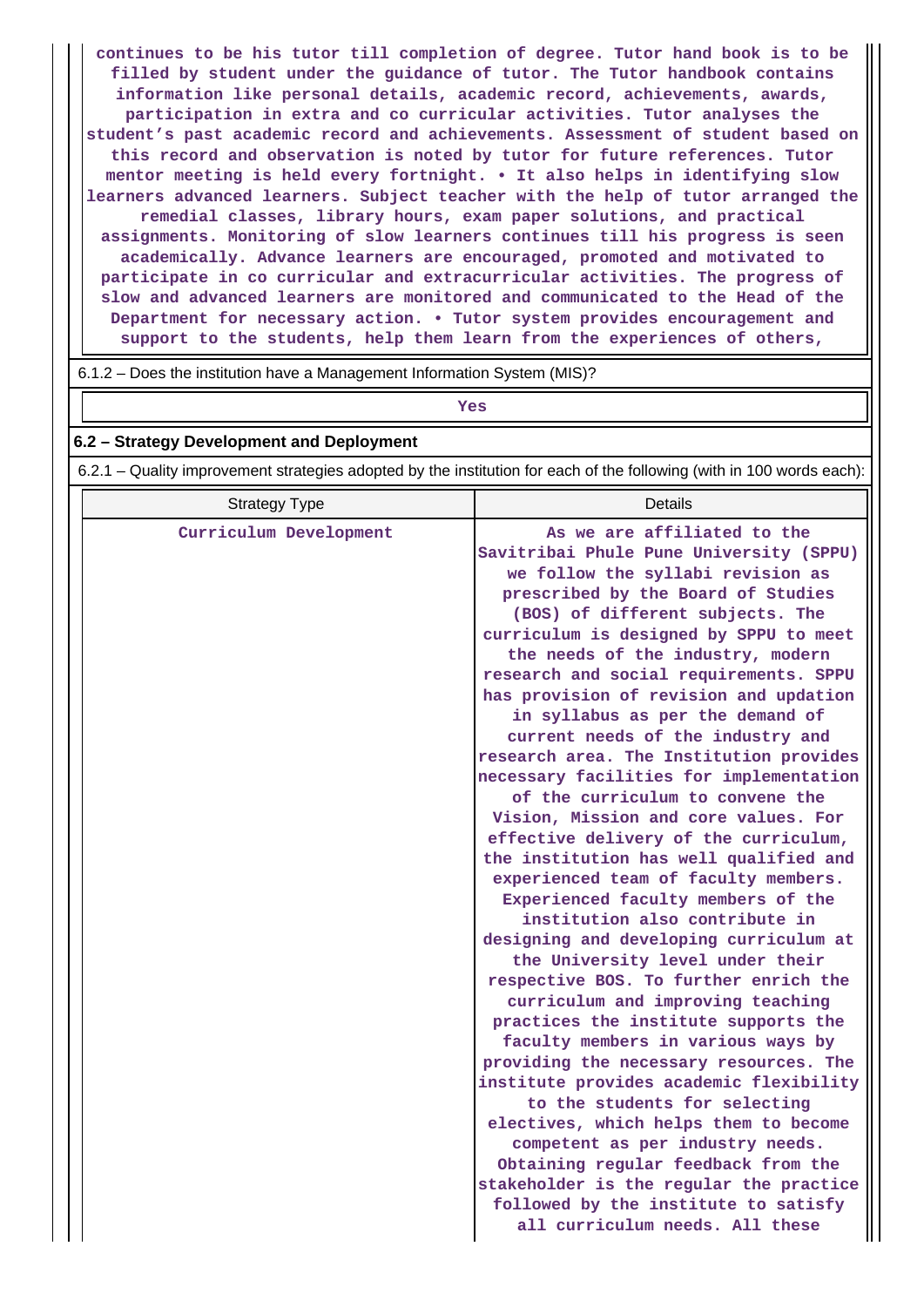|                       | feedbacks are analyzed and necessary<br>steps are taken for further improvement<br>in the curriculum. In addition to this<br>institute offers value added programs,<br>addon programs, summer school training<br>programs and soft skill development<br>programs for providing specialized<br>training to the students in their<br>respective field.                                                                                                                                                                                                                                                                                                                                                                                                                                                                                                                                                                                                                                                                                                                                                                                                                                                                                                                                                                                                                                                                                                                                                                                                                                                                                                                                                                                                                                                                                                                                                                                                                       |
|-----------------------|----------------------------------------------------------------------------------------------------------------------------------------------------------------------------------------------------------------------------------------------------------------------------------------------------------------------------------------------------------------------------------------------------------------------------------------------------------------------------------------------------------------------------------------------------------------------------------------------------------------------------------------------------------------------------------------------------------------------------------------------------------------------------------------------------------------------------------------------------------------------------------------------------------------------------------------------------------------------------------------------------------------------------------------------------------------------------------------------------------------------------------------------------------------------------------------------------------------------------------------------------------------------------------------------------------------------------------------------------------------------------------------------------------------------------------------------------------------------------------------------------------------------------------------------------------------------------------------------------------------------------------------------------------------------------------------------------------------------------------------------------------------------------------------------------------------------------------------------------------------------------------------------------------------------------------------------------------------------------|
| Teaching and Learning | The Institute is taking continuous<br>efforts to improve learning experience<br>of the students. Institute organizes<br>induction program for newly admitted<br>students to give information about<br>courses, examination pattern, ERP,<br>Tutor System, scholarships etc. For the<br>first year students foundation course<br>is conducted before the start of<br>academics to create awareness and<br>bridge the knowledge gap. Tutor system<br>is introduced for the first year<br>students to mentor students for<br>personal counseling and academic<br>monitoring. Institution has well<br>defined process for monitoring teaching<br>learning process through Academic<br>Monitoring Committee (AMC). An academic<br>calendar is prepared before the<br>commencement of the semester. The<br>calendar outlines the schedule of<br>semester, internal external<br>examination, seminars, annual<br>functions, sport activities, faculty<br>development programs, industrial visit<br>and parent meetings etc. The faculty<br>members prepare the teaching plan and<br>it is approved by AMC and HOD. AMC<br>monitors the implementation of the<br>teaching plan regularly by collecting<br>the syllabus coverage report<br>fortnightly. Remedial classes are<br>conducted to improve the performance of<br>weak students. Library facility with<br>Book bank, departmental Library,<br>elearning facilities are provided to<br>students. Addon programs, value added<br>programs, internship etc. are organized<br>for advanced learners. Institute has<br>adopted modern teaching learning<br>practices with ICT enabled class rooms,<br>spoken tutorial (IITB), Virtual labs<br>etc. Institute has adequate number of<br>Ph.D. and experienced faculties.<br>Institute has encouraging policies for<br>faculty recognition such as Best Tutor<br>award, felicitation of Ph.D. awarded<br>faculties, sponsoring visits to<br>International Universities, financial |
|                       |                                                                                                                                                                                                                                                                                                                                                                                                                                                                                                                                                                                                                                                                                                                                                                                                                                                                                                                                                                                                                                                                                                                                                                                                                                                                                                                                                                                                                                                                                                                                                                                                                                                                                                                                                                                                                                                                                                                                                                            |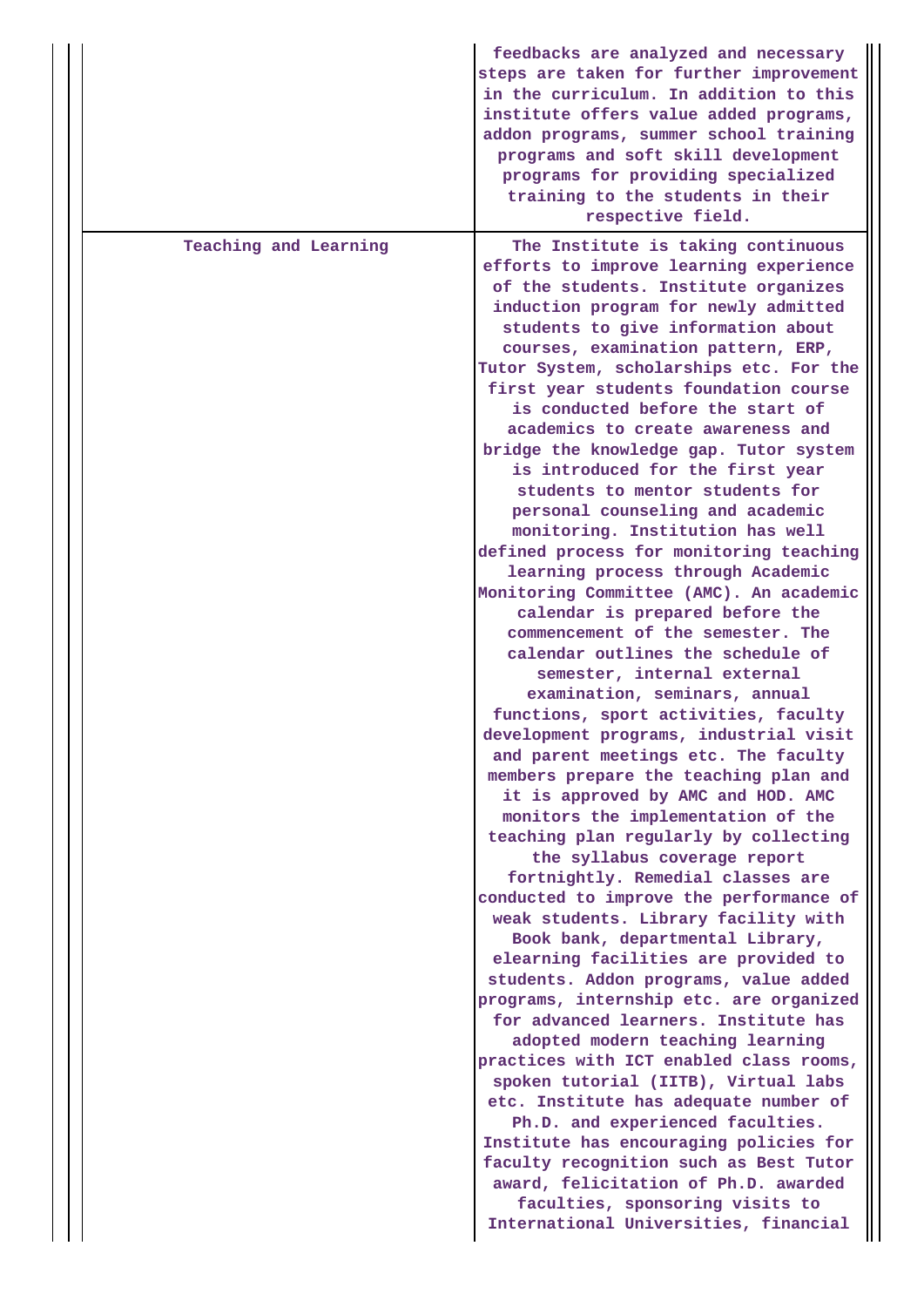|                                                               | support for attending conferences and<br>workshops, etc                                                                                                                                                                                                                                                                                                                                                                                                                                                                                                                                                                                                                                                                                                                                                                                                                                                                                                                                                                                                                                                                                                                                                                                                                                                                                                                                                                                                                                 |
|---------------------------------------------------------------|-----------------------------------------------------------------------------------------------------------------------------------------------------------------------------------------------------------------------------------------------------------------------------------------------------------------------------------------------------------------------------------------------------------------------------------------------------------------------------------------------------------------------------------------------------------------------------------------------------------------------------------------------------------------------------------------------------------------------------------------------------------------------------------------------------------------------------------------------------------------------------------------------------------------------------------------------------------------------------------------------------------------------------------------------------------------------------------------------------------------------------------------------------------------------------------------------------------------------------------------------------------------------------------------------------------------------------------------------------------------------------------------------------------------------------------------------------------------------------------------|
| Examination and Evaluation                                    | College appointed College Examination<br>Officers (CEO) ensures smooth conduct<br>of examinations. Different types of<br>evaluation methods are adopted.<br>Transparency is maintained in<br>evaluation process                                                                                                                                                                                                                                                                                                                                                                                                                                                                                                                                                                                                                                                                                                                                                                                                                                                                                                                                                                                                                                                                                                                                                                                                                                                                         |
| Research and Development                                      | To endorse the research culture, the<br>Institute has taken the initiatives to<br>develop the research facility in the<br>upcoming five years to match the R D<br>requisite at par with the top<br>Institutions in the country. To<br>accelerate the RD activities, separate<br>RD cell is formed headed by Dean RD,<br>with allocation of funds for the same.<br>In this direction, the institute has<br>set up an incubation centre and is in<br>the process of developing the advanced<br>laboratory to provide the research<br>facility looking into the requirement<br>of various academic programs. Institute<br>is providing financial support to the<br>faculty members and students for<br>converting their innovative ideas into<br>projects, filing of IPR and the<br>publication of technical/research<br>papers in journals and conferences.<br>This has resulted in filing of total 62<br>patents out of which 38 patents are<br>published in last 4 years and good<br>number of publications in journals. .<br>Minor Research Projects by BCUD are<br>supported by college. . University<br>appointed ARC (Academic Research<br>Coordinator) monitors research<br>activities in college. . College<br>provides financial support to present<br>and publish research papers for both<br>faculties and students. . Special duty<br>leaves are granted for attending<br>research conferences. . Workshops on<br>research methodology are conducted at<br>regular intervals. |
| Library, ICT and Physical<br>Infrastructure / Instrumentation | • Advanced laboratory facilities and<br>updated books and well stocked library<br>is available. • ICT based instruments<br>and computers are purchased and used<br>for computer Labs. . College provides<br>24X7 Internet and WiFi connections<br>along with CCTV surveillance. Institute<br>continuously strives to create and<br>maintain the state of the art<br>infrastructure facilities catering to                                                                                                                                                                                                                                                                                                                                                                                                                                                                                                                                                                                                                                                                                                                                                                                                                                                                                                                                                                                                                                                                               |
|                                                               | the current and future needs of the<br>students. The institute has policies                                                                                                                                                                                                                                                                                                                                                                                                                                                                                                                                                                                                                                                                                                                                                                                                                                                                                                                                                                                                                                                                                                                                                                                                                                                                                                                                                                                                             |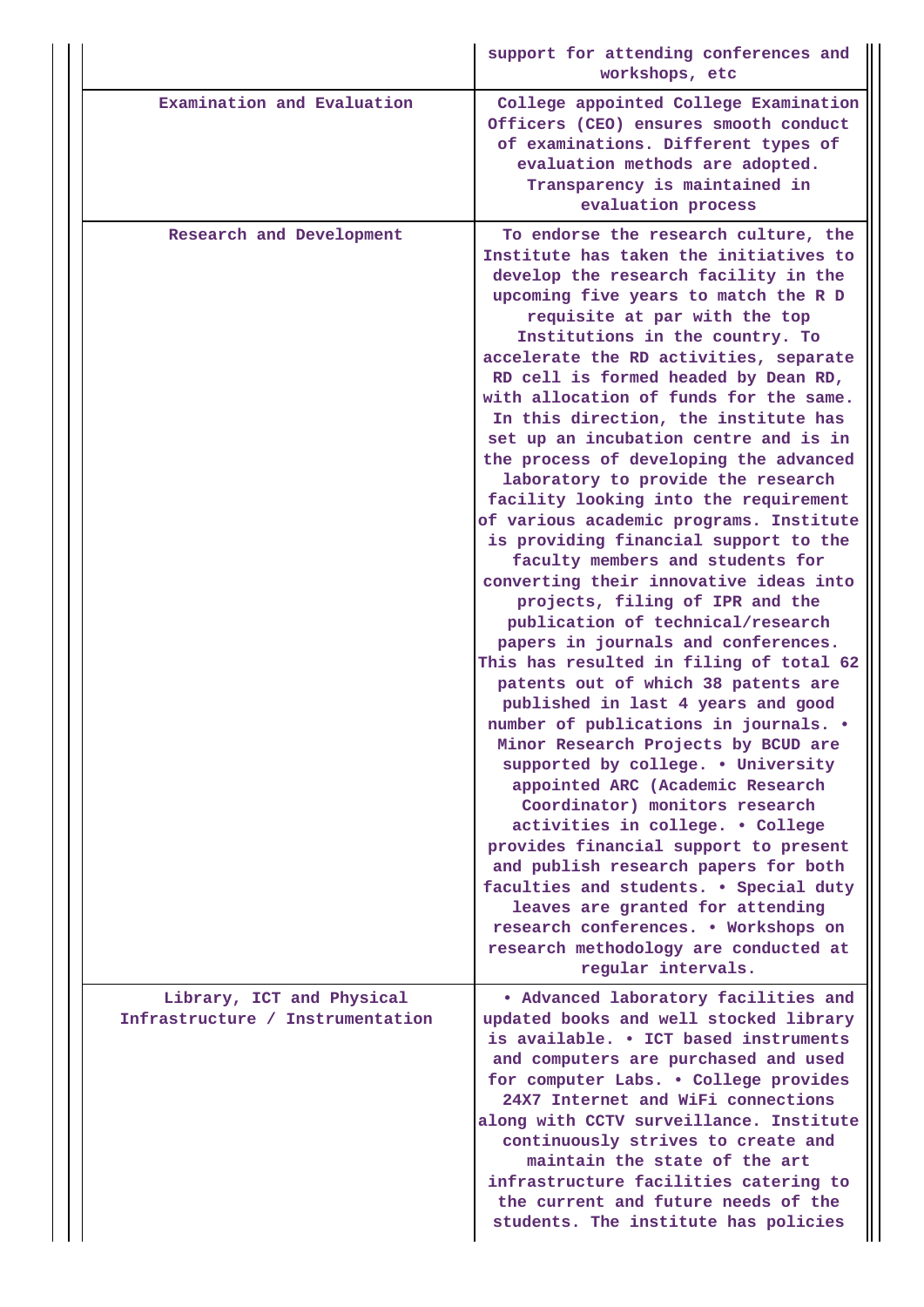|                                      | and procedures to build the<br>infrastructure to meet the standards<br>and norms set by AICTE and SPPU.<br>Institute has a campus area of 11.039<br>acres with 24363.03 Sq. m. of built up<br>area. The institute has 13327.64 Sq. m<br>instructional area, 1697.42 Sq. m<br>administrative area and 2051.08 sq. m<br>amenities area. Total 40 class rooms<br>with proper lighting, seating space and<br>ventilation with LCD projector and<br>LAN/WiFi facilities, 10 Tutorial rooms,<br>66 laboratories equipped with good<br>quality equipments are available.<br>Institute has total 541 personnel<br>computers with adequate student<br>computer ratio with separate computer<br>centre. Workshop with area 1015 Sq. m<br>and three well designed seminar halls<br>equipped with modern audio visual<br>system is available. Institute Library<br>and reading room of area 757 Sq. m. is<br>incorporated with digital library along<br>with OPAC to get access to e learning<br>resources. Total 20614 books, 78<br>Journals/Magazines and 1750 CDs and<br>DVDs are accessible in library. The<br>institute has safe drinking water<br>facility through installation of R.O<br>plant. Two playgrounds of area<br>28275Sq.m are available in campus for<br>outdoor games. The institute has a<br>facility of indoor Gym. Uninterrupted<br>electricity supply is ensured in the<br>campus with the help of an electrical<br>generator and many inverters and UPS<br>systems. Mass Transport facility is |
|--------------------------------------|------------------------------------------------------------------------------------------------------------------------------------------------------------------------------------------------------------------------------------------------------------------------------------------------------------------------------------------------------------------------------------------------------------------------------------------------------------------------------------------------------------------------------------------------------------------------------------------------------------------------------------------------------------------------------------------------------------------------------------------------------------------------------------------------------------------------------------------------------------------------------------------------------------------------------------------------------------------------------------------------------------------------------------------------------------------------------------------------------------------------------------------------------------------------------------------------------------------------------------------------------------------------------------------------------------------------------------------------------------------------------------------------------------------------------------------------------------------------------------------------------------|
|                                      | provided to the student to reach<br>college from city.                                                                                                                                                                                                                                                                                                                                                                                                                                                                                                                                                                                                                                                                                                                                                                                                                                                                                                                                                                                                                                                                                                                                                                                                                                                                                                                                                                                                                                                     |
| Human Resource Management            | • Study Leaves for faculties pursuing<br>M. Phil./Ph.D. . Necessary Increments<br>are given at various levels                                                                                                                                                                                                                                                                                                                                                                                                                                                                                                                                                                                                                                                                                                                                                                                                                                                                                                                                                                                                                                                                                                                                                                                                                                                                                                                                                                                              |
| Industry Interaction / Collaboration | . Active placement Cell ensures<br>maximum recruitments in industry and<br>industry institute interactions held at<br>regular intervals. . Industry Experts<br>are invited to take workshops for<br>aspiring students. . "Alumni Meet" is<br>held every year for exchanging<br>innovative ideas and information. • To<br>strengthen IndustryInstitute<br>interaction, experts with diverse<br>experience are invited to deliver a<br>lecture on recent trends and<br>developments. . Leading with a vision<br>of providing industryready candidates,<br>the institute has taken major                                                                                                                                                                                                                                                                                                                                                                                                                                                                                                                                                                                                                                                                                                                                                                                                                                                                                                                      |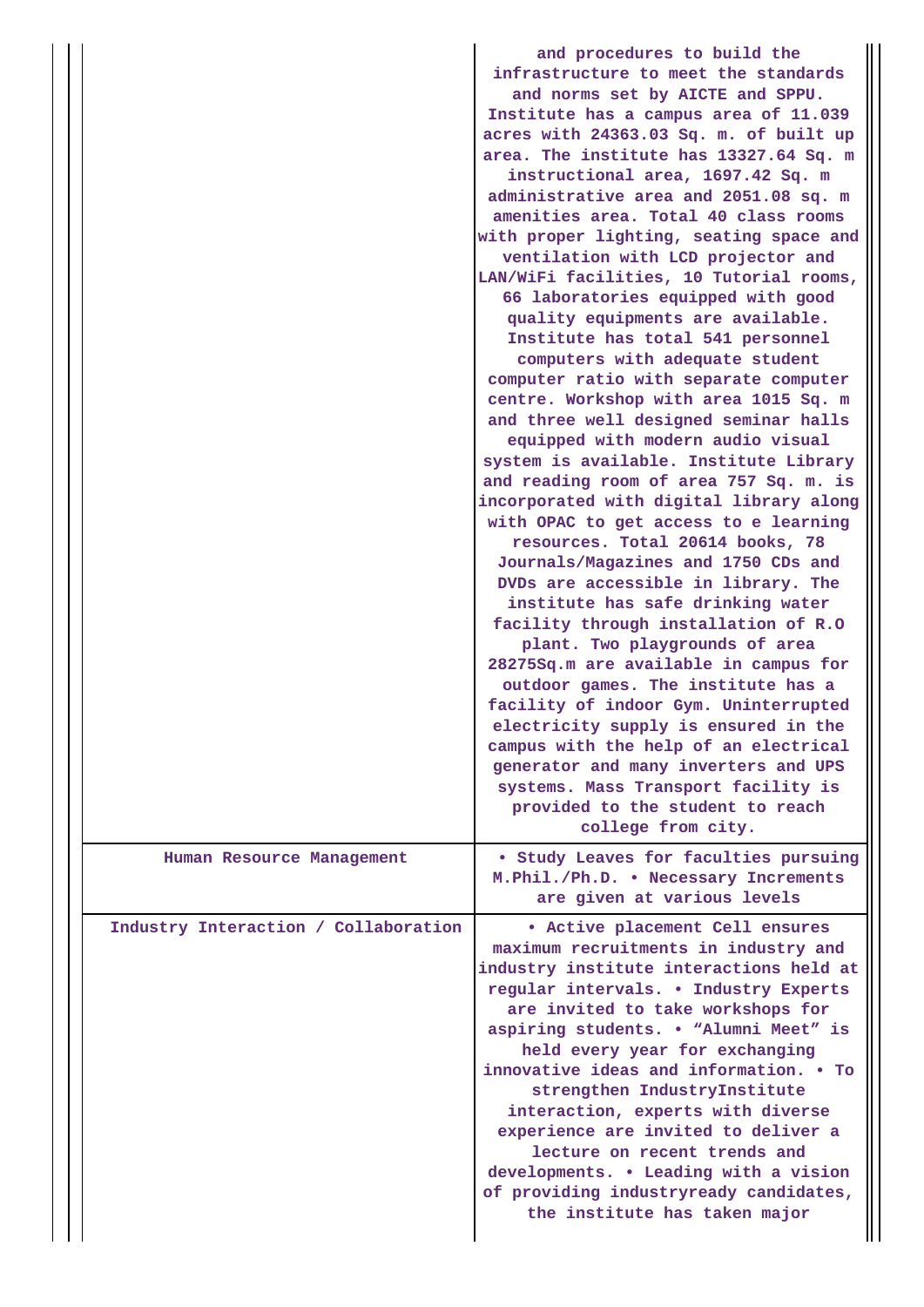|                       | initiative to seek cooperation from<br>various industrial organizations from<br>variety of sectors, ranging from<br>multinational (MNCs) to small scale<br>industries (SMIs). • To cope up with<br>corporate challenges, institute has<br>signed MOUs with local and $\bullet$<br>multinational industries to provide<br>better platform to all the candidates<br>in terms of Internship, Sponsored<br>Projects, Industrial Visit,<br>Preplacement Offers and Final<br>Placements. |
|-----------------------|------------------------------------------------------------------------------------------------------------------------------------------------------------------------------------------------------------------------------------------------------------------------------------------------------------------------------------------------------------------------------------------------------------------------------------------------------------------------------------|
| Admission of Students | • Students secure admissions in<br>institute through CAP rounds governed<br>by DTE.                                                                                                                                                                                                                                                                                                                                                                                                |

6.2.2 – Implementation of e-governance in areas of operations:

| E-governace area              | Details                                                                                                                                                                                                                                                                                                                                                                                                                                                                                     |
|-------------------------------|---------------------------------------------------------------------------------------------------------------------------------------------------------------------------------------------------------------------------------------------------------------------------------------------------------------------------------------------------------------------------------------------------------------------------------------------------------------------------------------------|
| Student Admission and Support | A prospective student can get<br>required information about the<br>institute and the detailed procedure<br>about the admission process. Following<br>aspects of admission are normally<br>included in ERP: Information related to<br>About the institute The courses<br>available Information about faculty,<br>placement, infrastructure etc. Fees<br>Module Student Login Online Document<br>Admission Attendance Feedback Admission<br>process Student registration Enrollment<br>System |
| Examination                   | Examination is considered as acid<br>test for both student and teachers.<br>Proper evaluation in spread over basis<br>is required to know student's standard<br>of width and depth of knowledge is<br>taught and acquired and cultivated.<br>Some aspects of examination management<br>are included in ERP are mentioned<br>below: Demo Exam Subject wise Exam<br>Schedule Question Paper Setter Result<br>Preparation Result Analysis                                                      |
| Planning and Development      | Proper Management of Human Resource<br>by ERP covers the following: ERP<br>through intranet covers essential<br>information showcasing magnanimity of<br>the institute. Leave Management, Time<br>Table Management, Load Distribution,<br>Faculty Feedback, Activity Plan,<br>Various days celebration                                                                                                                                                                                      |
| Administration                | Educational ERP has edge over<br>traditional method of institutional<br>management. Cost reduction, accuracy<br>and efficiency are some of main factors<br>that keep ERP solution ahead of                                                                                                                                                                                                                                                                                                  |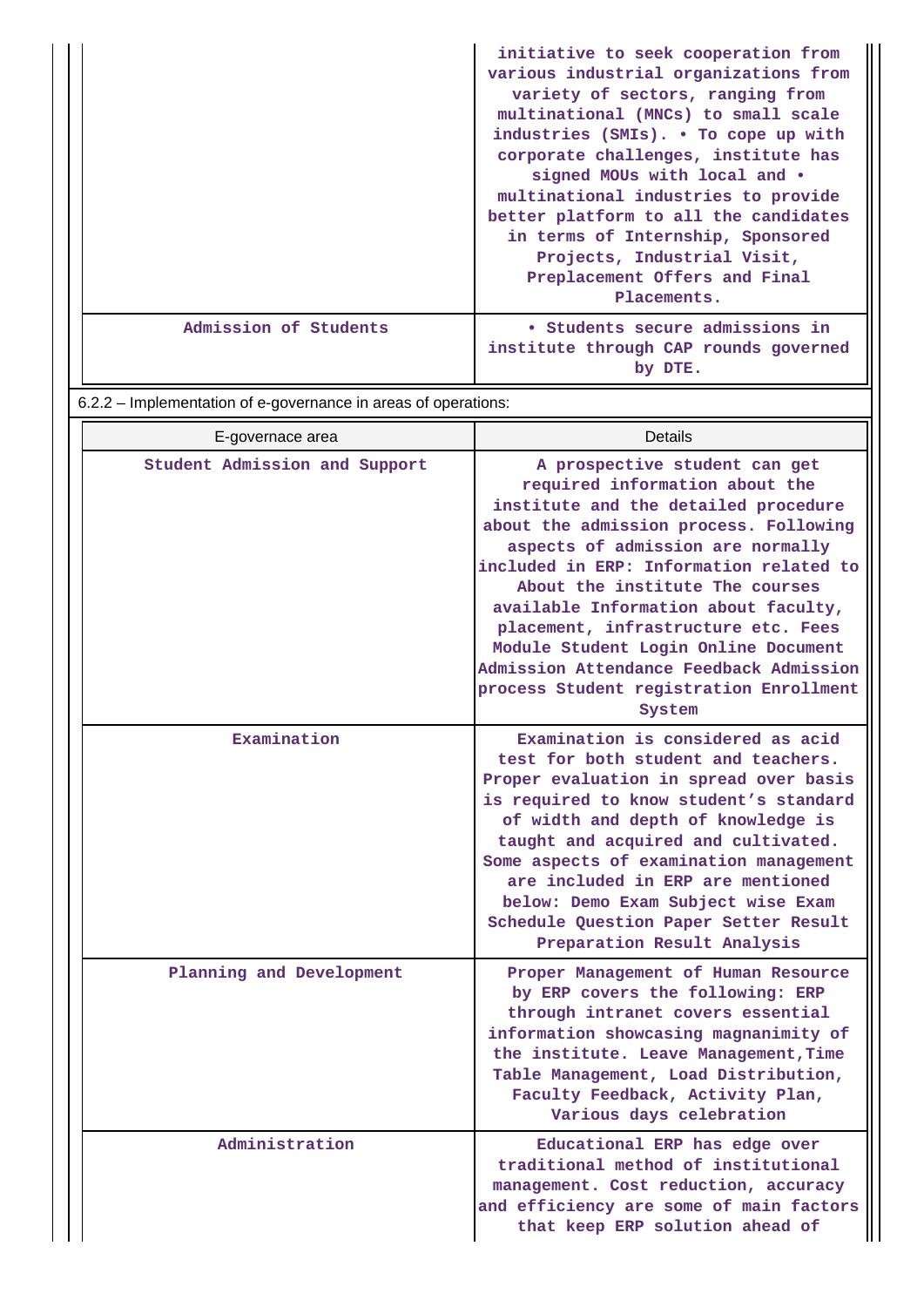|                      | traditional methods. However ERP system |
|----------------------|-----------------------------------------|
|                      | deals with the complete institutional   |
|                      | process and functioning related to      |
|                      | academic, admission, registration,      |
|                      | examination, finance, HR, course        |
|                      | materials, placement, students          |
|                      | information, Alumni etc. Staff          |
|                      | Registration, Reporting, Transfer,      |
|                      | Attendance Process Staff Salary         |
|                      | Calculation All Allowance Examination   |
|                      | Module Call Log for: 1) System IT       |
|                      | Support 2) Transport 3) Electrical      |
|                      | Maintenance. Vehicle Management All     |
|                      | types of Leave                          |
| Finance and Accounts | Faculty TA/DA Bills Staff Salary        |
|                      | Calculation Deductions Details Bills    |
|                      | for: 1) Daily allowance 2) Petrol       |
|                      | allowance 3) Traveling allowance Income |
|                      | Details                                 |

# **6.3 – Faculty Empowerment Strategies**

 6.3.1 – Teachers provided with financial support to attend conferences / workshops and towards membership fee of professional bodies during the year

| Year | Name of Teacher           | Name of conference/<br>workshop attended<br>for which financial<br>support provided   | Name of the<br>professional body for<br>which membership<br>fee is provided | Amount of support |
|------|---------------------------|---------------------------------------------------------------------------------------|-----------------------------------------------------------------------------|-------------------|
| 2018 | Prof. S. J.<br>Pawar      | FDP at<br>Shegaon College<br>on Computer<br>Vision machine<br>Learning<br>Application | <b>NA</b>                                                                   | 3360              |
| 2018 | Prof. M. K.<br>Sangole    | FDP at<br>Shegaon College<br>on Computer<br>Vision machine<br>Learning<br>Application | <b>NA</b>                                                                   | 3360              |
| 2018 | Prof. S. J.<br>Pawar      | FDP at<br>Shegaon College<br>on Computer<br>Vision machine<br>Learning<br>Application | <b>NA</b>                                                                   | 1170              |
| 2018 | Prof. S. J.<br>Pawar      | Syllabus<br>Orientation<br>Workshop FDP on<br>ML Pune                                 | <b>NA</b>                                                                   | 1950              |
| 2018 | Prof. M. V.<br>Wagh       | Faculty<br>development<br>program                                                     | <b>NA</b>                                                                   | 2707              |
| 2018 | Prof. A. S.<br>Maheshwari | Int.<br>Conference at<br>Jaipur                                                       | <b>NA</b>                                                                   | 3500              |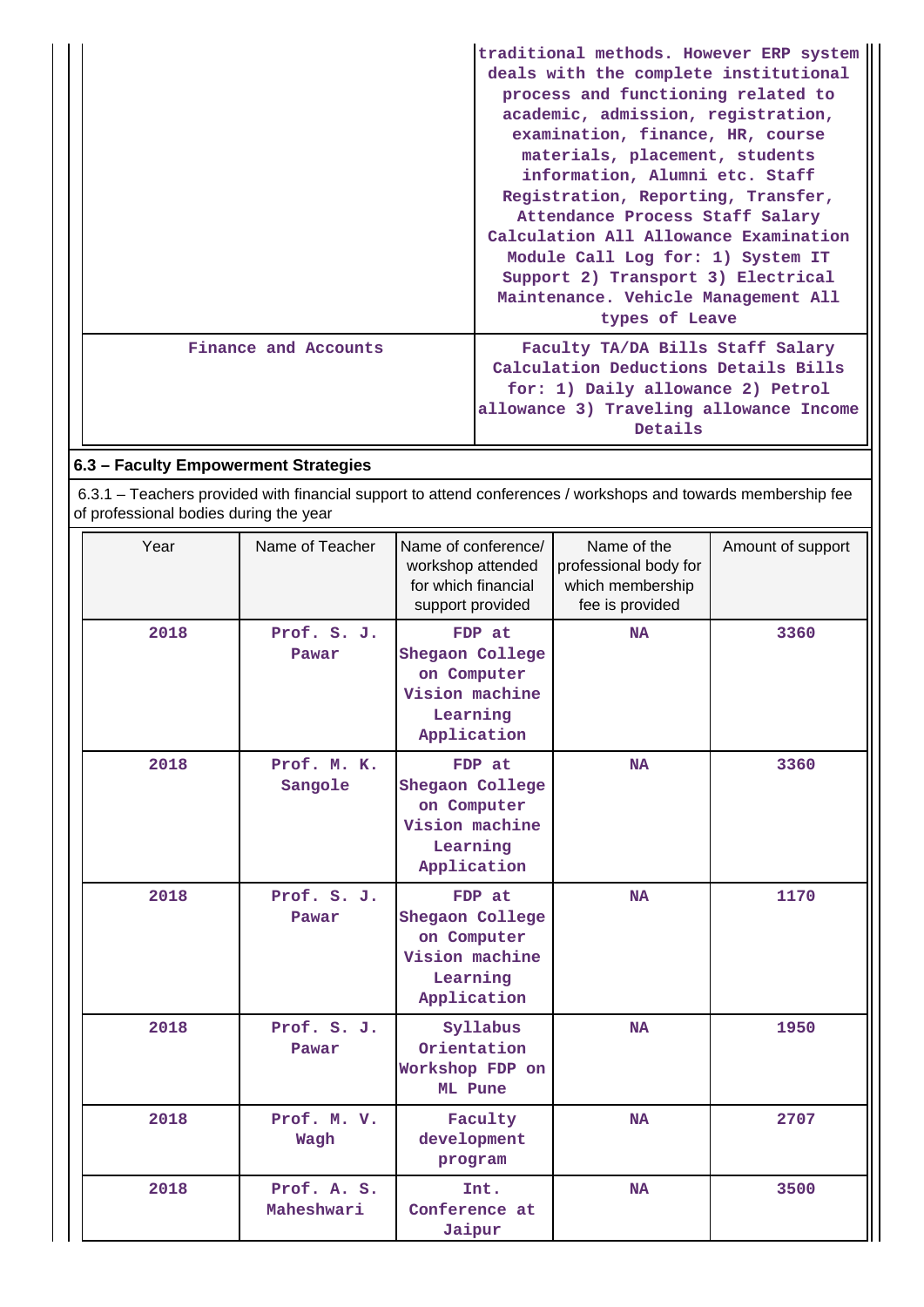| 2018<br>2018                                                                                                                                                                               |                                                                                             |            | Roopali Patil<br>Workshop on<br><b>NA</b><br>Hands on<br>Traning of<br><b>ANSYS software</b><br>and its<br>applications at<br><b>KKW COE</b><br>Prof. H. R.<br>TEEE<br><b>NA</b> |            |                             | 1200<br>7000 |                           |                                                  |              |                                                      |
|--------------------------------------------------------------------------------------------------------------------------------------------------------------------------------------------|---------------------------------------------------------------------------------------------|------------|----------------------------------------------------------------------------------------------------------------------------------------------------------------------------------|------------|-----------------------------|--------------|---------------------------|--------------------------------------------------|--------------|------------------------------------------------------|
|                                                                                                                                                                                            |                                                                                             |            | Kulkarni                                                                                                                                                                         |            | international<br>Conference |              |                           |                                                  |              |                                                      |
| View File                                                                                                                                                                                  |                                                                                             |            |                                                                                                                                                                                  |            |                             |              |                           |                                                  |              |                                                      |
| 6.3.2 - Number of professional development / administrative training programmes organized by the College for<br>teaching and non teaching staff during the year                            |                                                                                             |            |                                                                                                                                                                                  |            |                             |              |                           |                                                  |              |                                                      |
| Year                                                                                                                                                                                       | Title of the<br>professional<br>development<br>programme<br>organised for<br>teaching staff |            | Title of the<br>administrative<br>training<br>programme<br>organised for<br>non-teaching<br>staff                                                                                |            | From date                   |              | To Date                   | Number of<br>participants<br>(Teaching<br>staff) |              | Number of<br>participants<br>(non-teaching<br>staff) |
| 2018                                                                                                                                                                                       |                                                                                             | <b>NIL</b> | <b>NIL</b>                                                                                                                                                                       |            | 01/07/2018                  |              | <b>Nill</b><br>31/12/2018 |                                                  | Nill         |                                                      |
|                                                                                                                                                                                            |                                                                                             |            |                                                                                                                                                                                  |            | No file uploaded.           |              |                           |                                                  |              |                                                      |
| 6.3.3 - No. of teachers attending professional development programmes, viz., Orientation Programme, Refresher<br>Course, Short Term Course, Faculty Development Programmes during the year |                                                                                             |            |                                                                                                                                                                                  |            |                             |              |                           |                                                  |              |                                                      |
| Title of the<br>professional<br>development<br>programme                                                                                                                                   |                                                                                             |            | Number of teachers<br>who attended                                                                                                                                               |            | From Date                   |              | To date                   |                                                  |              | Duration                                             |
| Computer<br>Vision and<br>Machine<br>Learning                                                                                                                                              |                                                                                             | 1          |                                                                                                                                                                                  |            | 03/07/2018                  |              | 03/07/2018                |                                                  |              | 1                                                    |
| Faculty<br>orientation<br>Workshop                                                                                                                                                         |                                                                                             |            | $\mathbf{1}$                                                                                                                                                                     |            | 13/07/2018                  |              | 13/07/2018                |                                                  | $\mathbf{1}$ |                                                      |
| workshop on<br>Introduction to<br>Robotics                                                                                                                                                 |                                                                                             | 1          |                                                                                                                                                                                  |            | 12/10/2018                  |              | 13/10/2018                |                                                  | $\mathbf{2}$ |                                                      |
|                                                                                                                                                                                            | 1<br>FDP on<br>Computer vision<br>Machine<br>learning                                       |            |                                                                                                                                                                                  | 03/12/2018 |                             | 07/12/2018   |                           | 5                                                |              |                                                      |
| workshop on<br>Virtual Labs                                                                                                                                                                |                                                                                             |            | $\overline{a}$                                                                                                                                                                   |            | 29/12/2018                  |              | 29/12/2018                |                                                  |              | 1                                                    |
| FDP on<br>Laboratory<br>PracticeIV                                                                                                                                                         | 1                                                                                           |            |                                                                                                                                                                                  |            | 08/01/2019                  |              | 08/01/2019                |                                                  |              | $\mathbf{1}$                                         |
| workshop on<br>Implementation<br>of revised                                                                                                                                                |                                                                                             |            | 1                                                                                                                                                                                |            | 06/02/2019                  |              | 06/02/2019                |                                                  |              | 1                                                    |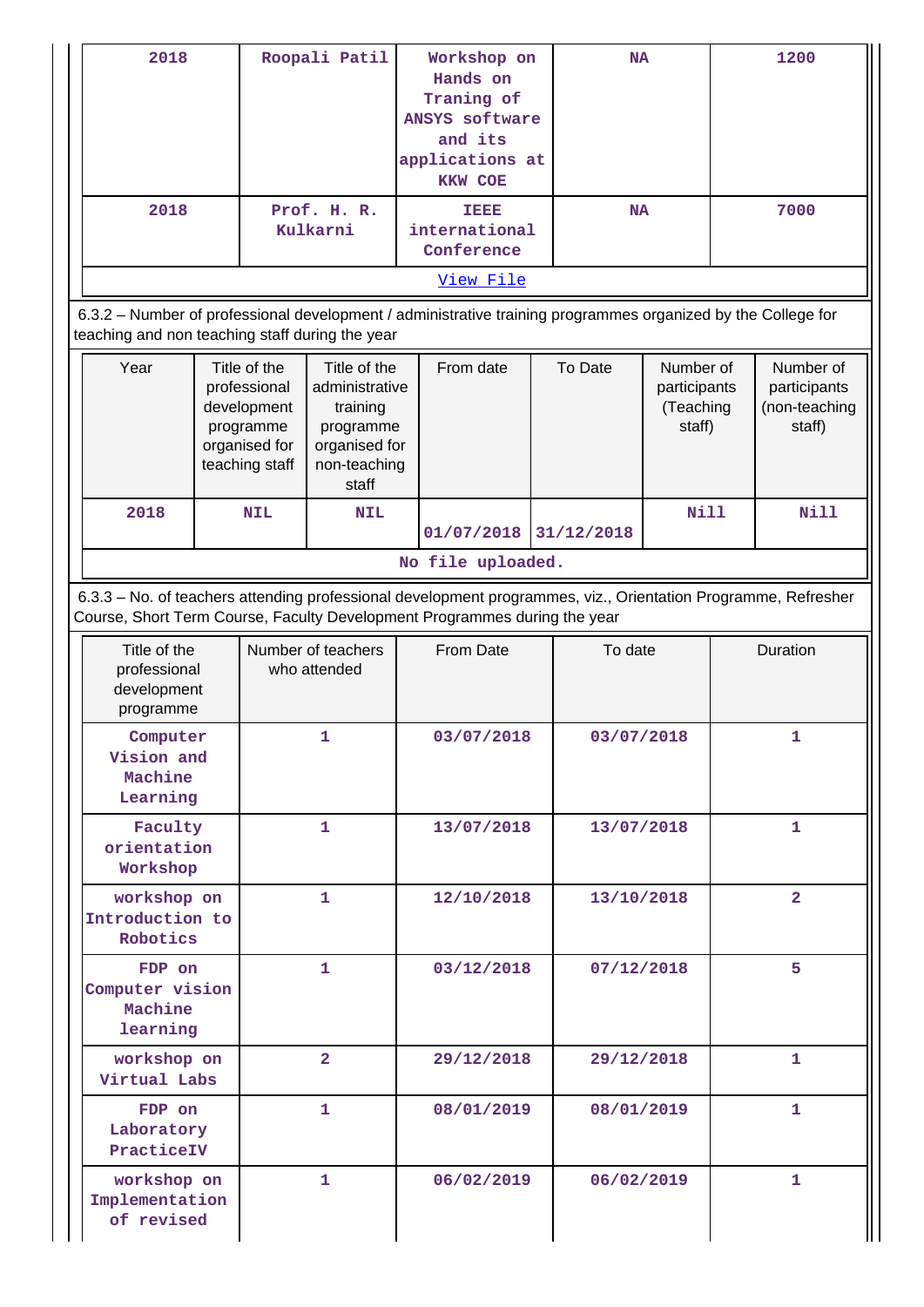| syllabus for<br>the Project<br>StageII                                                                                                                                                                                                                                                                                                                                                                                                                                                                                                                                                                                                                                                                                                                                                                                                          |          |                |                  |                                                                                                                                                                                                                                                                                                                                                                                                                                                                                                           |           |            |              |  |                                                                                                                                                                                                                                                                                                                                      |
|-------------------------------------------------------------------------------------------------------------------------------------------------------------------------------------------------------------------------------------------------------------------------------------------------------------------------------------------------------------------------------------------------------------------------------------------------------------------------------------------------------------------------------------------------------------------------------------------------------------------------------------------------------------------------------------------------------------------------------------------------------------------------------------------------------------------------------------------------|----------|----------------|------------------|-----------------------------------------------------------------------------------------------------------------------------------------------------------------------------------------------------------------------------------------------------------------------------------------------------------------------------------------------------------------------------------------------------------------------------------------------------------------------------------------------------------|-----------|------------|--------------|--|--------------------------------------------------------------------------------------------------------------------------------------------------------------------------------------------------------------------------------------------------------------------------------------------------------------------------------------|
| <b>NPTEL</b><br>workshop                                                                                                                                                                                                                                                                                                                                                                                                                                                                                                                                                                                                                                                                                                                                                                                                                        |          | $\overline{2}$ |                  | 13/11/2018                                                                                                                                                                                                                                                                                                                                                                                                                                                                                                |           | 13/11/2018 |              |  | 1                                                                                                                                                                                                                                                                                                                                    |
|                                                                                                                                                                                                                                                                                                                                                                                                                                                                                                                                                                                                                                                                                                                                                                                                                                                 |          |                |                  |                                                                                                                                                                                                                                                                                                                                                                                                                                                                                                           | View File |            |              |  |                                                                                                                                                                                                                                                                                                                                      |
| 6.3.4 – Faculty and Staff recruitment (no. for permanent recruitment):                                                                                                                                                                                                                                                                                                                                                                                                                                                                                                                                                                                                                                                                                                                                                                          |          |                |                  |                                                                                                                                                                                                                                                                                                                                                                                                                                                                                                           |           |            |              |  |                                                                                                                                                                                                                                                                                                                                      |
|                                                                                                                                                                                                                                                                                                                                                                                                                                                                                                                                                                                                                                                                                                                                                                                                                                                 | Teaching |                |                  |                                                                                                                                                                                                                                                                                                                                                                                                                                                                                                           |           |            | Non-teaching |  |                                                                                                                                                                                                                                                                                                                                      |
| Permanent                                                                                                                                                                                                                                                                                                                                                                                                                                                                                                                                                                                                                                                                                                                                                                                                                                       |          |                | <b>Full Time</b> |                                                                                                                                                                                                                                                                                                                                                                                                                                                                                                           |           | Permanent  |              |  | <b>Full Time</b>                                                                                                                                                                                                                                                                                                                     |
| 91                                                                                                                                                                                                                                                                                                                                                                                                                                                                                                                                                                                                                                                                                                                                                                                                                                              |          |                | 137              |                                                                                                                                                                                                                                                                                                                                                                                                                                                                                                           |           | 38         |              |  | 125                                                                                                                                                                                                                                                                                                                                  |
|                                                                                                                                                                                                                                                                                                                                                                                                                                                                                                                                                                                                                                                                                                                                                                                                                                                 |          |                |                  |                                                                                                                                                                                                                                                                                                                                                                                                                                                                                                           |           |            |              |  |                                                                                                                                                                                                                                                                                                                                      |
|                                                                                                                                                                                                                                                                                                                                                                                                                                                                                                                                                                                                                                                                                                                                                                                                                                                 |          |                |                  | Non-teaching                                                                                                                                                                                                                                                                                                                                                                                                                                                                                              |           |            |              |  | <b>Students</b>                                                                                                                                                                                                                                                                                                                      |
| 6.3.5 - Welfare schemes for<br>Teaching<br>1. Loan Facility from<br>the Institute's<br>Cooperative Credit<br>Society. 2. Lien<br>facility. 3. Women<br>Empowerment Program. 4.<br>Provident Fund 5.<br>Gratuity. 6. Maternity<br>leaves for female. 7.<br>Study Leave, Medical<br>leave, etc. 8. Medical<br>Insurance for Employees.<br>9. Free Health Checkup<br>camp. 10. Financial<br>support for up gradation<br>of knowledge through QIP/<br>conferences/ 11.<br>Workshops/STTP/Seminars.<br>12. Transportation<br>facilities for staff. 13.<br>Emergency service<br>(Ambulance etc.) 14.<br>Superannuation Scheme.<br>15. Subsidize family and<br>batchmates accommodation<br>for needy staff. 16. Tie<br>up with Hospital. 17.<br>Reorganization of faculty<br>members for achievements<br>felicitation of faculty<br>members after PhD. |          |                |                  | 1. Loan Facility from<br>the Institute's<br>Cooperative Credit<br>Society. 2. Women<br>Empowerment Program. 3.<br>3. Provident Fund 4.<br>Maternity leaves for<br>female 5. Medical<br>Insurance for Employees.<br>6. Free Health Checkup<br>camp. 7. Transportation<br>facilities for staff. 8.<br>Emergency service<br>(Ambulance etc.) 9.<br>Subsidize family and<br>batchmates accommodation<br>for needy staff. 10. Tie<br>up with Hospital.<br>6.4 - Financial Management and Resource Mobilization |           |            |              |  | 1. Tutor System 2.<br>Customized ERP system 3.<br>Scholarship to<br>Meritorious students 4.<br>Basic medical facilities<br>provided. 5. Free<br>counseling session with<br>counselor 6. Emergency<br>service (Ambulance etc.)<br>7. Transportation<br>facilities 8. Earn and<br>Learn Scheme 9.<br>Proficient Student<br>association |

6.4.1 – Institution conducts internal and external financial audits regularly (with in 100 words each)

 **Institute conducts Internal and External Financial audit every year to ensure financial compliance. Internal audit is conducted by the parent body of Sandip Foundation. It is conducted twice a year. Financial compliance report of internal audit report is submitted to the Management of Sandip Foundation. The institution is having qualified practicing Charted Accountant as an external auditor. Statutory financial audit of Institute is conducted in two sessions 1. First in the month of November/ December for period of six months starting from**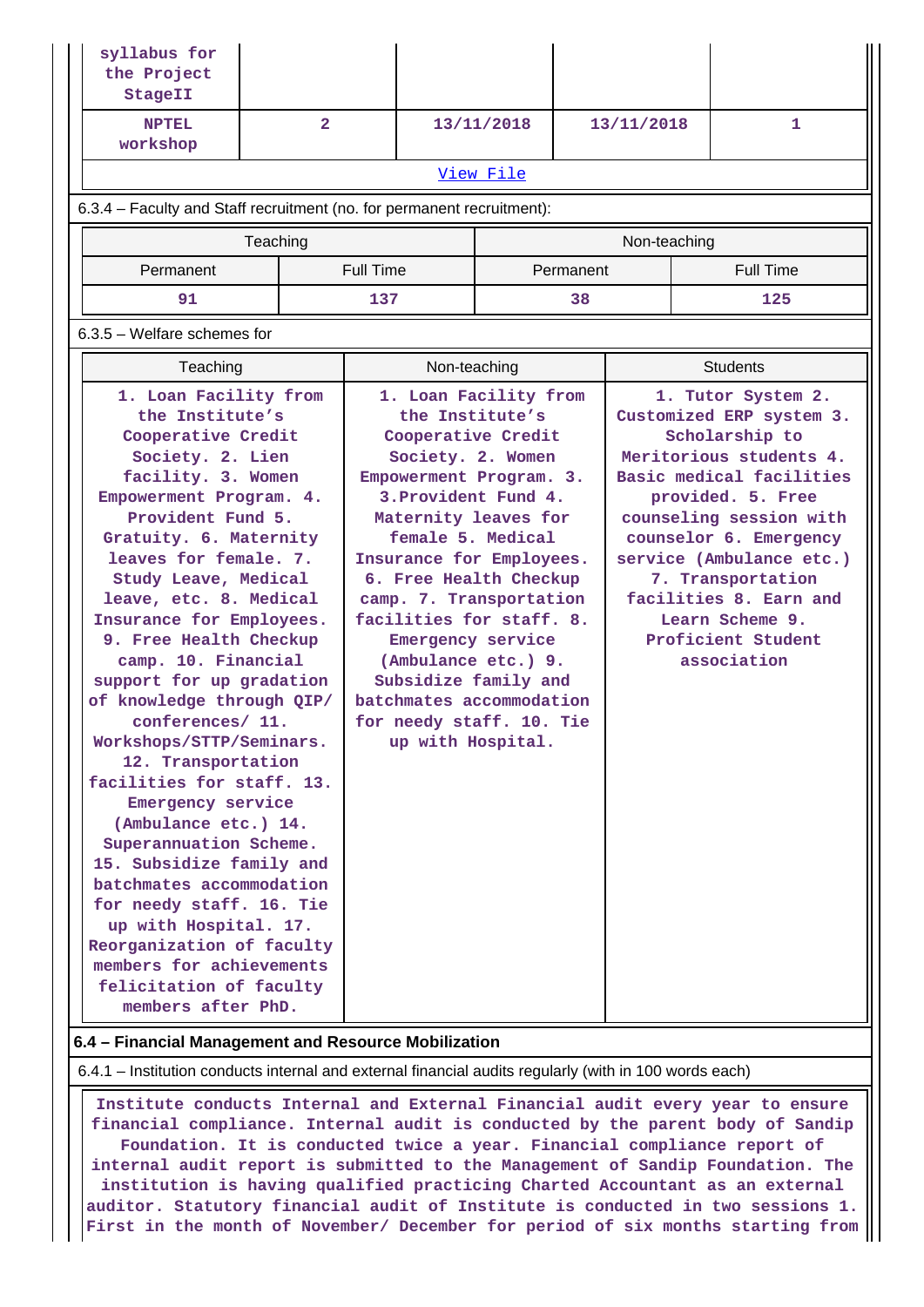### **April to September 2. Second in the month of May/ June for the period from October to March. Finalization of account is completed in June and audited statement is prepared in July**

| 6.4.2 - Funds / Grants received from management, non-government bodies, individuals, philanthropies during the<br>year(not covered in Criterion III) |                                                                               |                                      |                               |  |                    |                                                                                 |  |  |  |
|------------------------------------------------------------------------------------------------------------------------------------------------------|-------------------------------------------------------------------------------|--------------------------------------|-------------------------------|--|--------------------|---------------------------------------------------------------------------------|--|--|--|
| Name of the non government<br>funding agencies /individuals                                                                                          |                                                                               |                                      | Funds/ Grnats received in Rs. |  |                    | Purpose                                                                         |  |  |  |
|                                                                                                                                                      | <b>NIL</b>                                                                    |                                      | $\mathbf 0$                   |  | <b>NIL</b>         |                                                                                 |  |  |  |
|                                                                                                                                                      |                                                                               |                                      |                               |  |                    |                                                                                 |  |  |  |
|                                                                                                                                                      | 6.4.3 - Total corpus fund generated                                           |                                      |                               |  |                    |                                                                                 |  |  |  |
|                                                                                                                                                      | 0 <sup>0</sup>                                                                |                                      |                               |  |                    |                                                                                 |  |  |  |
| 6.5 - Internal Quality Assurance System                                                                                                              |                                                                               |                                      |                               |  |                    |                                                                                 |  |  |  |
| 6.5.1 - Whether Academic and Administrative Audit (AAA) has been done?                                                                               |                                                                               |                                      |                               |  |                    |                                                                                 |  |  |  |
| <b>Audit Type</b>                                                                                                                                    |                                                                               | External                             |                               |  | Internal           |                                                                                 |  |  |  |
|                                                                                                                                                      | Yes/No                                                                        |                                      | Agency                        |  | Yes/No             | Authority                                                                       |  |  |  |
| Academic                                                                                                                                             | No                                                                            |                                      | Nill                          |  | Yes                | <b>IQAC</b>                                                                     |  |  |  |
| Administrative                                                                                                                                       | <b>No</b>                                                                     |                                      | <b>Nill</b>                   |  | Yes                | <b>IQAC</b>                                                                     |  |  |  |
| 6.5.2 – Activities and support from the Parent – Teacher Association (at least three)                                                                |                                                                               |                                      |                               |  |                    |                                                                                 |  |  |  |
|                                                                                                                                                      | 1. Orientation/Induction Program 2. Parents Meet 3. Sandipotsav               |                                      |                               |  |                    |                                                                                 |  |  |  |
| 6.5.3 - Development programmes for support staff (at least three)                                                                                    |                                                                               |                                      |                               |  |                    |                                                                                 |  |  |  |
|                                                                                                                                                      | 1. Fire and Safety awareness session. 2. Online Exam Training 3. ERP Training | 4. Scholership Form Filling Training |                               |  |                    |                                                                                 |  |  |  |
| 6.5.4 – Post Accreditation initiative(s) (mention at least three)                                                                                    |                                                                               |                                      |                               |  |                    |                                                                                 |  |  |  |
|                                                                                                                                                      | 1. Workshop : German Language Course Level A1 2. Value Added Programs : ANSYS |                                      | Programming                   |  |                    | Embedded System and IOT 3. Training programs: Hands on Training Program On Java |  |  |  |
| 6.5.5 - Internal Quality Assurance System Details                                                                                                    |                                                                               |                                      |                               |  |                    |                                                                                 |  |  |  |
|                                                                                                                                                      | a) Submission of Data for AISHE portal                                        |                                      |                               |  | Yes                |                                                                                 |  |  |  |
|                                                                                                                                                      | b) Participation in NIRF                                                      |                                      | Yes                           |  |                    |                                                                                 |  |  |  |
|                                                                                                                                                      | c)ISO certification                                                           |                                      |                               |  | <b>No</b>          |                                                                                 |  |  |  |
|                                                                                                                                                      | d)NBA or any other quality audit                                              |                                      |                               |  | Yes                |                                                                                 |  |  |  |
| 6.5.6 - Number of Quality Initiatives undertaken during the year                                                                                     |                                                                               |                                      |                               |  |                    |                                                                                 |  |  |  |
| Year                                                                                                                                                 | Name of quality<br>initiative by IQAC                                         | Date of<br>conducting IQAC           | <b>Duration From</b>          |  | <b>Duration To</b> | Number of<br>participants                                                       |  |  |  |
| 2018                                                                                                                                                 | 2 Days<br>Automotive<br>Workshop                                              | 28/09/2018                           | 28/09/2018                    |  | 29/09/2018         | 220                                                                             |  |  |  |
| 2018                                                                                                                                                 | Value<br>Added<br>Programs on<br><b>ANSYS</b>                                 | 28/08/2018                           | 28/08/2018                    |  | 22/10/2018         | 17                                                                              |  |  |  |
| 2018                                                                                                                                                 | Value<br>Addition                                                             | 27/09/2018                           | 27/09/2018                    |  | 15/02/2019         | 29                                                                              |  |  |  |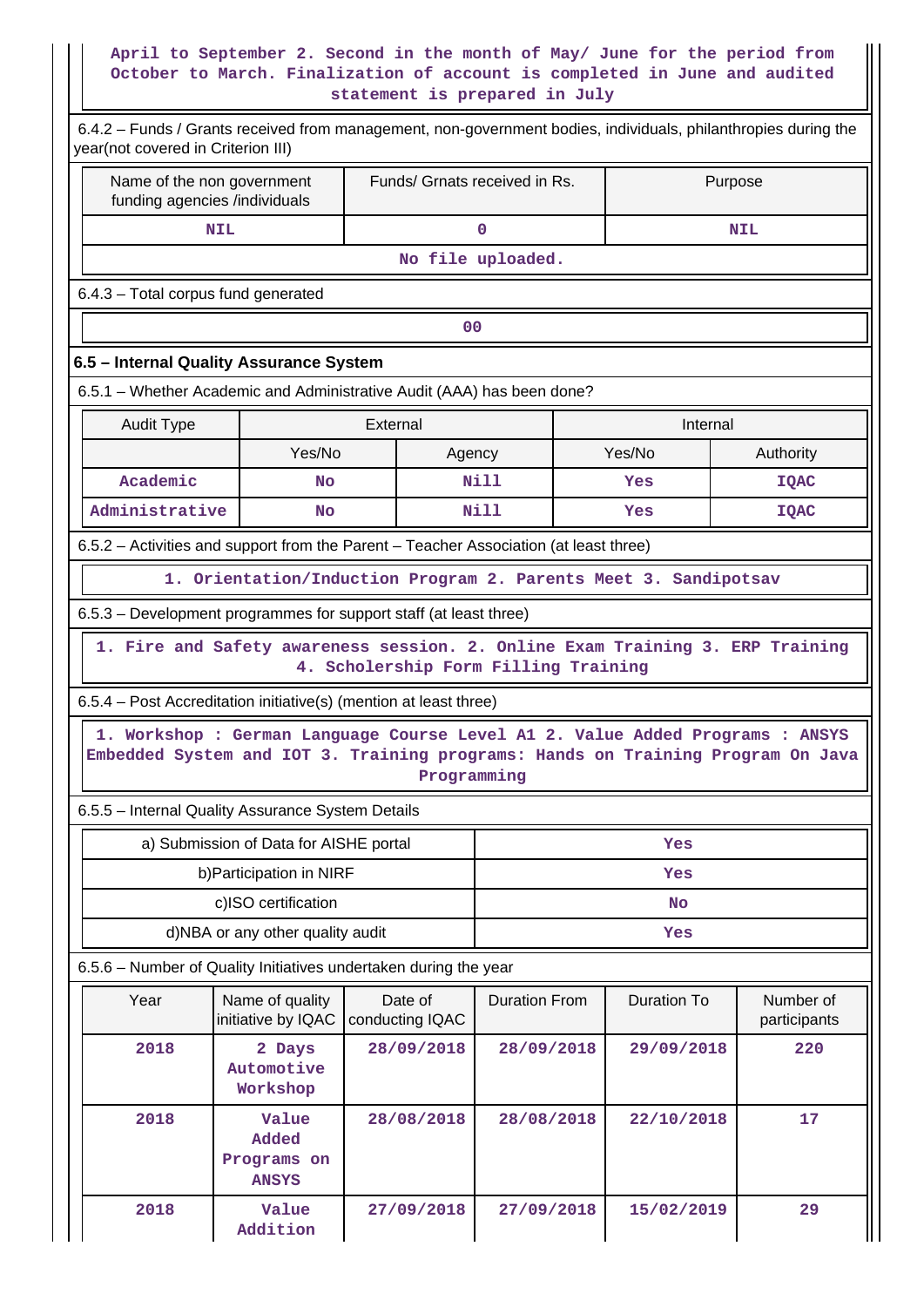|           | Program<br>(VAP) on<br>Embedded<br>System and<br><b>TOT</b> |            |            |            |      |  |
|-----------|-------------------------------------------------------------|------------|------------|------------|------|--|
| 2019      | Workshop<br>on "Advance"<br>Java and Web<br>Technology"     | 06/02/2019 | 06/02/2019 | 10/02/2019 | 51   |  |
| 2019      | TechFight<br>2k19                                           | 22/02/2019 | 22/02/2019 | 23/02/2019 | 400  |  |
| 2019      | <b>DESIRE</b><br>2k19                                       | 23/02/2019 | 23/02/2019 | 24/02/2019 | 1050 |  |
| 2019      | SandipDris<br>hti 2019                                      | 22/02/2019 | 22/02/2019 | 23/02/2019 | 105  |  |
| 2019      | Workshop<br>on German<br>Language<br>Course Level<br>A1     | 20/03/2019 | 20/03/2019 | 03/04/2019 | 22   |  |
| 2019      | Value<br>Added<br>Program on<br><b>CATIA</b>                | 04/02/2019 | 04/02/2019 | 02/03/2019 | 16   |  |
| 2019      | <b>MECHSUMMIT</b><br>2K19                                   | 22/02/2019 | 22/02/2019 | 23/02/2019 | 160  |  |
| 2019      | Technophil<br>lia 2K19                                      | 22/02/2019 | 22/02/2019 | 23/02/2019 | 120  |  |
| View File |                                                             |            |            |            |      |  |

### **CRITERION VII – INSTITUTIONAL VALUES AND BEST PRACTICES**

### **7.1 – Institutional Values and Social Responsibilities**

 7.1.1 – Gender Equity (Number of gender equity promotion programmes organized by the institution during the year)

| Title of the<br>programme   | Period from | Period To  | Number of Participants |      |
|-----------------------------|-------------|------------|------------------------|------|
|                             |             |            | Female                 | Male |
| Woman's day                 | 08/03/2019  | 08/03/2019 | 20                     | Nill |
| <b>Stress</b><br>Management | 24/01/2019  | 24/01/2019 | 20                     | 10   |
| Yoga Day                    | 21/06/2019  | 21/06/2019 | 15                     | 20   |

7.1.2 – Environmental Consciousness and Sustainability/Alternate Energy initiatives such as:

Percentage of power requirement of the University met by the renewable energy sources

**Power requirement met by renewable energy sources 100 kw Total power requirement 100 kw Renewable energy source Solar Renewable energy generated and used 100 kw Energy supplied to the grid Yes Energy supplied by Wind Energy up to 100 w.**

7.1.3 – Differently abled (Divyangjan) friendliness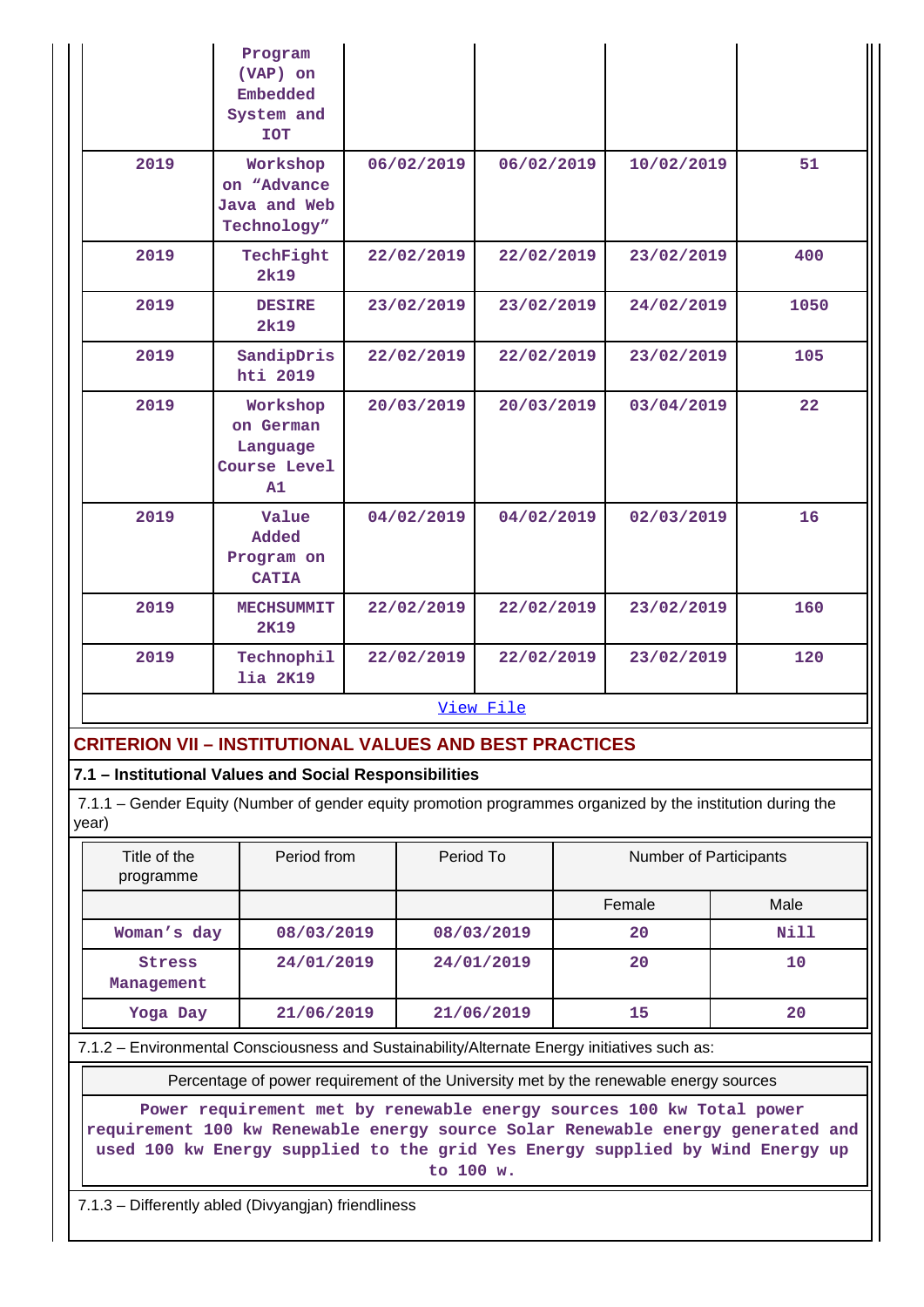|                                                                                                   | Item facilities                                                                             |                                                                                                   |            | Yes/No               |                                                 |  |                               | Number of beneficiaries        |                                                     |  |
|---------------------------------------------------------------------------------------------------|---------------------------------------------------------------------------------------------|---------------------------------------------------------------------------------------------------|------------|----------------------|-------------------------------------------------|--|-------------------------------|--------------------------------|-----------------------------------------------------|--|
|                                                                                                   | Special skill<br>development for                                                            |                                                                                                   |            |                      | Yes                                             |  |                               | <b>Nill</b>                    |                                                     |  |
|                                                                                                   | differently abled<br>students                                                               |                                                                                                   |            |                      |                                                 |  |                               |                                |                                                     |  |
|                                                                                                   | Any other similar<br>facility                                                               |                                                                                                   |            |                      | Yes                                             |  |                               | $\mathbf{1}$                   |                                                     |  |
|                                                                                                   | Physical facilities                                                                         |                                                                                                   |            |                      | Yes                                             |  |                               | <b>Nill</b>                    |                                                     |  |
|                                                                                                   | Provision for lift                                                                          |                                                                                                   |            |                      | <b>No</b>                                       |  |                               | <b>Nill</b>                    |                                                     |  |
|                                                                                                   | Ramp/Rails                                                                                  |                                                                                                   |            |                      | Yes                                             |  |                               | <b>Nill</b>                    |                                                     |  |
|                                                                                                   | <b>Braille</b><br>Software/facilities                                                       |                                                                                                   |            |                      | <b>No</b>                                       |  |                               | <b>Nill</b>                    |                                                     |  |
|                                                                                                   | Rest Rooms                                                                                  |                                                                                                   |            |                      | Yes                                             |  |                               | <b>Nill</b>                    |                                                     |  |
|                                                                                                   | Scribes for examination                                                                     |                                                                                                   |            |                      | Yes                                             |  |                               | <b>Nill</b>                    |                                                     |  |
| 7.1.4 - Inclusion and Situatedness                                                                |                                                                                             |                                                                                                   |            |                      |                                                 |  |                               |                                |                                                     |  |
| Year                                                                                              | Number of<br>initiatives to<br>address<br>locational<br>advantages<br>and disadva<br>ntages | Number of<br>initiatives<br>taken to<br>engage with<br>and<br>contribute to<br>local<br>community |            | Date                 | <b>Duration</b>                                 |  | Name of<br>initiative         | <b>Issues</b><br>addressed     | Number of<br>participating<br>students<br>and staff |  |
| 2018                                                                                              | 1                                                                                           | 1                                                                                                 |            | 23/09/2<br>018       | $\mathbf{1}$                                    |  | ganesh<br>idol coll<br>ection | environ<br>mental<br>pollution | 10                                                  |  |
|                                                                                                   |                                                                                             |                                                                                                   |            |                      | View File                                       |  |                               |                                |                                                     |  |
| 7.1.5 - Human Values and Professional Ethics Code of conduct (handbooks) for various stakeholders |                                                                                             |                                                                                                   |            |                      |                                                 |  |                               |                                |                                                     |  |
|                                                                                                   | <b>Title</b>                                                                                |                                                                                                   |            |                      | Follow up(max 100 words)<br>Date of publication |  |                               |                                |                                                     |  |
|                                                                                                   | <b>NIL</b>                                                                                  |                                                                                                   |            |                      | 31/12/2019                                      |  | <b>NIL</b>                    |                                |                                                     |  |
| 7.1.6 - Activities conducted for promotion of universal Values and Ethics                         |                                                                                             |                                                                                                   |            |                      |                                                 |  |                               |                                |                                                     |  |
| Activity                                                                                          |                                                                                             |                                                                                                   |            | <b>Duration From</b> | <b>Duration To</b>                              |  |                               | Number of participants         |                                                     |  |
| Celebration                                                                                       | Gurupoornima                                                                                |                                                                                                   |            | 27/07/2018           | 27/07/2018                                      |  | 30                            |                                |                                                     |  |
| Competition                                                                                       | Debate                                                                                      |                                                                                                   |            | 21/07/2018           | 21/07/2018                                      |  |                               | 30                             |                                                     |  |
|                                                                                                   | Motivational<br>Session                                                                     |                                                                                                   |            | 21/02/2019           | 21/02/2019                                      |  |                               |                                | 70                                                  |  |
| session for<br>overcoming fears of<br>interviews                                                  | Motivation                                                                                  |                                                                                                   | 28/09/2018 |                      | 28/09/2018                                      |  |                               |                                | 57                                                  |  |
| Personality<br>Development                                                                        | Session on                                                                                  |                                                                                                   |            | 28/09/2018           | 28/09/2018                                      |  |                               | 53                             |                                                     |  |
| Tax Depreciation                                                                                  | Lecture on Income                                                                           |                                                                                                   |            | 25/09/2018           | 25/09/2018                                      |  |                               | 35                             |                                                     |  |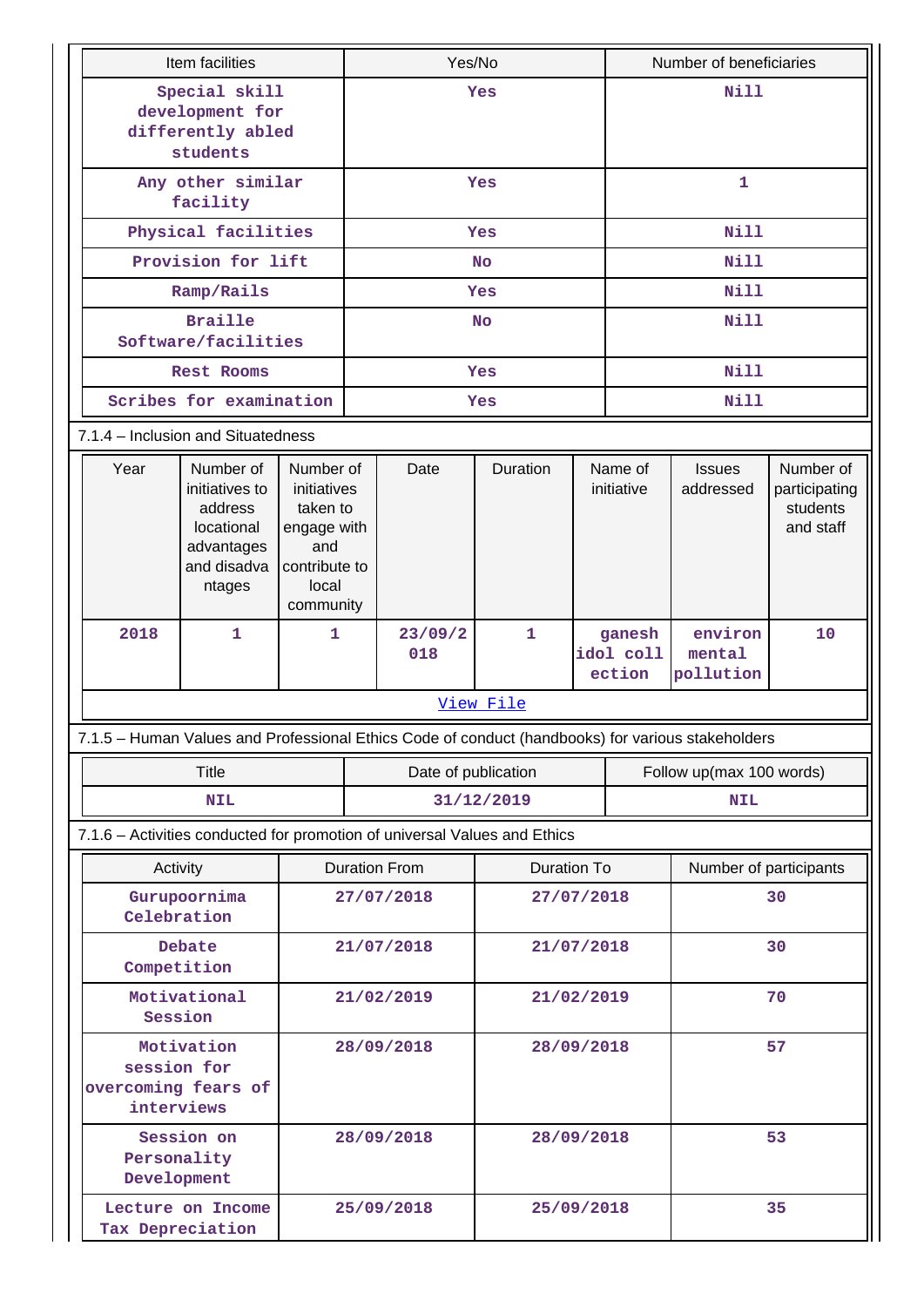| <b>Engineers Day</b><br>celebration                                                                                                                                                                                                  | 15/09/2018                                                                                                                                                                                                                                                                                                                                                                                                                                                                                                                                                                                                                                                                                                                                                                                                                                                                                                                                                                                                                                                                                                                                                                                                                                                                                                                                                                                                                                                                                                                                                                                                                                                                                                                                                                                                                                                                                                                                                                                                                                                                                                                                                                                                                                                                                                                                                                                                                                                                                                                                                                                                                                                                                                                                                                                                                                                                                                                                                                                                                                                                                                                                                                                                                                                                                                                                                                                                                                                                                                            | 15/09/2018 | 90 |  |  |  |  |  |  |
|--------------------------------------------------------------------------------------------------------------------------------------------------------------------------------------------------------------------------------------|-----------------------------------------------------------------------------------------------------------------------------------------------------------------------------------------------------------------------------------------------------------------------------------------------------------------------------------------------------------------------------------------------------------------------------------------------------------------------------------------------------------------------------------------------------------------------------------------------------------------------------------------------------------------------------------------------------------------------------------------------------------------------------------------------------------------------------------------------------------------------------------------------------------------------------------------------------------------------------------------------------------------------------------------------------------------------------------------------------------------------------------------------------------------------------------------------------------------------------------------------------------------------------------------------------------------------------------------------------------------------------------------------------------------------------------------------------------------------------------------------------------------------------------------------------------------------------------------------------------------------------------------------------------------------------------------------------------------------------------------------------------------------------------------------------------------------------------------------------------------------------------------------------------------------------------------------------------------------------------------------------------------------------------------------------------------------------------------------------------------------------------------------------------------------------------------------------------------------------------------------------------------------------------------------------------------------------------------------------------------------------------------------------------------------------------------------------------------------------------------------------------------------------------------------------------------------------------------------------------------------------------------------------------------------------------------------------------------------------------------------------------------------------------------------------------------------------------------------------------------------------------------------------------------------------------------------------------------------------------------------------------------------------------------------------------------------------------------------------------------------------------------------------------------------------------------------------------------------------------------------------------------------------------------------------------------------------------------------------------------------------------------------------------------------------------------------------------------------------------------------------------------------|------------|----|--|--|--|--|--|--|
| <b>Teachers Day</b>                                                                                                                                                                                                                  | 05/09/2018                                                                                                                                                                                                                                                                                                                                                                                                                                                                                                                                                                                                                                                                                                                                                                                                                                                                                                                                                                                                                                                                                                                                                                                                                                                                                                                                                                                                                                                                                                                                                                                                                                                                                                                                                                                                                                                                                                                                                                                                                                                                                                                                                                                                                                                                                                                                                                                                                                                                                                                                                                                                                                                                                                                                                                                                                                                                                                                                                                                                                                                                                                                                                                                                                                                                                                                                                                                                                                                                                                            | 05/09/2018 | 70 |  |  |  |  |  |  |
|                                                                                                                                                                                                                                      | View File                                                                                                                                                                                                                                                                                                                                                                                                                                                                                                                                                                                                                                                                                                                                                                                                                                                                                                                                                                                                                                                                                                                                                                                                                                                                                                                                                                                                                                                                                                                                                                                                                                                                                                                                                                                                                                                                                                                                                                                                                                                                                                                                                                                                                                                                                                                                                                                                                                                                                                                                                                                                                                                                                                                                                                                                                                                                                                                                                                                                                                                                                                                                                                                                                                                                                                                                                                                                                                                                                                             |            |    |  |  |  |  |  |  |
|                                                                                                                                                                                                                                      | 7.1.7 – Initiatives taken by the institution to make the campus eco-friendly (at least five)                                                                                                                                                                                                                                                                                                                                                                                                                                                                                                                                                                                                                                                                                                                                                                                                                                                                                                                                                                                                                                                                                                                                                                                                                                                                                                                                                                                                                                                                                                                                                                                                                                                                                                                                                                                                                                                                                                                                                                                                                                                                                                                                                                                                                                                                                                                                                                                                                                                                                                                                                                                                                                                                                                                                                                                                                                                                                                                                                                                                                                                                                                                                                                                                                                                                                                                                                                                                                          |            |    |  |  |  |  |  |  |
| 1 Installation of solar panels 2 Rain water harvesting 3 Students, staff using<br>bicycle, public transport, Pedestrian friendly roads 4 Waste water from RO is<br>recycled for garden use 5 Green landscaping with trees and plants |                                                                                                                                                                                                                                                                                                                                                                                                                                                                                                                                                                                                                                                                                                                                                                                                                                                                                                                                                                                                                                                                                                                                                                                                                                                                                                                                                                                                                                                                                                                                                                                                                                                                                                                                                                                                                                                                                                                                                                                                                                                                                                                                                                                                                                                                                                                                                                                                                                                                                                                                                                                                                                                                                                                                                                                                                                                                                                                                                                                                                                                                                                                                                                                                                                                                                                                                                                                                                                                                                                                       |            |    |  |  |  |  |  |  |
| 7.2 - Best Practices                                                                                                                                                                                                                 |                                                                                                                                                                                                                                                                                                                                                                                                                                                                                                                                                                                                                                                                                                                                                                                                                                                                                                                                                                                                                                                                                                                                                                                                                                                                                                                                                                                                                                                                                                                                                                                                                                                                                                                                                                                                                                                                                                                                                                                                                                                                                                                                                                                                                                                                                                                                                                                                                                                                                                                                                                                                                                                                                                                                                                                                                                                                                                                                                                                                                                                                                                                                                                                                                                                                                                                                                                                                                                                                                                                       |            |    |  |  |  |  |  |  |
| 7.2.1 – Describe at least two institutional best practices                                                                                                                                                                           |                                                                                                                                                                                                                                                                                                                                                                                                                                                                                                                                                                                                                                                                                                                                                                                                                                                                                                                                                                                                                                                                                                                                                                                                                                                                                                                                                                                                                                                                                                                                                                                                                                                                                                                                                                                                                                                                                                                                                                                                                                                                                                                                                                                                                                                                                                                                                                                                                                                                                                                                                                                                                                                                                                                                                                                                                                                                                                                                                                                                                                                                                                                                                                                                                                                                                                                                                                                                                                                                                                                       |            |    |  |  |  |  |  |  |
|                                                                                                                                                                                                                                      | 1. Title of the Practice: International Internship: 1. Objectives: • To provide<br>an opportunity to work on projects in future technology . To provide<br>International exposure to the students . To develop global employability skills<br>2. Outcomes of the Training: Exposure to professional behavior, Better chances<br>of employment, improving problemsolving and critical thinking skills,<br>Certification from the University. The training is offered under the Project<br>Based Learning (PBL) environment. The parameters considered for students'<br>selection for Summer School are Area of Interest and Academic Performance,<br>along with the information about student's participation in value addition<br>programs and cocurricular activities. During the training of 45 days, students<br>work on the selected projects of the training under the guidance of the tutor<br>assigned by the host University and try to complete minimum one project.<br>Evidence of successes: Summary of the students participated in the Summer<br>school Training is as follows: • 5 students for Technical University, Sofia,<br>Bulgaria (2014) • 19 students for Technical University, Sofia, Bulgaria (2015)<br>• 9 students for Technical University, Sofia, Bulgaria (2016) • 6 students for<br>Athens Information Technology, Greece (2016) . 5 students for Ural Federal<br>University, Russia (2016) . 18 students for Klaipeda State University of<br>Applied Sciences, Lithuania (2017) . 20 students for The BonchBruevich<br>SaintPetersburg State University of Telecommunications Synergy University,<br>Moscow(2018) Total 82 participants are benefited from the training in terms of<br>their projects, publication of papers and placements. 2. Title of the practice:<br>Intellectual Property Rights (IPR) 1. Objectives of the Practice: • To<br>identify, protect and leverage the rights of IPs that are generated from<br>research, patents and copyrights. . To Provide a fair balance between the<br>rights of inventors/applicants and third parties. 2. The Context: Promote<br>innovation via the reward granted to the inventor. Promote technology diffusion<br>via publication and access to patents documents. Promote competitions through<br>innovation The main IP policy (Part A) presents the generic position of SF. The<br>inventions related IP policy (Part B) relates to patent, design, layout,<br>trademark, bio diversity and related rights whilst the expressions related IP<br>policy (Part C) provides direction for the copyright and related rights.<br>Various forms that explain in detail the sub processes, various situations and<br>required documentation will be included as a part of the implementation of this<br>policy. Working out the financial outlays for patents with registration process<br>and filing of the patents proposals Evidence of successes: Due to moral support<br>of Institute, enhancement in filing national level patents has been observed<br>and till date total 95 patents are filled in Indian Patents. The Controller<br>General of Patents Designs and Trademarks (CGPDTM), Government of India<br>published nationwide ranking of institutes in which Sandip Foundations Sandip<br>Institute of Engineering and Management, ranked 8th in 201415 and ranked 9th in<br>201718 among top 10 Indian Applicants for Patent from Institute Universities,<br>along with IITs, IISc and few eminent universities |            |    |  |  |  |  |  |  |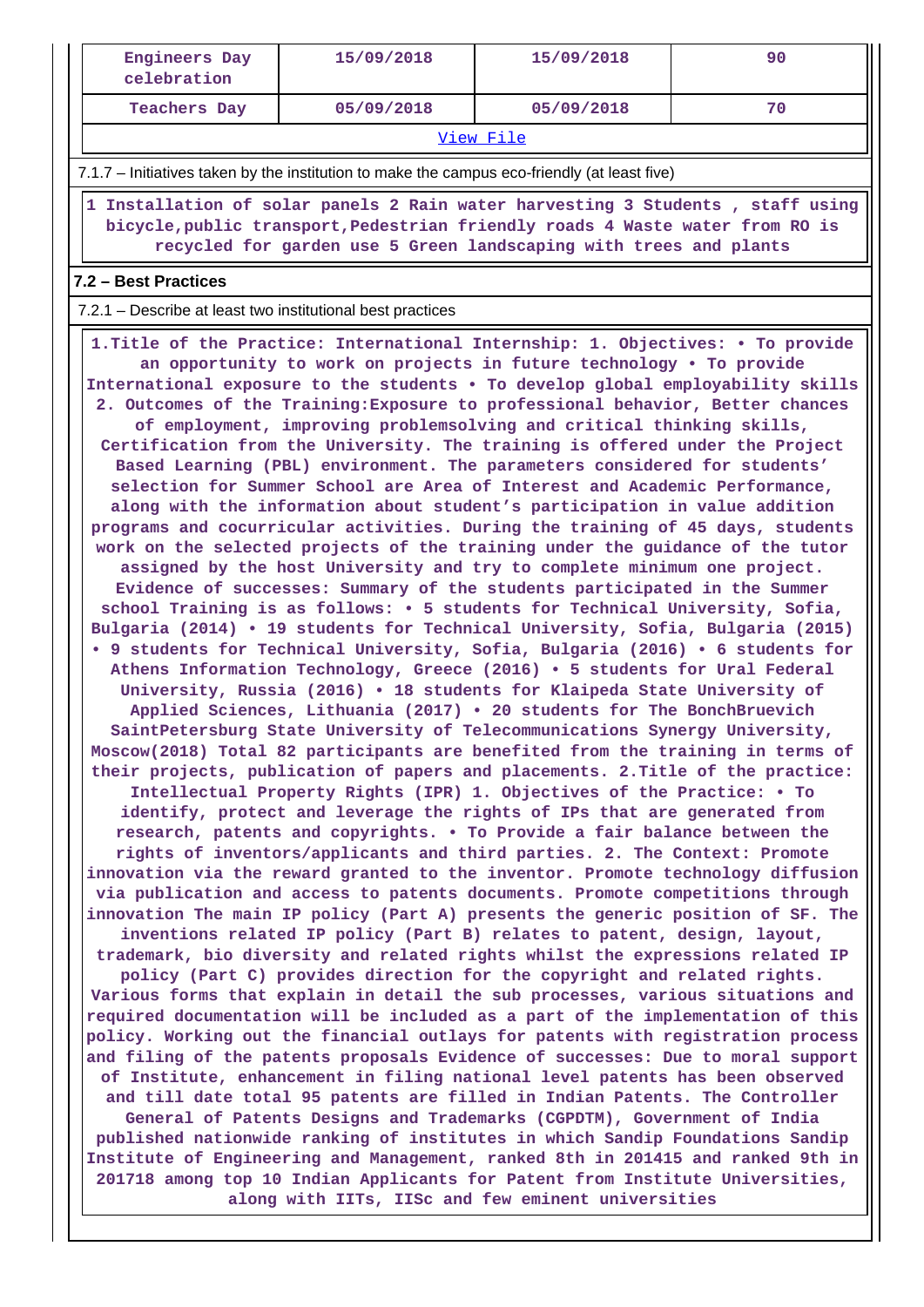Upload details of two best practices successfully implemented by the institution as per NAAC format in your institution website, provide the link

<http://www.siem.sandipfoundation.org/about-siem>

#### **7.3 – Institutional Distinctiveness**

 7.3.1 – Provide the details of the performance of the institution in one area distinctive to its vision, priority and thrust in not more than 500 words

 **Training and Placement Cell of Sandip Institute of Engineering and Management has taken various initiatives to enhance training, placement and internship opportunities for all the students of Engineering in strengthening its mission towards the institute's excellence. Sandip Foundation believes that "Placement is the result of quality Training". From first year of Engineering, Faculties start molding students in basic technical aspects. Continuing with Quality technical syllabus, every possible effort is made to prepare students ready for recruitment process from second year onward. The mock Interviews are conducted twice in a semester to make sure that students present themselves in a professional manner fearlessly. Through this session students are also mentored to prepare their profiles suited professionally. With a dedicated Training Placement Officers (TPO) and excellent support of Department Training Placement Coordinator (TPC), students get maximum opportunities. While TPO focuses on Global Market Department TPC strives to fetch maximum opportunities from local industries. Effective teaching learning process ensures best results in academics that helps maximum students to attain the eligibility criteria for recruitment. Apart from regular curriculum, students are also nurtured in various Value Added Programs (VAPs) designed to make the students aware of current industry market trends for their branch. Experts from academics and industry and engineers involved in multitasking are invited for interactions to emphasize and explore possible collaboration with the industry. Also thanks to Symposiums and HR Meets that take place. Sandip Foundation is trusted by many Industries like Mahindra and Mahindra, Bosch, Rishabh Instruments, Thyssenkrupp, Kryfs Components, Zensar Technologies, Yazaki Corporation, Eternus Solutions, Technoforce, Prothious to name a few. Students are also promoted and motivated to take part in recruitment drives at other places. With rigorous training and grooming sessions, students have shown significant results in placements since last 4 years. Institute has organized Job Fair in 2016 to initiate "zero cost recruitment opportunity" to industries and students as well. Students from other institutes of Maharashtra were invited to take a part in quality Job Fair. Approximately 200 jobs were offered to students of various branches. Leading with a vision of providing industry ready candidates, the institute has taken major initiative to seek cooperation from various industrial organizations from variety of sectors, ranging from multinational (MNCs) to small scale industries (SMIs). To cope up with corporate challenges, institute has signed MOUs with local and multinational industries to provide better platform to all the candidates in terms of Internship, Sponsored Projects, Industrial Visit, Preplacement Offers and Final Placements. Institute has taken up a step forward to achieve collaboration with leading giants in India. Sandip Foundation, leading with Vision to be the best is creating a bench mark in Placements every year by the virtue of Quality Staff and Supporting Management.**

Provide the weblink of the institution

<http://www.siem.sandipfoundation.org/about-siem>

**8.Future Plans of Actions for Next Academic Year**

 **Following is the Future Plan of action for next academic year: To make preparations to secure NAAC accreditation with "A" Grade. In order to pursue for**